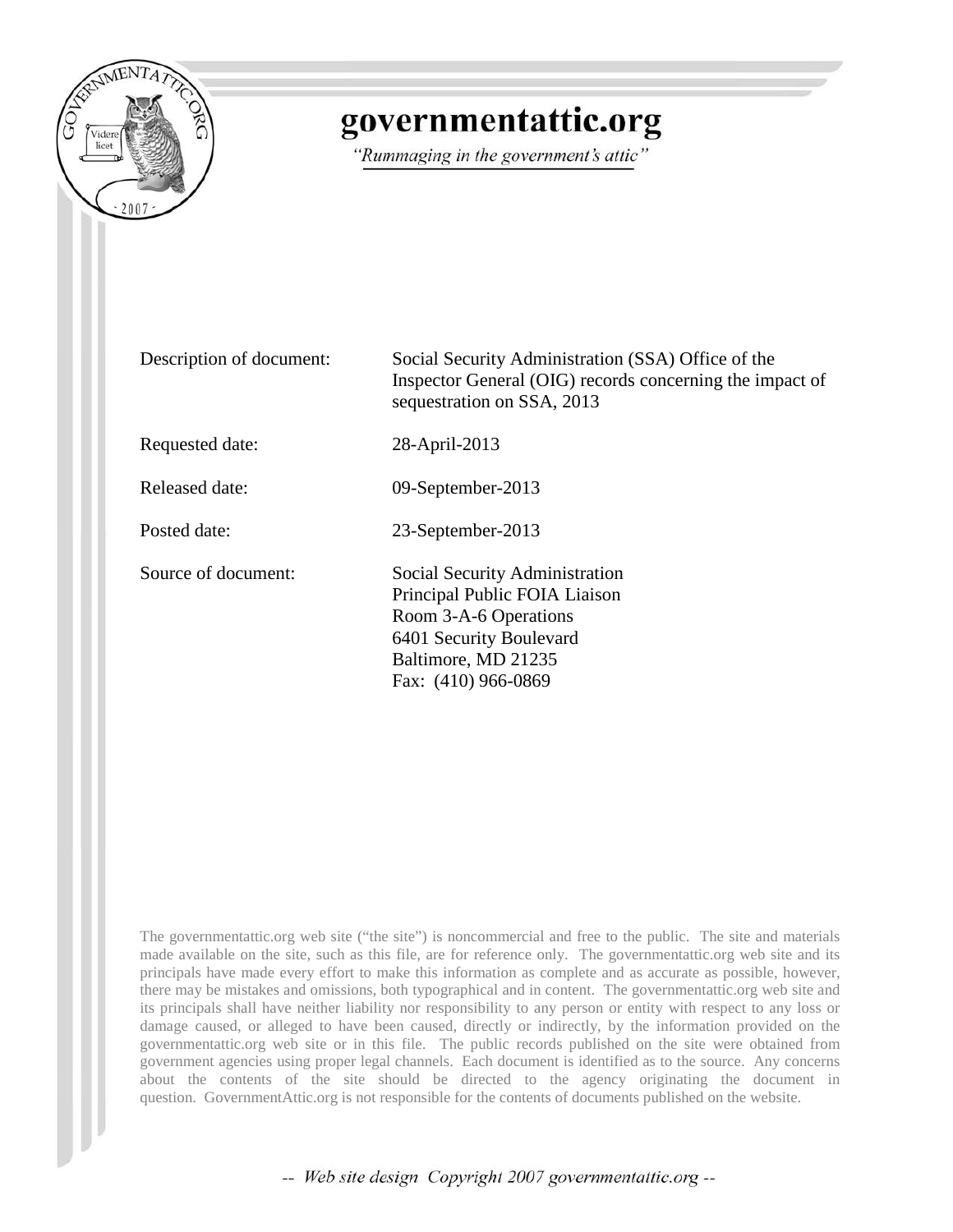

Refer to:

S9H: AK9554 September 9, 2013

I am responding to your April 28, 2013 Freedom of Information Act (FOIA) request for memos and documents describing the impact of federal budget sequestration upon the Social Security Administration's operations and functions.

I am enclosing 42 pages of documents responsive to your request. There is no charge for this information.

If you disagree with this decision, you may appeal it. Mail the appeal within 30 days after you receive this letter to the Executive Director for the Office of Privacy and Disclosure, Social Security Administration, 617 Altmeyer Building, 6401 Security Boulevard, Baltimore, Maryland 21235. Mark the envelope "Freedom of Information Appeal."

Sincerely,

Dawn S. Wiggins

Dawn S. Wiggins Freedom of Information Officer

Enclosures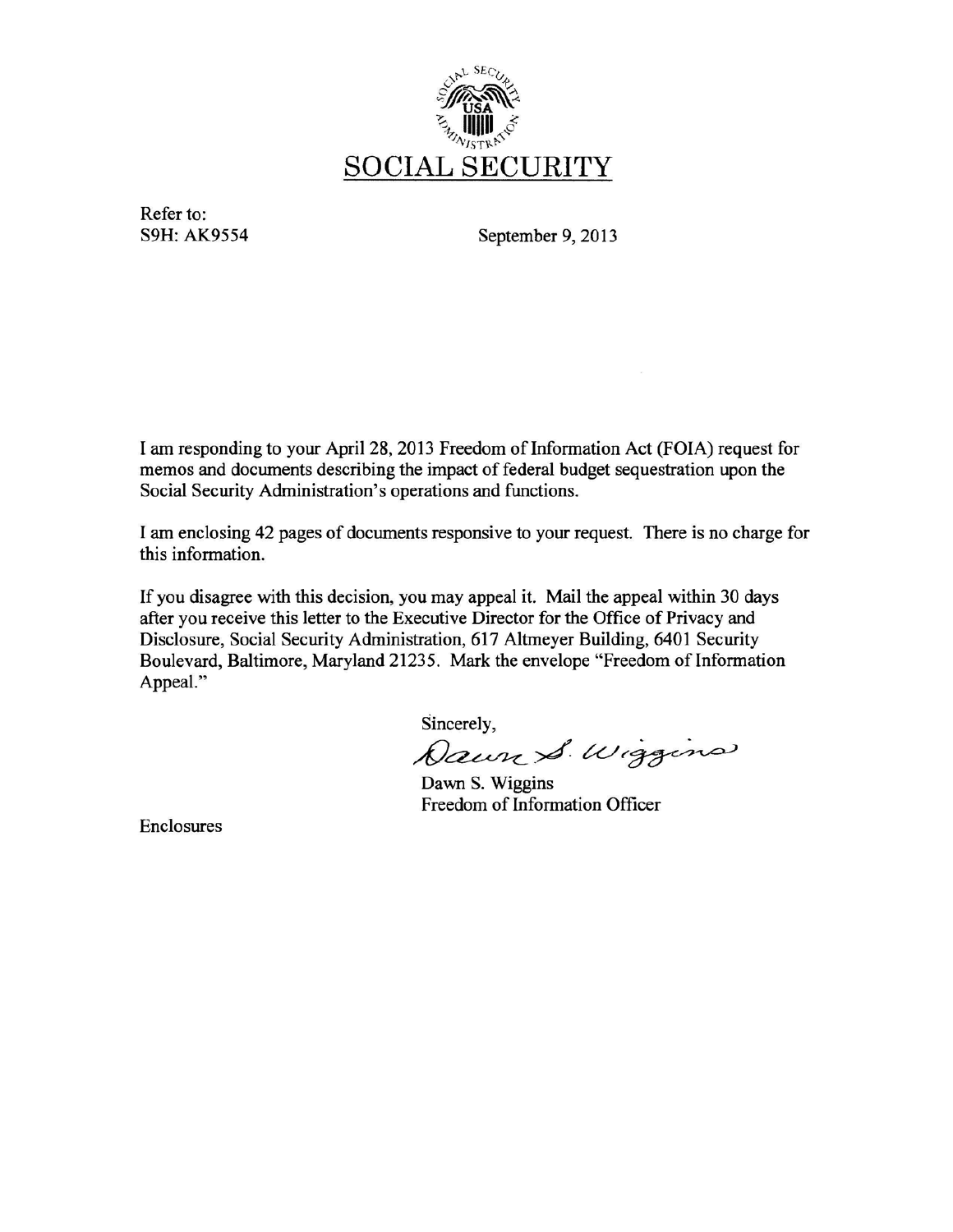

April 29, 2013

The Honorable Harold Rogers Chairman, Committee on Appropriations United States House of Representatives Washington, D.C. 20515

Dear Mr. Chairman:

This letter transmits the Operating Plan for the Social Security Administration, as required by Section 113 of the Consolidated and Further Continuing Appropriations Resolution, 2013 (Public Law 113-6).

The enclosed plan includes a General Statement, which provides highlights of our operating plan for fiscal year (FY) 2013. Our operating plan provides our proposed spending for each of our accounts through the end of FY 2013 under the funding levels provided in the bill and takes into account our reduced funding levels stemming from sequestration. The plan also provides workload and performance measures which incorporate current workload projections.

We have enclosed the following appendices: (1) Extramural Research and Demonstration Budget, (2) FY 2012 Workload Data on Disability Appeals, (3) National Support Center Project Milestones, (4) Historical Staff-on-Duty by Major SSA Component, and (5) Key Assumptions and Cost Drivers.

We are sending similar letters to Senators Mikulski, Shelby, Harkin, Moran, and Representatives Lowey, Kingston, and DeLauro.

We are happy to work with your staff to answer any questions about our Operating Plan. If you have any questions, please have your staff contact Bonnie Kind, our Associate Commissioner for the Office of Budget, at (410) 965-3501.

Sincerely,

Carolyn W. Colur

**Acting Commissioner** 

Enclosure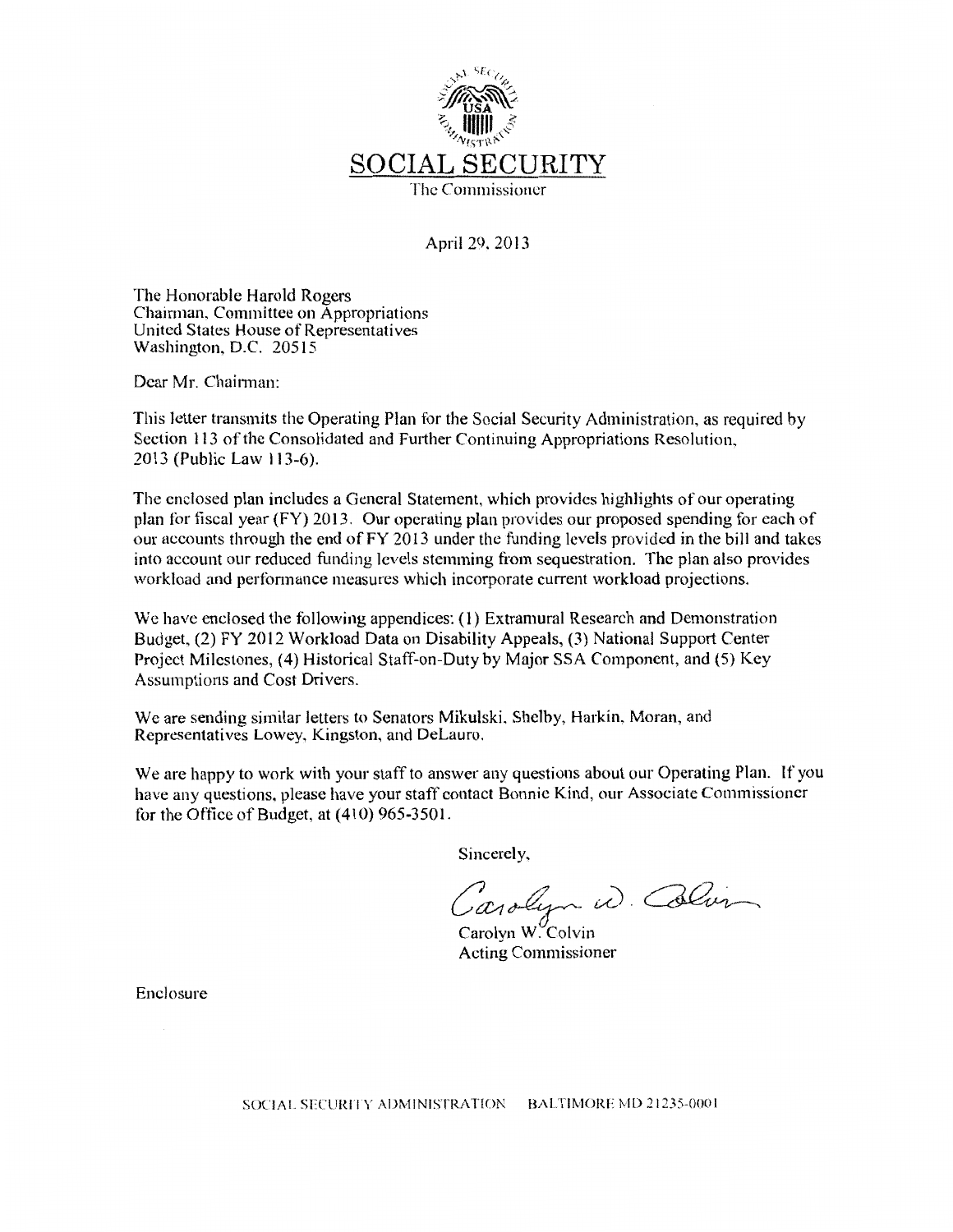# **SOCIAL SECURITY ADMINISTRATION GENERAL STATEMENT**

The Social Security Administration has experienced significant challenges stemming from over two straight years of funding levels at nearly a billion dollars below the President's Budget request. These effects will continue and become more severe with the full year funding level in FY 2013 (\$11.046 billion post-sequestration). This level includes a cut of 3.4 percent, or \$386 million, to SSA's administrative budget as a result of sequestration.<sup>1</sup>

It is important to remember that none of our work is discretionary, and we must complete all benefit applications we receive. The longer it takes us to process our incoming work, the more expensive it is to complete and the greater the burden on the public. In addition, improper payments increase if we do not have enough resources to keep our records accurate or perform timely continuing disability reviews, which actually save the government money in the long run.

What has helped us endure lean budget years is our reengineered business processes and online suite of services, without which our backlogs and wait times would be significantly worse. However, the core of our work is and will likely always be people-based. Even with productivity increases over the last five years, if we do not have enough staff to keep up, the public can expect to wait longer in our offices, on the phone, and for disability decisions at all levels.

# **What We Have Done to Reduce Our Costs**

Over the last few years, we have taken actions to minimize the effects of budget constraints on our customers, including the following cost-saving measures:

- significantly limited hiring, with only minimal hiring in critical frontline areas. By the end of this fiscal year, we expect to lose an additional 3,300 employees through attrition on top of the over 9,200 we have already lost since the beginning of FY 2011, resulting in a total loss of nearly 15 percent of our workforce;
- consolidated 41 field offices and closed 490 contact stations since FY 2010, in addition to foregoing plans to open 8 needed new hearings offices and a new TeleService center;
- significantly reduced overtime and reduced the hours that our field offices are open to the public to complete interviews and claims work without using overtime;

 $1$  Certain parts of our administrative budget are considered exempt from sequestration as detailed on page 196 in the Transparency Act report (http://www.whitehouse.gov/sites/default/files/omb/assets/legislative\_reports/stareport.pdf) previously submitted to Congress.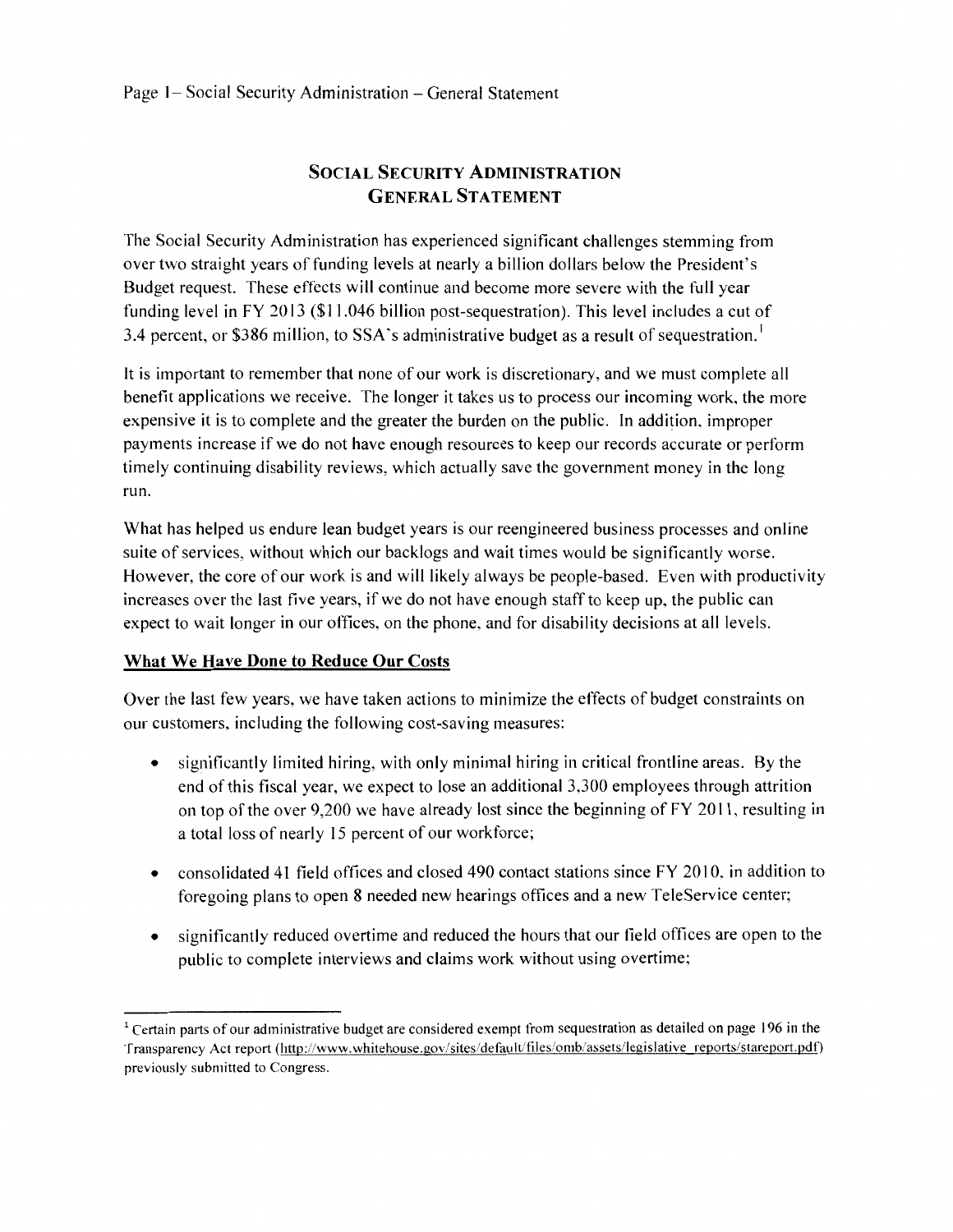- operated with minimum non-personnel spending, only funding the most essential costs  $\bullet$ such as mandatory contracts and rent on our buildings;
- implemented an acquisitions savings plan that realized over \$620 million in savings from FY 2010 through FY 2012;
- reduced travel in accordance with the President's Executive Order 13589 on Promoting **Efficient Spending:**
- reduced spending in areas such as printing, supplies, and relocation;  $\bullet$
- reduced agency-sponsored conferences from 112 in FY 2010 to 13 in FY 2012; and
- suspended our lower priority notices (e.g., recontact and direct deposit notices) and reduced the number of Social Security Statements mailed. (We have successfully launched an easy-to-access online Social Security Statement.)

# The Impact of Budget Cuts in FY 2013 on Our Key Services and Workloads

Tighter budgets, including cuts due to sequestration, have exacerbated our ability to serve members of the public who need our services, resulting in growing backlogs and longer wait times. Due to reduced staff and overtime, we estimate that callers to our 800-number will wait almost 9 minutes for us to answer in FY 2013, a significant increase from the nearly 5 minutes they had to wait in FY 2012. The average busy rate will rise from 5 percent in FY 2012 to 16 percent by the end of FY 2013. The pending levels of initial disability claims will rise from 708,000 in FY 2012 to 804,000 at the end of FY 2013, an increase of nearly 100,000 claims. On average, applicants will have to wait a week longer for a decision on an initial disability claim and nearly a month longer for a disability hearing decision compared to last year.

We are reducing our cost-effective continuing disability reviews (CDR) to 422,000, which is approximately 200,000 below our FY 2013 President's Budget request and fewer than we completed in FY 2012. Every dollar spent on medical CDRs will yield an estimated \$9 in program savings over 10 years.

It is also possible that we may need to do some minor reprogramming to mitigate the risk of furloughs to our Office of Inspector General, and we will notify Congress as appropriate.

Over the past few years, we have made some very difficult decisions, and we have done so with a focus on balancing our service and stewardship workloads. However, we cannot do it all without sustained, adequate funding because our funding level directly affects our service levels. When Congress reduces our funding, we are forced to cut service and stewardship to hearings, initial claims, and program integrity. These cuts result in backlogs and increased improper payments in subsequent years.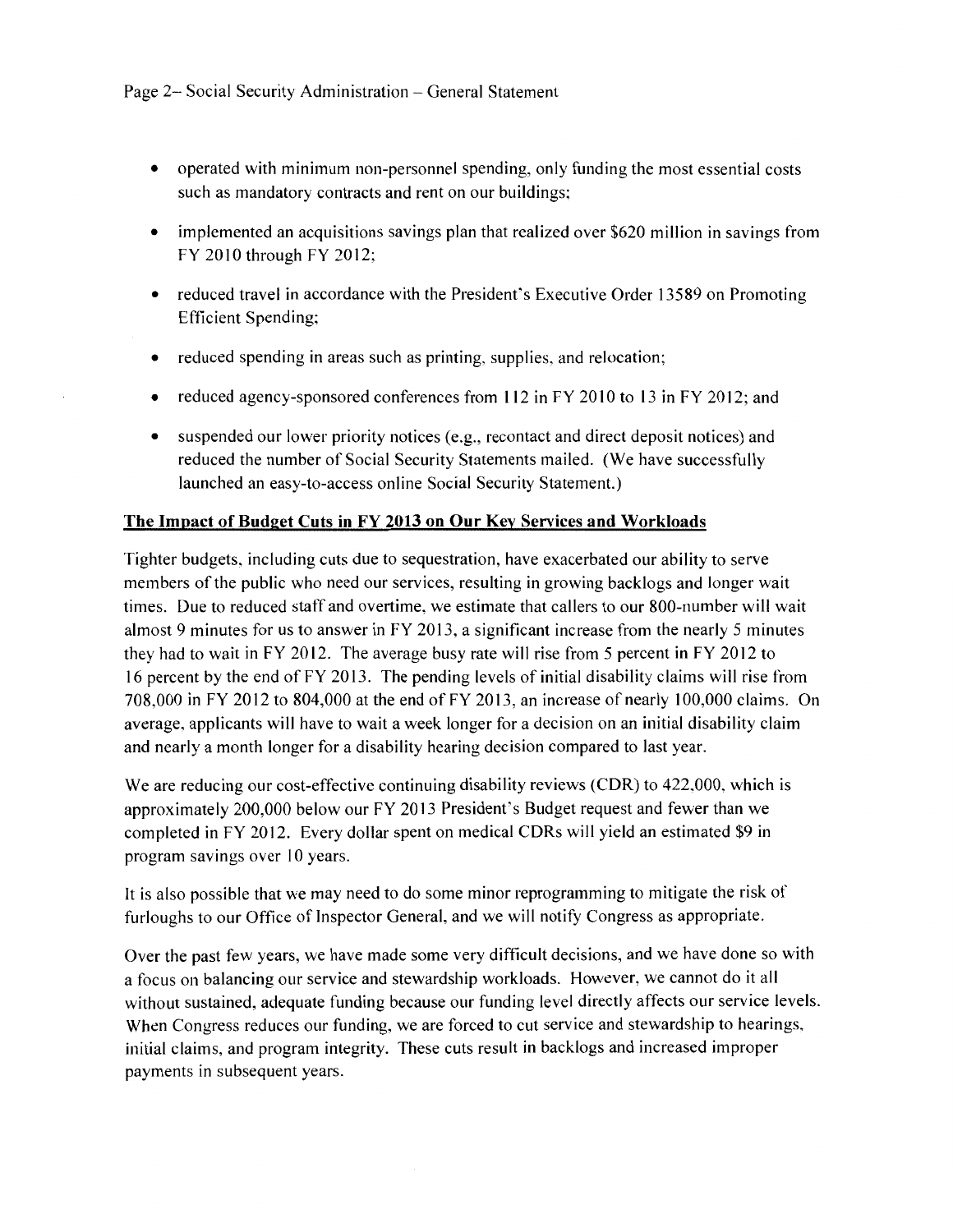#### Social Security Administration (SSA) Fiscal Year (FY) 2013

#### **Operating Plan**

#### (Appropriated FY 2013 Funds and Carryover/Transfers

#### of Unobligated Prior-Year Funds)

(\$ in millions)

| <b>Budget Authority:</b>                                               | FY 2013 of<br>the FY 2014<br><b>President's</b><br><b>Budget</b> |               | FY 2013<br><b>Available</b><br><b>Fundina</b> |                |
|------------------------------------------------------------------------|------------------------------------------------------------------|---------------|-----------------------------------------------|----------------|
| <b>Payments to the Social Security Trust Funds (PTF)</b>               |                                                                  |               |                                               |                |
|                                                                        | \$6.4                                                            |               | \$6.4                                         |                |
|                                                                        | 14.0<br>0.0<br>0.0                                               | $\mathcal{U}$ | 14.0<br>0.0<br>0.0                            | $\overline{1}$ |
|                                                                        | \$20.4                                                           |               | \$20.4                                        |                |
| <b>Supplemental Security Income (SSI)</b>                              |                                                                  |               |                                               |                |
|                                                                        | \$53,300.0                                                       |               | \$53,300.0 2/                                 |                |
|                                                                        | 18,200.0                                                         |               | 18,200.0                                      |                |
|                                                                        | 35,100.0                                                         |               | 35,100.0                                      |                |
|                                                                        | 3,738.2                                                          |               | 3,605.3                                       |                |
|                                                                        | 3.142.7                                                          |               | $3,117.3$ 3/                                  |                |
|                                                                        | 244.0                                                            |               | 244.0                                         |                |
|                                                                        | 351.4                                                            |               | 243.9                                         |                |
|                                                                        | 0.0                                                              |               | 42.0 $4/$                                     |                |
|                                                                        | 8.0                                                              |               | 0.0                                           |                |
| Research and Demonstration (R&D) Projects (FY 13 / FY 14)              | 0.0                                                              |               | $17.0 \frac{3}{1}$                            |                |
|                                                                        | \$57,046.2                                                       |               | \$56,964.2                                    |                |
| Carryover of Unobligated FY 2012 Balances and Recoveries:              |                                                                  |               |                                               |                |
|                                                                        | \$666.3                                                          |               | \$666.3                                       |                |
|                                                                        | 8.4                                                              |               | 8.4                                           |                |
|                                                                        | 42.0                                                             |               | $0.0 \frac{5}{3}$                             |                |
|                                                                        | 32.0                                                             |               | $21.5 \frac{6}{3}$                            |                |
| Total, Carryover of Unobligated FY 2012 Balances and Actual Recoveries | \$748.7                                                          |               | \$696.2                                       |                |
|                                                                        | \$57,794.9                                                       |               | \$57,660.4                                    |                |
| <u>in a saa</u>                                                        |                                                                  |               |                                               |                |

1/ Requested amount is \$2,000. Apportioned amount is \$4,000.

2/ Includes \$47,554.0M in annual appropriations and \$5,746.0M in indefinite authority, as allowed for in P.L. 113-6.

3/ Includes the .2% across-the-board (ATB) decrease per Budget Data Request (BDR) 13-19.

4/ An additional \$5M is available for apportionment in FY 2014.

5/ An additional \$112.2M in carryover is available for apportionment for FY 2014.

6/ An additional \$10.5M is reserved for carryover use in FY 2014.

Note: Numbers may not add due to rounding.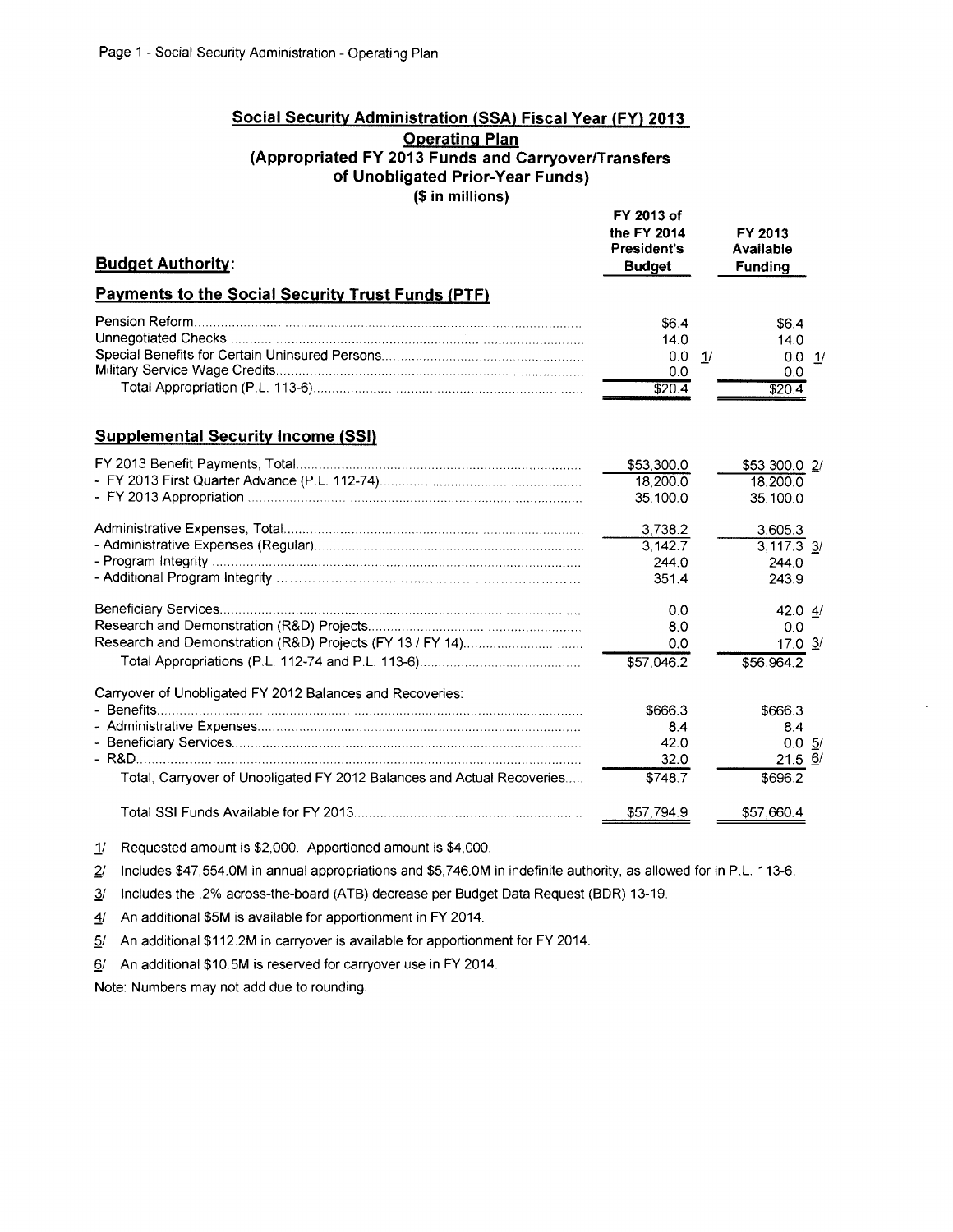|                                                                     | FY 2013 of<br>the FY 2014<br>President's<br><b>Budget</b> | FY 2013<br><b>Available</b><br><b>Funding</b> |                 |
|---------------------------------------------------------------------|-----------------------------------------------------------|-----------------------------------------------|-----------------|
| <b>Limitation on Administrative Expenses (LAE)</b>                  |                                                           |                                               |                 |
|                                                                     | $$10,597.6$ 1/                                            | \$10,139.5 1/2/3                              |                 |
|                                                                     | 273.0                                                     | 272.0 2/                                      |                 |
|                                                                     | 485.0                                                     | 470.6 2/                                      |                 |
|                                                                     | 2.2                                                       |                                               | $2.0$ $2/$ $3/$ |
|                                                                     | 161.7<br>1.0                                              | 160.4 3/                                      | $0.9$ $2/$ $3/$ |
|                                                                     | 11,520.4                                                  | 11,045.6                                      |                 |
|                                                                     |                                                           |                                               |                 |
|                                                                     | 266.0                                                     |                                               |                 |
|                                                                     | \$11,786.4                                                | \$11,045.6                                    |                 |
|                                                                     | \$0.0                                                     | \$2.0                                         |                 |
| American Recovery and Reinvestment Act (P.L. 111-5):                |                                                           |                                               |                 |
|                                                                     | \$140.0                                                   | \$140.0                                       |                 |
| Medicare Improvement for Patients and Providers Act (P.L. 110-275): |                                                           |                                               |                 |
|                                                                     | \$6.1                                                     | \$12.2                                        |                 |
| Other Available Funds:                                              |                                                           |                                               |                 |
| Automation Investment Fund (AIF) (No-Year)                          |                                                           |                                               |                 |
| - Carryover/Recoveries from Unobligated AIF Balances                | \$0.0                                                     | \$0.1                                         |                 |
| Information Technology Systems (ITS) (No-Year)                      |                                                           |                                               |                 |
|                                                                     | \$147.9                                                   | \$161.3                                       |                 |
|                                                                     | \$45.6                                                    | \$30.14/                                      |                 |
| <b>Office of the Inspector General, SSA</b>                         |                                                           |                                               |                 |
|                                                                     | \$28.8                                                    | $$27.4$ 2/ 3/                                 |                 |
|                                                                     | 74.1                                                      |                                               | 69.6 $2/3/$     |
|                                                                     | \$102.9                                                   | \$96.9                                        |                 |

| <b>Estimated Outlays:</b> | <b>President's</b><br><b>Budget</b> | Current<br><b>Estimate</b> |
|---------------------------|-------------------------------------|----------------------------|
|                           | \$20                                | \$21                       |
|                           | \$11.704                            | \$11.020                   |
|                           | \$58.209                            | \$57,082                   |
|                           | \$103                               | \$97                       |

1/ Excludes funding for PI (CDRs and Redeterminations).

- 2/ Includes 5% Sequestration reduction from the March 1, 2013 Office of Management and Budget Report to Congress on Sequestration.
- 3/ Includes the .2% ATB decrease per BDR 13-19.
- 4/ Includes authority from prior years carried over for the following purposes: \$30M for operation and maintenance of specific facilities delegated to SSA by the General Services Administration, \$141K for construction, and \$26K for Disaster Relief.

Note: Numbers may not add due to rounding.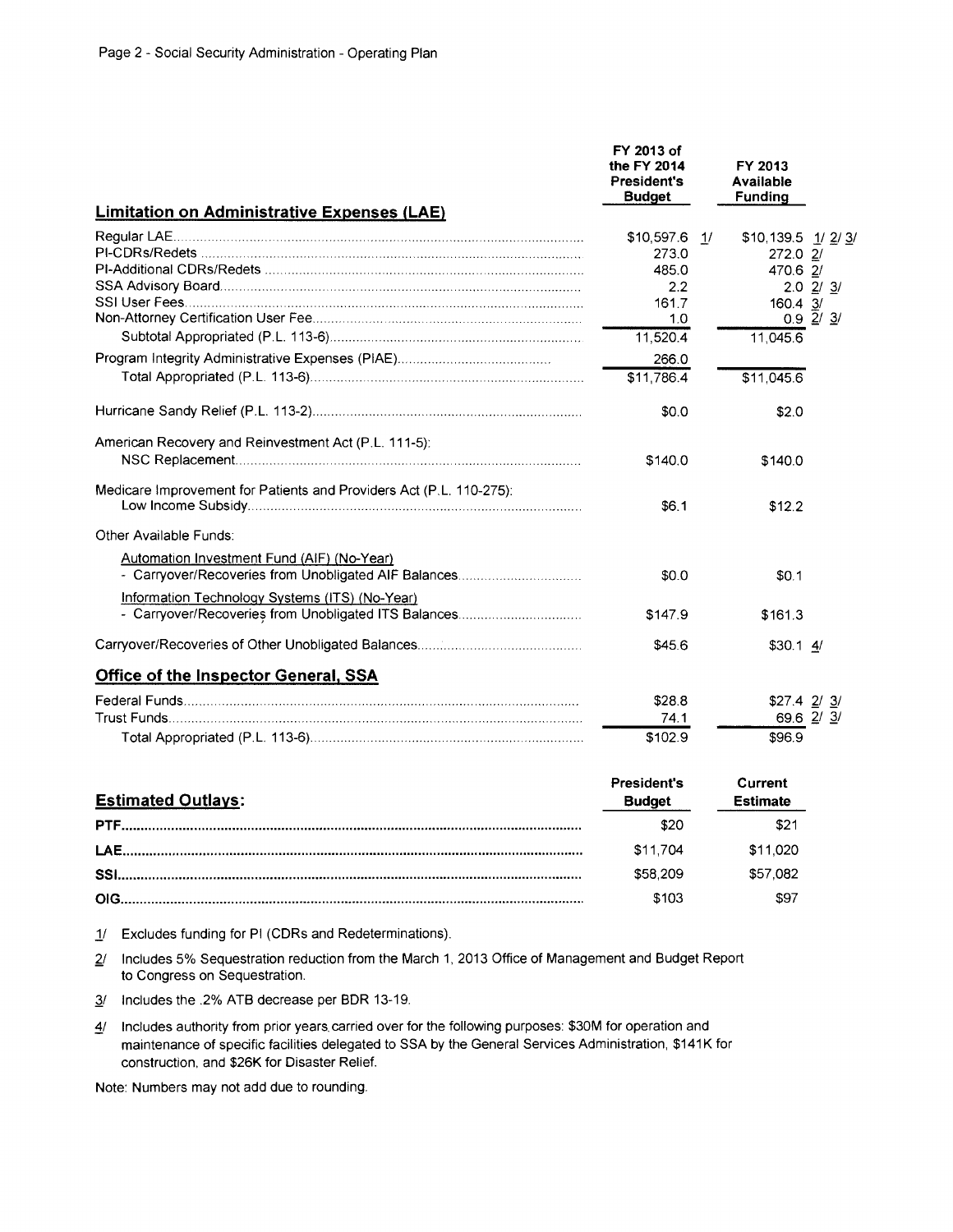Social Security Administration - Performance Table

# Perfornance Table - Workload and Outcome Measures

|                                                                                          |                          | FY 2012         |                                             | FY 2013     |
|------------------------------------------------------------------------------------------|--------------------------|-----------------|---------------------------------------------|-------------|
|                                                                                          | Appropriation<br>Enacted | <b>Actual</b>   | President's Budget<br>FY 2013 of<br>FY 2014 | Enacted     |
| EASURES<br>SELECTED OUTCOME M                                                            |                          |                 |                                             |             |
| Retirement and Survivors Claims Completed (thousands)                                    | 4.918                    | 5,001           | 5,269                                       | 5,269       |
| Initial Disability Claims Completed (thousands)                                          | 3,173                    | 3,207           | 2,970                                       | 2,962       |
| Reconsiderations Completed (thousands)                                                   | 787                      | 809             | 803                                         | 787         |
| SSA Hearings Completed (thousands)                                                       | 875                      | 820             | 836                                         | 793         |
| 800-Number Transactions Handled (millions)                                               | 3                        | 57              | 2                                           | 55          |
| Average Speed of Answer (ASA) (seconds)                                                  | 285                      | 294             | 455                                         | 535         |
| Agent Busy Rate (ABR)                                                                    | 6%                       | 5%              | 10%                                         | 16%         |
| Social Security Numbers Issued (millions)                                                | $\ddot{ }$               | $\overline{1}$  | $\frac{6}{5}$                               | $\tilde{e}$ |
| Annual Earnings Items Completed (millions)                                               | 242                      | 245             | 250                                         | 250         |
| Social Security Statements Issued (millions) 1                                           | $\tilde{a}$              | $\overline{24}$ | o,                                          | $\circ$     |
| EASURES<br>SELECTED WORKLOAD M                                                           |                          |                 |                                             |             |
| nitial Disability Claims Pending (thousands)                                             | 861                      | 708             | 796                                         | 804         |
| Reconsiderations Pending (thousands)                                                     | 184                      | 198             | 179                                         | 220         |
| SSA Hearings Pending (thousands)                                                         | 746                      | 817             | 816                                         | 844         |
| Average Processing Time for Initial Disability Claims (days)                             | 111                      | $\frac{2}{3}$   | 107                                         | 109         |
| September Average Processing Time for Hearings Decisions (days)                          | 321                      | 362             | 380                                         | 389         |
| Disability Determination Services Production per Workyear                                | 322                      | 324             | 318                                         | 320         |
| Workyear<br>Office of Disability Adjudication and Review Production per                  | 114                      | $\frac{1}{11}$  | 112                                         | 111         |
| Disability Determination Services Accuracy Rate                                          | 97%                      | 97%             | 97%                                         | 97%         |
| <b>ITY MEASURES</b><br>SELECTED PROGRAM INTEGR                                           |                          |                 |                                             |             |
| (thousands)<br>Periodic Continuing Disability Reviews (CDRs) Completed                   | 1,285                    | 1,404           | 1,550                                       | 1,322       |
| Periodic Medical CDRs (included above)                                                   | 435                      | 443             | 650                                         | 422         |
| Supplemental Security Income (SSI) Non-Disability Redeterminations Processed (thousands) | 2,622                    | 2,624           | 2,622                                       | 2,622       |

1/ Excludes online statements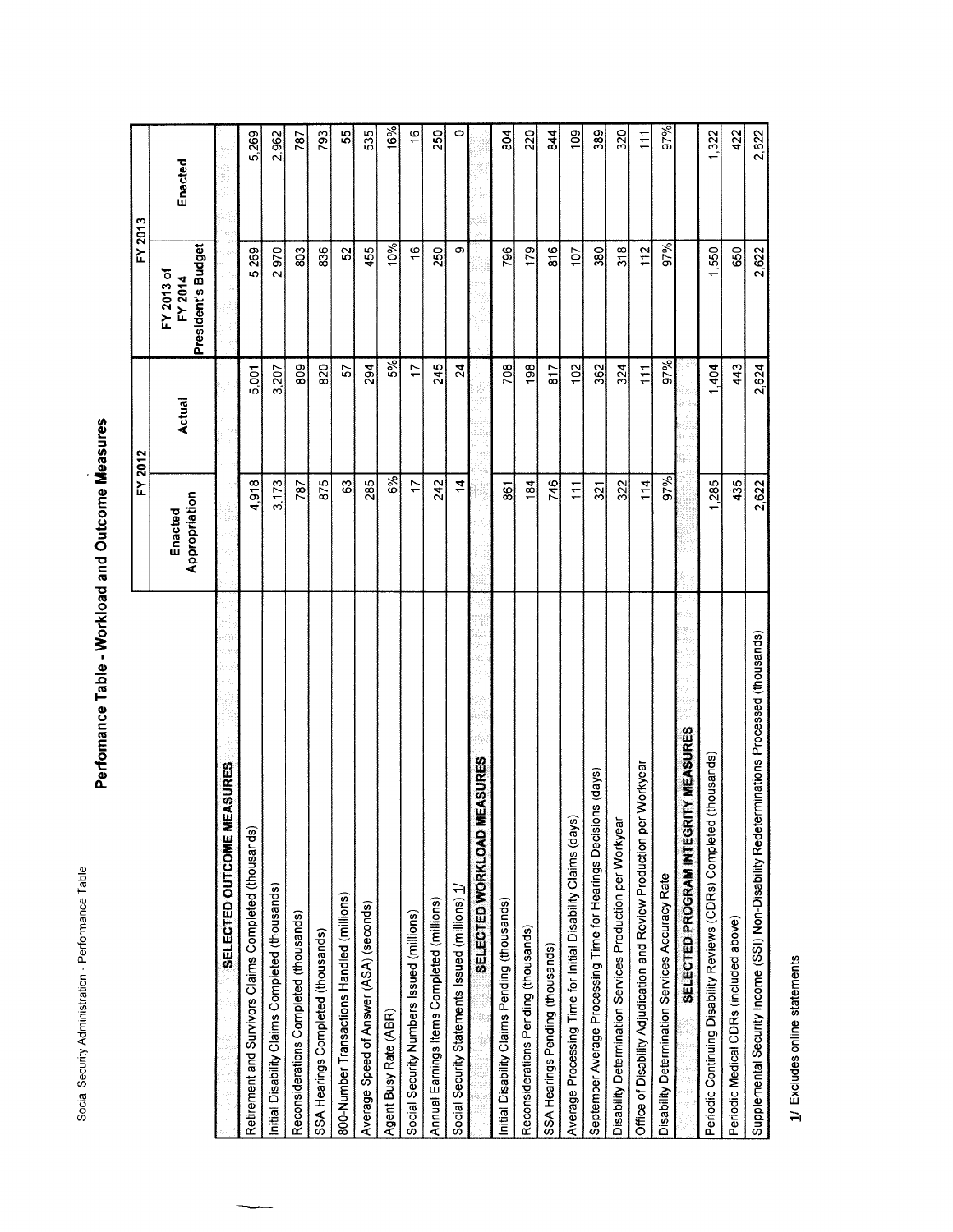# **Extramural Research & Demonstration Budget**

| (in thousands)                                       |                                               |
|------------------------------------------------------|-----------------------------------------------|
|                                                      | FY 2013<br><b>Available</b><br><b>Funding</b> |
| <b>Deliver Quality Disability and Services</b>       | \$24,112                                      |
| <b>Compassionate Allowances</b>                      | \$1,083                                       |
| <b>Disability Determination Process-Small Grants</b> | \$150                                         |
| Disability Research Consortium                       | \$3,800                                       |
| Listings of Impairments                              | \$800                                         |
| Occupational Information Systems                     | \$10,932                                      |
| Other Research                                       | \$1,044                                       |
| <b>SSI Childhood Disability</b>                      | \$2,500                                       |
| <b>SSI PROMISE:</b>                                  | $$2,500$ 1/                                   |
| SSI PROMISE - SSA Share                              | \$1,000                                       |
| SSI PROMISE - Reimbursable with Dept. of ED.         | \$1,500                                       |
| WIPA Web-Based Data Collection                       | \$0                                           |
| Youth Transition Demo (YTD)                          | \$1,303                                       |
| <b>Provide Quality Services to the Public</b>        |                                               |
| Medicare Outreach                                    | \$1,744                                       |
| <b>Preserve the Public's Trust in Our Programs</b>   | \$14,100                                      |
| American Life Panel (ALP)                            | \$1,000                                       |
| <b>CENSUS Surveys</b>                                | \$1,250                                       |
| <b>Collaboration with Other FLEC Members</b>         | \$910                                         |
| Health & Retirement Study                            | \$2,700                                       |
| Health & Retirement Study Supplement                 | \$1,500                                       |
| Modernization of Statistical Table Processes         | \$1,350                                       |
| Policy Evaluation and Other Data Development         | \$290                                         |
| Programmatic Development                             | \$100                                         |
| <b>Retirement Income Modeling</b>                    | \$0                                           |
| Retirement Research Consortium                       | \$5,000                                       |
| <b>Total Obligations</b>                             | \$39,956 1/                                   |
| <b>Total Obligations - SSA Share</b>                 | \$38,456                                      |
| <b>Total Obligations - Reimbursable</b>              | \$1,500                                       |

1/ Includes \$1.5M in reimbursable authority from the Department of Education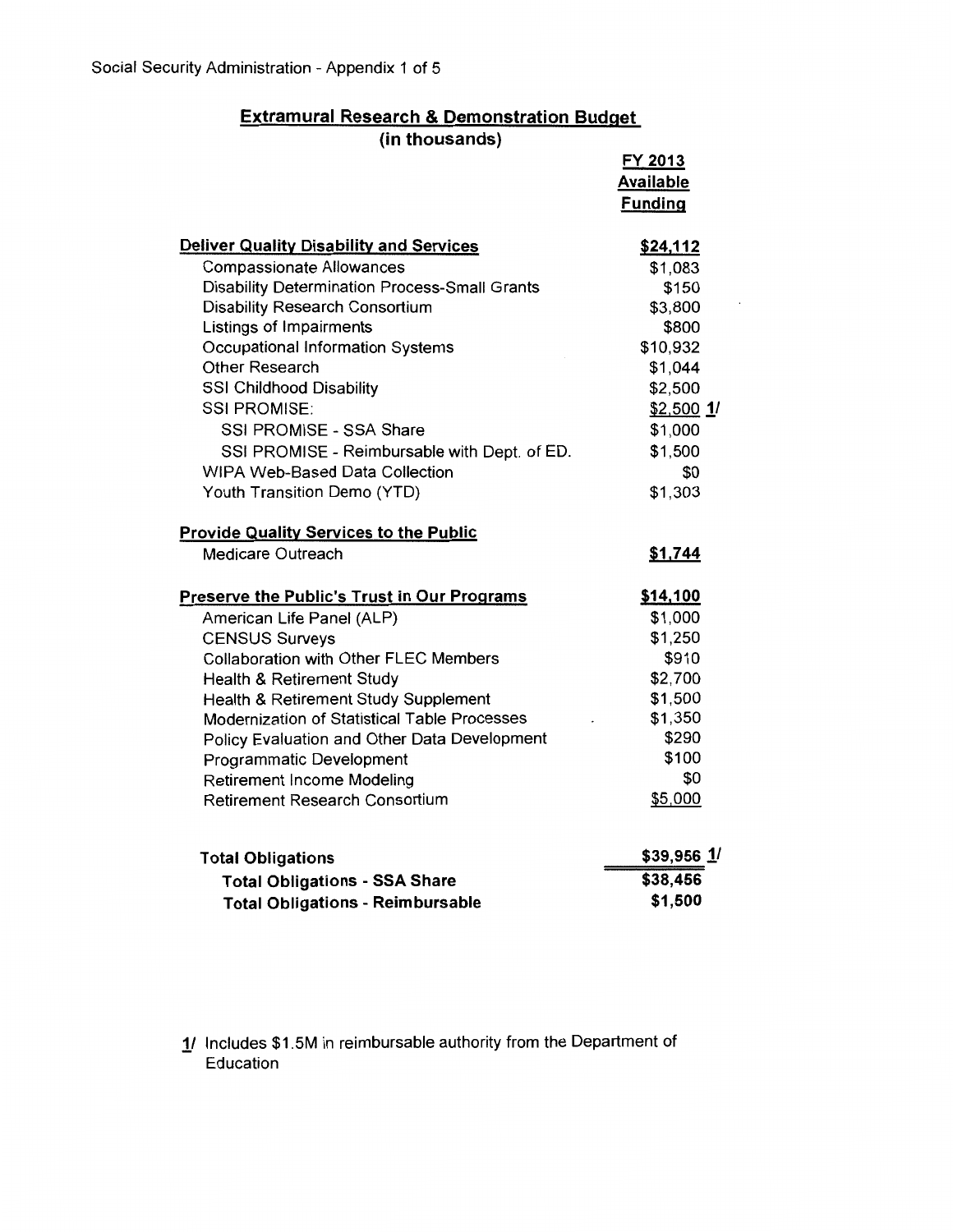# Fiscal Year 2012 Workload Data: Disability Decisions\*



\*Includes Title II, Title XVI, and concurrent initial disability determinations and appeals decisions issued in FY 2012, regardless of the year in which the initial claim was filed, and regardless of whether the claimant ever received benefits (in a small number of cases with a favorable disability decision benefits are subsequently denied because the claimant does not meet other eligibility requirements.) Does not include claims where an eligibility determination was reached without a determination of disability. If a determination or appeals decision was made on Title II and Title XVI claims for the same person, the results are treated as one concurrent decision.

1/ About 24% of initial level denials are issued in States that use the Disability Prototype process, which eliminates the reconsideration step of the appeals process. The first level of appeal for these cases is a hearing before an Administrative Law Judge.

2/ Federal Court data includes appeals of Continuing Disability Reviews.

Note: Due to rounding, data may not always total 100%.

Prepared by: SSA, ODPMI (Office of Disability Program Management Information)

Date Prepared: November 26, 2012, Office of Budget edits January 30, 2013

Data Sources: A) Initial and Reconsideration Data: SSA State Agency Operations Report; B) Administrative Law Judge and Appeals Council data: SSA Office of Disability Adjudication and Review (ODAR); and C) Federal Court data: SSA Office of General Counsel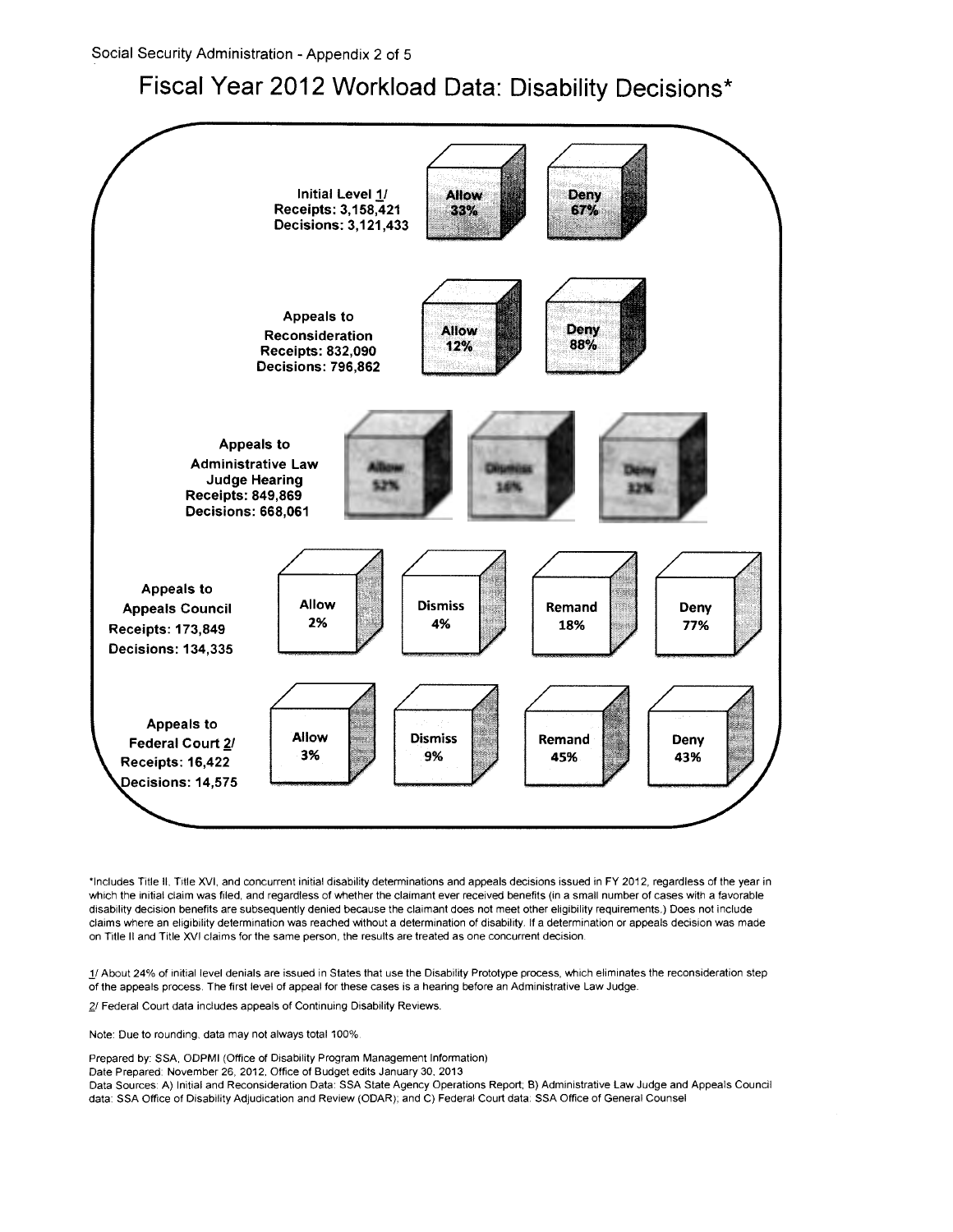# **National Support Center Project Milestones**

- Aug 2010 Program of Requirements (POR) Completed
- Feb 2011 **Recommend Site**
- Aug 2011 **Purchase Site**
- Award Design-Build Construction Jan 2012
- **Complete Construction** Jul 2014
- Oct 2014 Complete Commissioning / Contingency
- Begin Transition of Information Technology Services Mar 2015
- Aug 2016 **Complete Transition of Information Technology Services**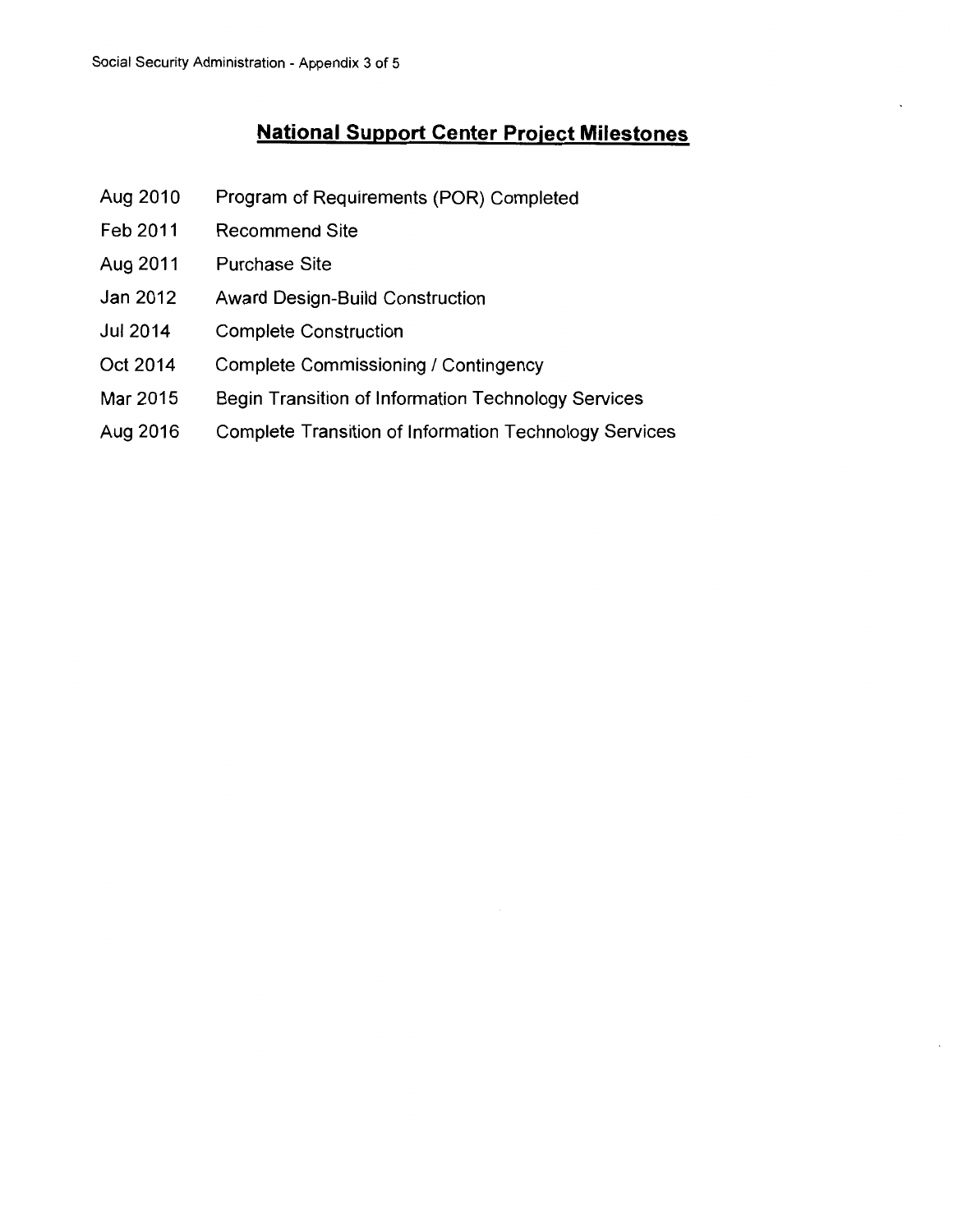| <b>Major Components</b>                                       | FY 2011<br>Actual | FY 2012<br>Actual |
|---------------------------------------------------------------|-------------------|-------------------|
| <b>Field Offices</b>                                          | 29,652            | 28,790            |
| <b>TeleService Centers</b>                                    | 4,802             | 4,535             |
| <b>Processing Centers</b>                                     | 11,216            | 10,649            |
| <b>Regional Offices</b>                                       | 1,801             | 1,663             |
| <b>Operations Subtotal</b>                                    | 47,471            | 45,637            |
| <b>Office of Disability</b><br><b>Adjudication and Review</b> | 9,963             | 10,041            |
| <b>Office of Systems</b>                                      | 3,384             | 3,345             |
| <b>Office of Quality Performance</b>                          | 1,271             | 1,181             |
| <b>Other Headquarters</b><br><b>Components</b>                | 4,784             | 4,703             |
| <b>SSA Total</b>                                              | 66,873            | 64,907            |

# **Historical Staff-on-Duty by Major SSA Component**

(Includes full time, part time, and temporary employees)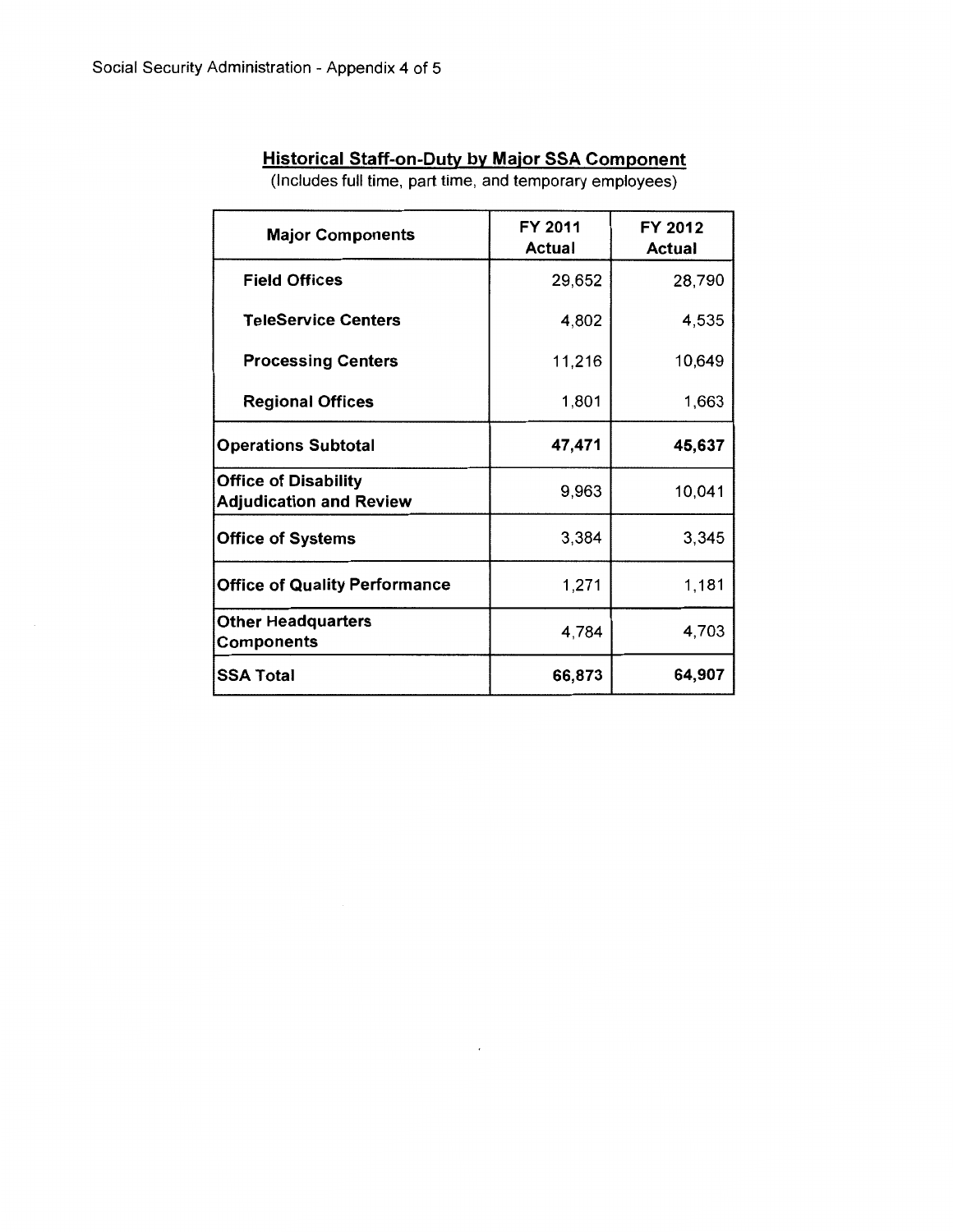#### **KEY ASSUMPTIONS AND COST DRIVERS**

We continue to do everything we can to reduce our costs. However, as our beneficiary population rises each year, our costs continue to rise as well. While some of our programs have discrete cost-drivers associated with them, the majority of cost-drivers affect all programs. For example, State furloughs of disability determination services (DDS) employees influence the Supplemental Security Income and Disability Insurance programs, while our aging data center affects all of our programs.

In light of these difficulties, we formulated this budget to address the following challenges:

- High demand for services due to the aging population and the continued fallout from the  $\bullet$ economic downturn on our disability and hearings workloads, see http://www.socialsecurity.gov/OACT/STATS/OASDIbenies.html;
- Increase in the Hearings backlog;  $\bullet$
- Complex disability process, see http://www.socialsecurity.gov/pgm/disability.htm;
- Growth in non-traditional workloads (e.g., immigration, Medicare, and verifications for other programs);
- Reducing improper payments and completing cost-effective program integrity work, see  $\bullet$ http://www.socialsecurity.gov/improperpayments/;
- Finding additional inefficiencies and streamlining business processes;  $\bullet$
- Modernizing computer systems, see  $\bullet$ http://www.recovery.gov/transparency/agency/reporting/agency reporting5.aspx?agency co  $de=28$ ;
- Increase in Cyber threats;
- Rising infrastructure costs; and
- State furloughs of DDS employees.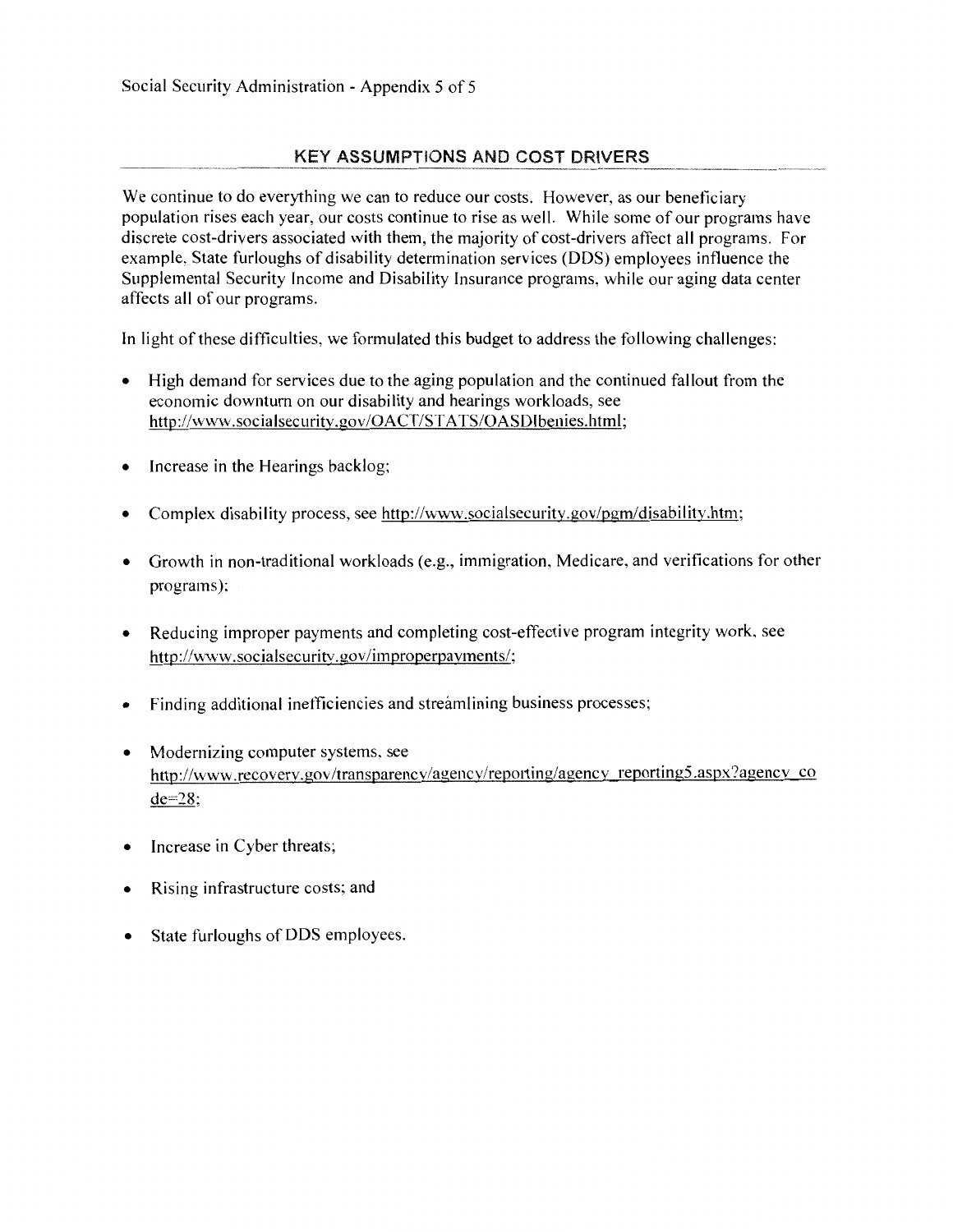

February 7, 2013

The Honorable Barbara Mikulski Chairwoman, Committee on Appropriations **United States Senate** Washington, D.C. 20510

Dear Madam Chairwoman:

Thank you for the opportunity to discuss the effects of sequestration on the Social Security Administration (SSA). It is important to understand that sequestration would further exacerbate the negative effects of over two straight years of funding levels nearly a billion dollars below the President's Budget requests. These funding levels have led to significant increases in our 800-number answer time and derailed progress we were making at eliminating our hearing backlog. As Congress considers the impact of sequestration and our future funding levels, it is important to remember that none of our work is discretionary; we must complete all benefit applications we receive. The longer it takes us to get to our incoming work, the more expensive it is to complete, and the greater the burden on the public. Moreover, if we do not have enough resources to keep our records accurate, it causes improper payments.

What has helped us endure lean budget years is our reengineered business processes and online suite of services without which our backlogs and wait times would be significantly worse. However, the core of our work is-and will likely always be-people based. Even with productivity increases over the last five years, if we do not have enough staff to keep up or if furloughs prevent them from working, the public can expect to wait longer in our offices, on the phone, and for disability decisions at all levels.

If sequestration occurs, we estimate that visitors to our field offices could wait almost 30 minutes to see a representative, and callers to our 800-number would wait almost 10 minutes for us to answer. The pending levels of initial disability claims would rise by over 140,000 claims, and on average, applicants will have to wait about two weeks longer for a decision on an initial disability claim and nearly a month longer for a disability hearing decision.

At this stage of our planning, sequestration would result in the loss (i.e. attrition without replacement) of over 5,000 more employees in FY 2013, the termination of over 1,500 temporary employees and reemployed annuitants, and the elimination of overtime except for life, safety, and health concerns. We would be forced to reduce cost-effective program integrity work (continuing disability reviews (CDRs) and Supplemental Security Income (SSI) redeterminations). Please note that every dollar spent on medical CDRs will yield an estimated \$9 in program savings over 10 years, and every dollar spent on SSI redeterminations will yield an estimated \$6 in program savings over 10 years.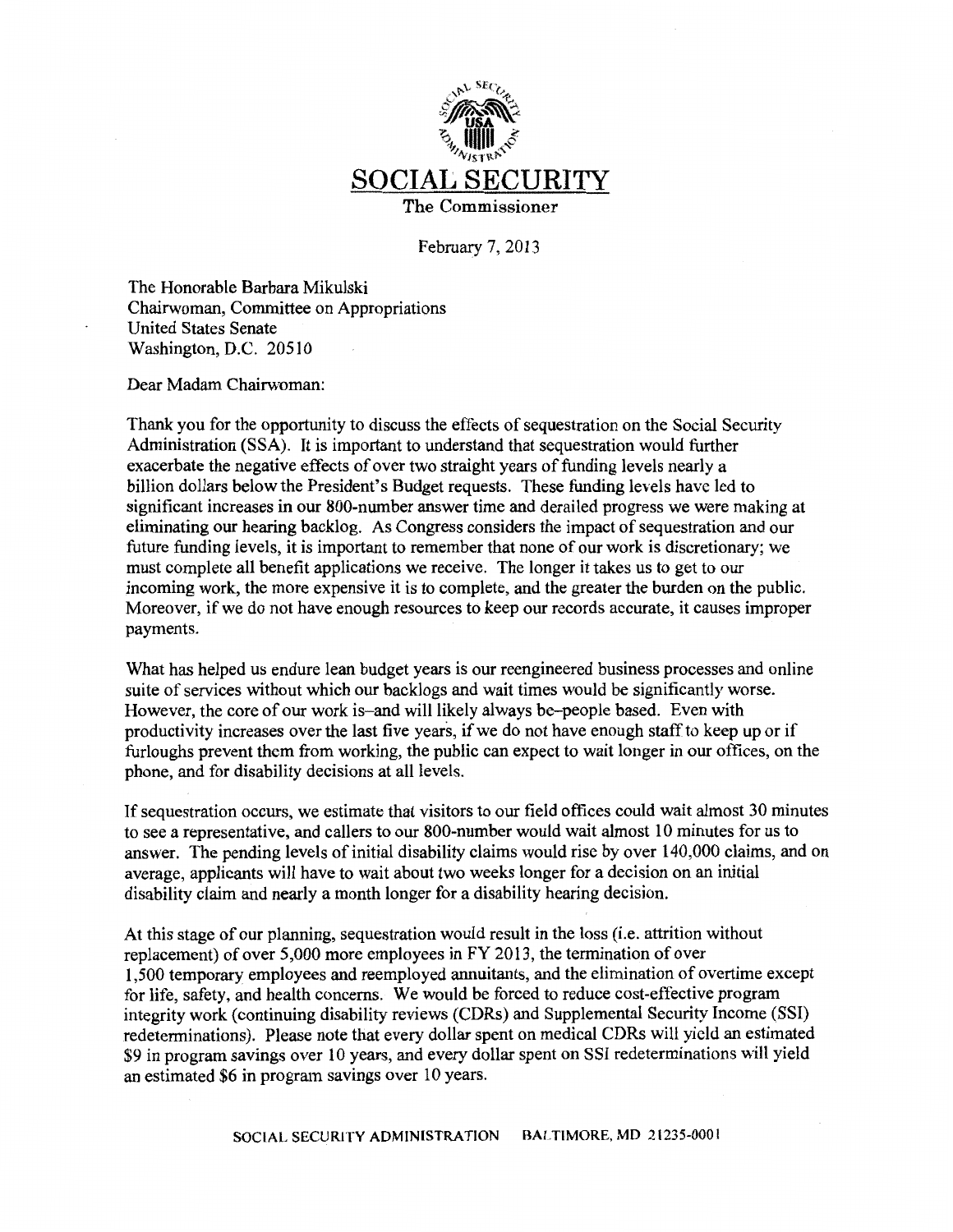We would operate with minimum non-personnel spending, only funding the most-essential costs such as mandatory contracts and rent on our buildings. As a result, we might reduce contractor support. Sequestration would significantly reduce our Information Technology (IT) funding. We would use our limited funds primarily to sustain our IT infrastructure. We would not have sufficient funds to invest in the type of automation that makes us substantially more efficient each year.

We would try to prioritize our reductions to avoid furloughs that would further harm services and program integrity efforts; however, the possibility of furloughs remains uncertain at this time. The value of a furlough day is about \$25 million. With each furlough day, we would not be able to complete roughly 20,000 retirement claims, over 10,000 disability claims, and 3,000 hearings. It would increase the backlog of initial disability claims and erode the significant progress we have made in the hearings backlog. The wait for service in our field offices and on our 800-number network would further increase.

Sequestration would affect State and local economies as well because we must cut the administrative funding we provide State disability determination services to make disability determinations for us. In addition, growing backlogs would delay claimants' first checks, which delays money going into State and local economies.

I hope this information is helpful. If you have any questions, please contact me or have your staff contact Bonnie Kind, our Associate Commissioner for Budget, at (410) 965-3501.

Sincerely.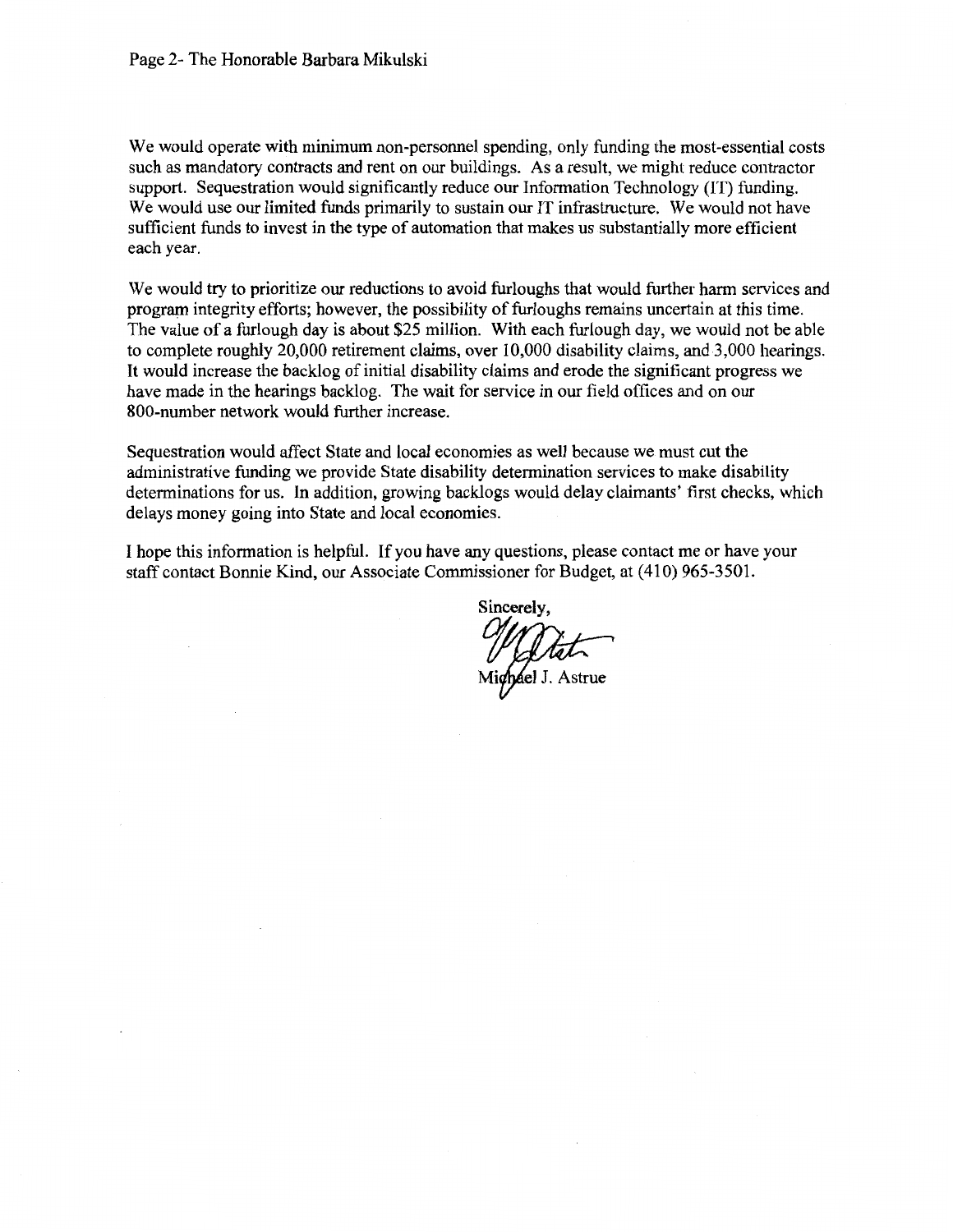

#### EXECUTIVE OFFICE OF THE PRESIDENT OFFICE OF MANAGEMENT AND BUDGET WASHINGTON, D.C. 20503

February 27, 2013

 $M-13-05$ 

#### MEMORANDUM FOR THE HEADS OF EXECUTIVE DEPARTMENTS AND AGENCIES

Danny Werfel-FROM: Controller

SUBJECT: Agency Responsibilities for Implementation of Potential Joint Committee Sequestration

Unless Congress acts to amend current law, the President is required to issue a sequestration order on March 1, 2013, canceling \$85 billion in budgetary resources across the Federal Government. Because these cuts must be achieved over the remaining seven months of the fiscal year, the Office of Management and Budget (OMB) estimates that the effective percentage reductions are approximately 9 percent for nondefense programs and 13 percent for defense programs. These reductions will result in significant and harmful impacts to national security and domestic priorities.

The President has been clear that sequestration is bad policy that was never intended to be implemented, and the Administration remains hopeful that Congress will act to avoid it through an agreement on balanced deficit reduction. However, because legislation may not be enacted to avoid sequestration before the current deadline of March 1, 2013, executive departments and agencies (agencies) with sequestrable accounts have been engaged in planning activities to operate at the lower, post-sequestration funding levels should it be necessary.

This guidance builds on prior communications with agencies about the implementation of sequestration, and addresses questions that have been raised as to certain categories of planning activities.

#### **Agency Planning Activities**

OMB Memorandum 13-03, Planning for Uncertainty with Respect to Fiscal Year 2013 Budgetary Resources, directed agencies to begin planning activities to operate with reduced budgetary resources in the event that sequestration occurs. Agencies' planning efforts must be guided by the principle of protecting the agency's mission to serve the public to the greatest extent practicable. Planning efforts should be done with sufficient detail and clarity to determine the specific actions that will be taken to operate under the lower level of budgetary resources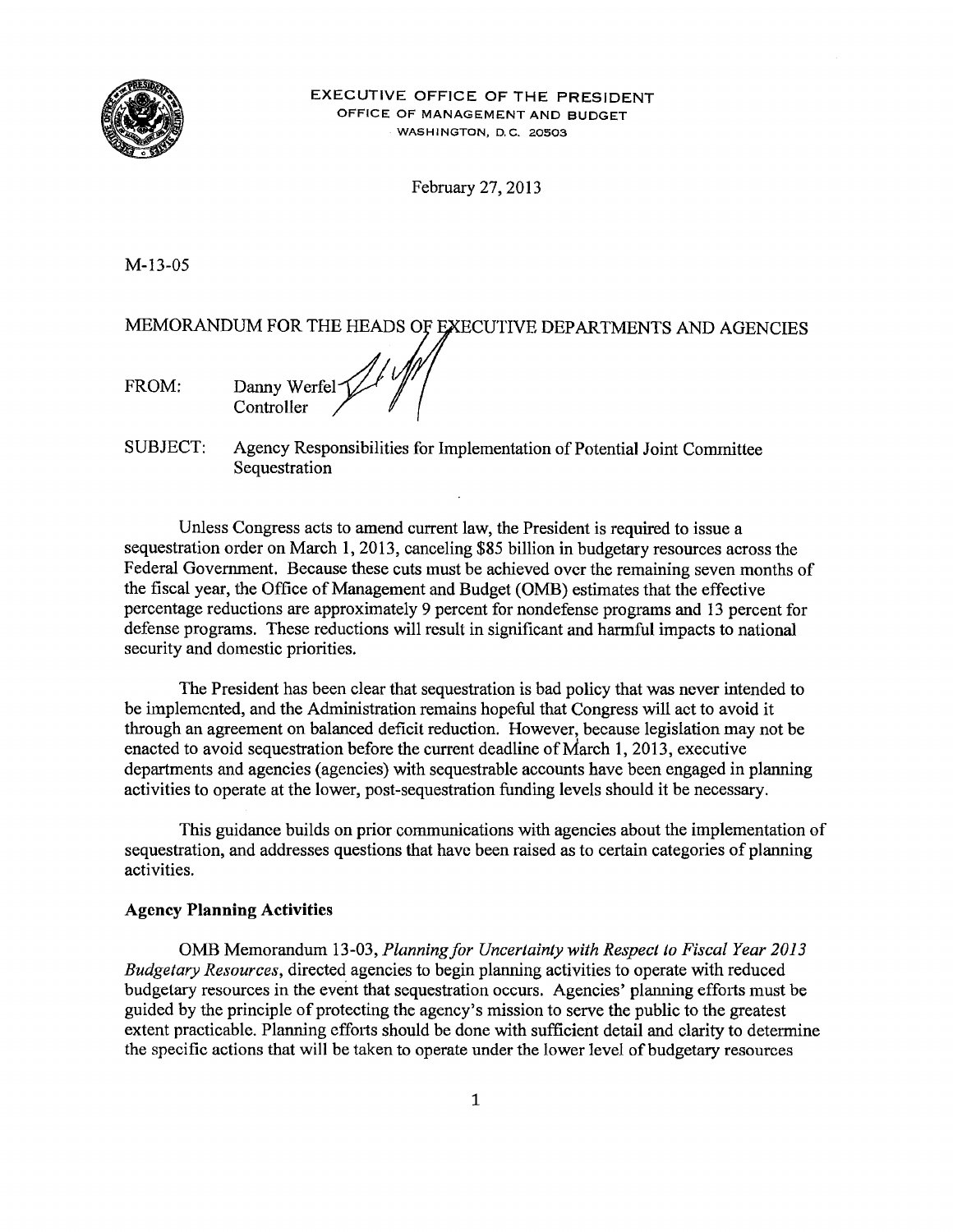required by sequestration. For example, agencies should identify any major contracts that they plan to cancel, re-scope or delay as well as any grants that they plan to cancel, delay, or for which they plan to change the payment amount. Similarly, agencies should identify the number of employees who will be furloughed, the length of expected furloughs, the timing of when furlough notices will be issued, and the manner in which furloughs will be administered. In some cases, agencies may not be able to ascertain all of this information prior to March 1. However, agencies should continue to engage in intense and thorough planning activities to determine all specific actions that will be taken as soon as practicable.

#### Communications

To the extent permitted by law, agencies should inform their various partners and stakeholders in a timely and complete manner of the impact of sequestration so that third parties are able to adjust their operations and plans as appropriate. Accordingly, at this time, agencies should be actively and continuously communicating with affected stakeholders—including States, localities, tribal governments, Federal contractors, Federal grant recipients, and Federal employees—regarding elements of the agency's planning that have a direct impact on these groups. These communications will vary greatly by agency and by stakeholder, but agencies should be as specific as possible in order to provide sufficient detail to be helpful to these stakeholders in understanding the implications of the reduced budget authority resulting from sequestration.

With regard to any planned personnel actions to reduce Federal civilian workforce costs, consistent with Section 3(a)(ii) of Executive Order 13522, agencies must allow employees' exclusive representatives to have pre-decisional involvement in these matters to the fullest extent practicable and permitted under the law. In particular, in instances where agencies are considering potential furloughs, agencies have a duty to notify their exclusive representatives and, upon request, bargain over any negotiable impact and implementation proposals the union may submit, unless the matter of furloughs is already covered by a collective bargaining agreement. Agencies should ensure that they are fully aware of and in compliance with any and all collective bargaining requirements, and should consult with their General Counsel or appropriate labor relations office for questions regarding these requirements and appropriate interaction with employees and unions on these matters.

#### Acquisition

Due to the Government's large acquisition footprint, sequestration will inevitably affect agency contracting activities and require agencies to reduce contracting costs where appropriate. As with all actions taken as a result of sequestration, agencies should ensure that any contract actions are both cost-effective and minimize negative impact on the agency's mission to the extent practicable.

Program, acquisition, financial/budget management, information technology, and legal personnel should work together to make determinations regarding contracts in light of sequestration. As a general matter, agencies should only enter into new contracts or exercise options when they support high-priority initiatives or where failure to do so would expose the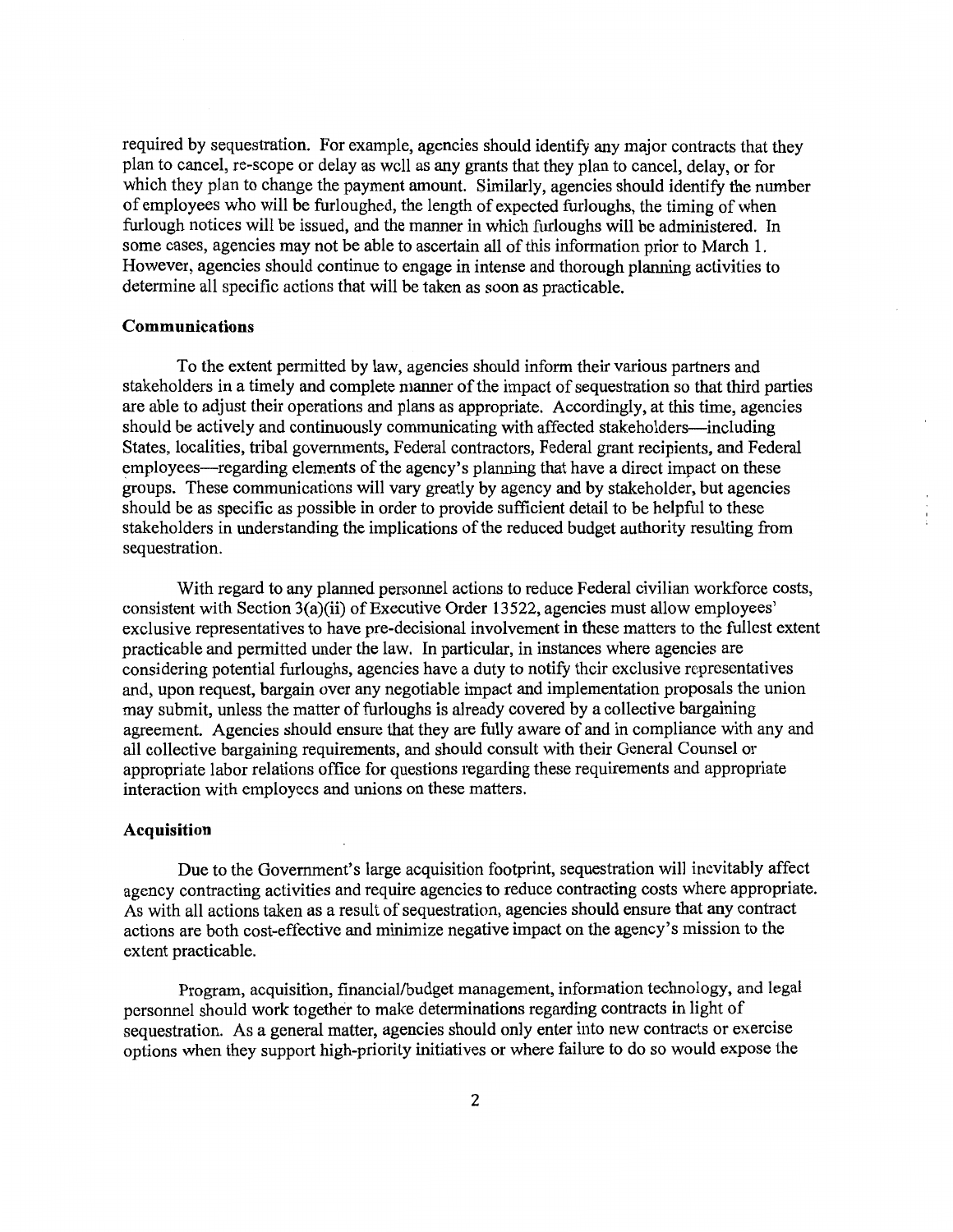government to significantly greater costs in the future. Agencies may also consider de-scoping or terminating for convenience contracts that are no longer affordable within the funds available for Fiscal Year 2013, should no other options exist to reduce contracting costs in these instances. Should such steps be necessary, agencies must evaluate the associated costs and benefits of such actions, and appropriately inform and negotiate with contractors. Finally, agencies should take all appropriate steps to minimize to the extent practicable the impact on small businesses of reduced contracting activities.

#### **Financial Assistance**

Given the widespread use of grants, loans and other Federal financial assistance to nonfederal entities (e.g., State, local and tribal governments, non-profit organizations, and companies), sequestration will impact the funding of these activities.

As a general matter, agencies should ensure that any new financial assistance obligations or funding increases under existing agreements are consistent with the need to protect the agency's mission at the post-sequestration level. In light of sequestration, agencies may also consider delaying awarding of new financial assistance obligations, reducing levels of continued funding, and renegotiating or reducing the current scope of assistance. Agencies may be forced to reduce the level of assistance provided through formula funds or block grants. Should any such steps be necessary, agencies should evaluate the associated costs and benefits of such actions and appropriately engage and inform recipient(s) as early as possible.

#### **Increased Scrutiny of Certain Activities**

In determining the appropriate manner to achieve funding reductions, agency heads must also ensure that their agencies have risk management strategies and internal controls in place that provide heightened scrutiny of certain types of activities funded from sequestered accounts. To the extent these accounts remain at the post-sequestration funding level, increased scrutiny should apply to:

- $\bullet$  hiring new personnel;<sup>1</sup>
- issuing discretionary monetary awards to employees, which should occur only if legally required until further notice; and
- incurring obligations for new training, conferences, and travel (including agency-paid  $\bullet$ travel for non-agency personnel).

In light of the reduced budgetary resources available due to sequestration, expending funds on these activities at this time would in many circumstances not be the most effective way to protect agency mission to the extent practicable. Therefore, agency leadership should review processes and controls around these activities, and ensure that these activities are conducted only

<sup>&</sup>lt;sup>1</sup> Agencies must also ensure that appropriate controls are in place to prevent the increased use of contractors to perform work due to any restrictions on hiring. Agencies should bear in mind the statutory restrictions contained in 10 U.S.C. 2461 and 41 U.S.C. 1710 on the conversion of functions from performance by Federal employees to performance by contractors.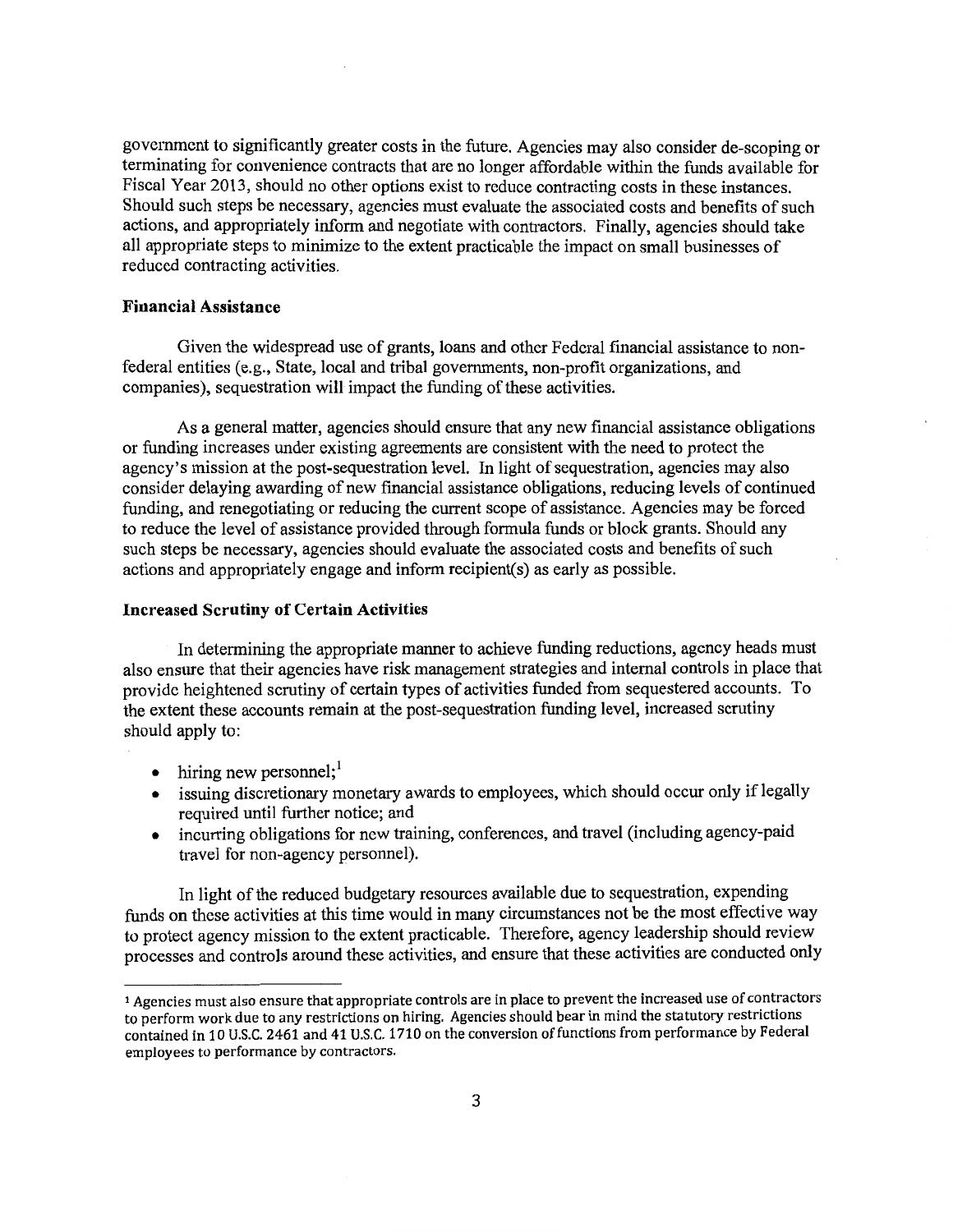to the extent they are the most cost-effective way to maintain critical agency mission operations under sequestration.

Please contact your OMB Resource Management Office (RMO) if you have any questions about or need assistance with this guidance.

 $\ddot{\phantom{a}}$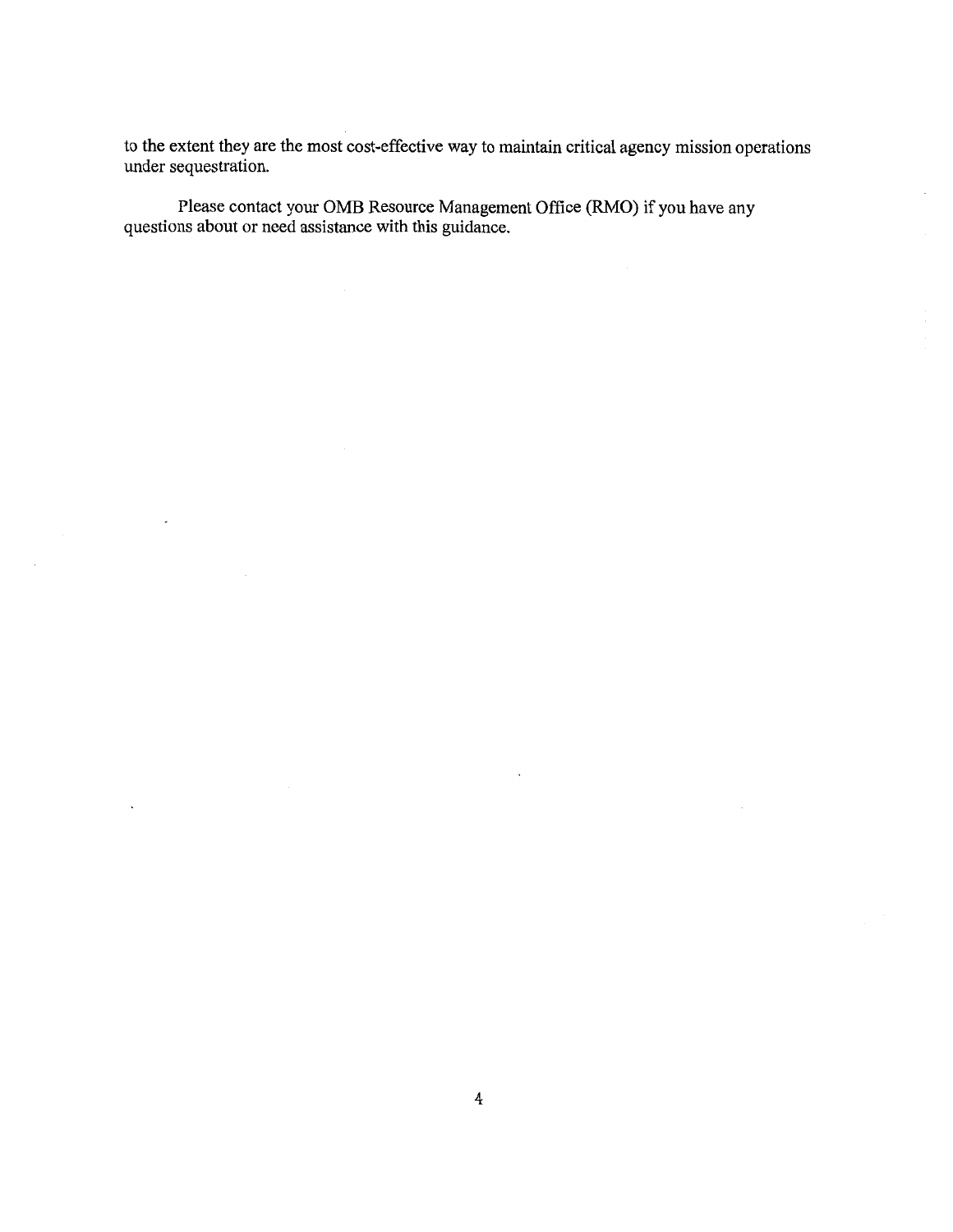

March 1, 2013

OMB BULLETIN NO. 12-02, Supplement 1

#### TO THE HEADS OF EXECUTIVE DEPARTMENTS AND ESTABLISHMENTS

SUBJECT: Apportionment of the Continuing Resolution(s) for Fiscal Year 2013

Purpose. This supplement revises Bulletin 12-02 ("Bulletin") to reflect reductions of budgetary resources pursuant to the Sequestration Order for Fiscal Year 2013 Pursuant to Section 251A of the Balanced Budget and Emergency Deficit Control Act, as Amended, issued by the President today, and the accompanying OMB Report to the Congress on the Joint Committee Sequestration for Fiscal Year 2013 (collectively, the "Sequestration Order"). Consistent with this amendment to Bulletin 12-02, OMB Memorandum M-13-03 (January 14, 2013), OMB Memorandum M-13-05 (February 27, 2013), and OMB Memorandum M-13-06 (March 1, 2013), agencies should take such steps as are necessary and appropriate to implement sequestration. In so doing, agencies must avoid actions that would indicate a need for deficiency or supplemental appropriations or otherwise be inconsistent with applicable law.

Action. Agencies should replace sections 1 and 6 in the Bulletin and insert a new section 9, as follows:

1. Purpose and Background. Public Law 112-175 provides continuing appropriations for the period October 1, 2012, through March 27, 2013. Section 110 of Public Law 112-175 requires that the joint resolution be implemented so that only the most limited funding actions shall be taken in order to provide for continuation of projects and activities, and section 109 requires that programs restrict funding actions so as not to impinge on the final funding prerogatives of the Congress. I am automatically apportioning amounts provided by sections  $101(a)$  and  $101(b)$  of this continuing resolution  $(CR)$  as specified in section 3. The amounts provided by the  $0.612$ percent across-the-board (ATB) increase in section 101(c) will be subject to the procedures for apportioning that funding as outlined in section 4. This Bulletin supplements instructions for apportionment of CRs in OMB Circular No. A-11, sections 120 and 123.

Unless and until this Bulletin is further amended, agencies should engage in spending and operations consistent with the current draft of their plan for operating under the Joint Committee sequestration developed pursuant to OMB Memorandum M-13-03.

This Bulletin will be updated for any extensions of the CR.

6. Programs under Section 111. Funds for appropriated entitlements and other mandatory payments, and activities under the Food and Nutrition Act of 2008, are automatically apportioned amounts as needed to carry out programs at a rate to maintain program levels under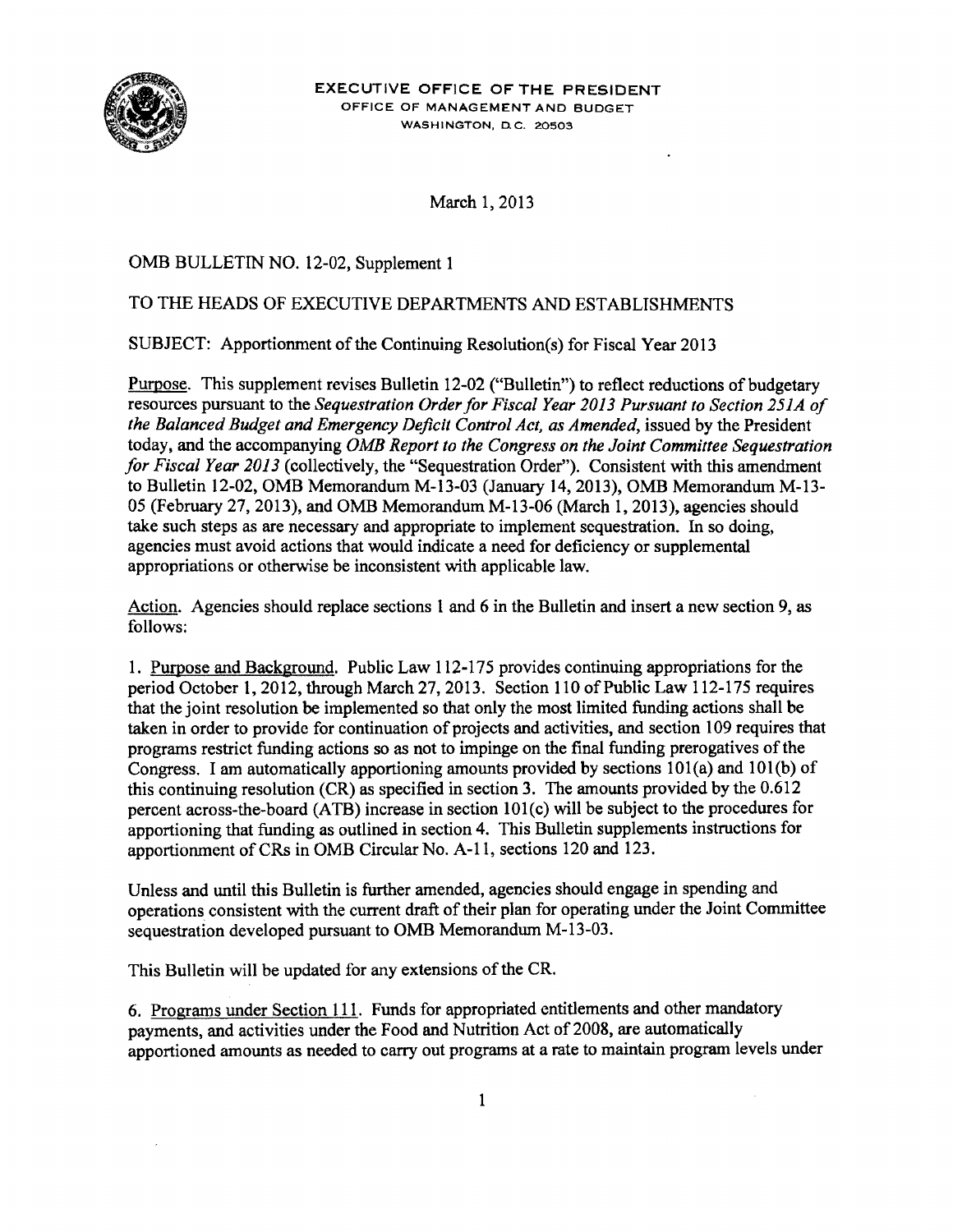current law, i.e., at the FY 2013 level. However, this automatic apportionment does not apply to programs with more complex funding structures. Agencies should contact their RMO representatives to determine if their account is automatically apportioned or if a written apportionment is required. This automatic apportionment also does not apply to appropriated entitlements or other mandatory payments for which budgetary resources have been reduced pursuant to the Sequestration Order. Agencies should promptly submit written apportionments to their RMO representatives to request funds for those accounts during the period of the CR.

With regard to the associated administrative expenses for those programs, section 111 does not apply. The associated administrative expenses are automatically apportioned at the reduced rate pursuant to section 3 of this Bulletin.

9. Prior Written Apportionments. Unless otherwise required by your RMO, agencies do not need to request new written apportionments for prior written apportionments of CR funds, because such apportionments (including any footnotes or other limitations on programs in such apportionments) continue in effect. However, as with the automatically apportioned funds, agencies should engage in spending and operations consistent with the current draft of their plan for operating under the Joint Committee sequestration developed pursuant to OMB Memorandum M-13-03.

Discretionary Advance Appropriations, Mandatory Appropriations, and Balances of Prior-Year Budget Authority. Some accounts with discretionary advance appropriations, mandatory funding and accounts in function 050 with unexpired, unobligated carryover balances are required to reduce budgetary resources pursuant to the Sequestration Order. This includes accounts with permanent indefinite appropriations. Agencies shall promptly submit new written apportionment requests for such accounts reflecting those reductions.

Contact. Questions regarding this bulletin should be directed to the agency's OMB representative.

Deputy Director for Management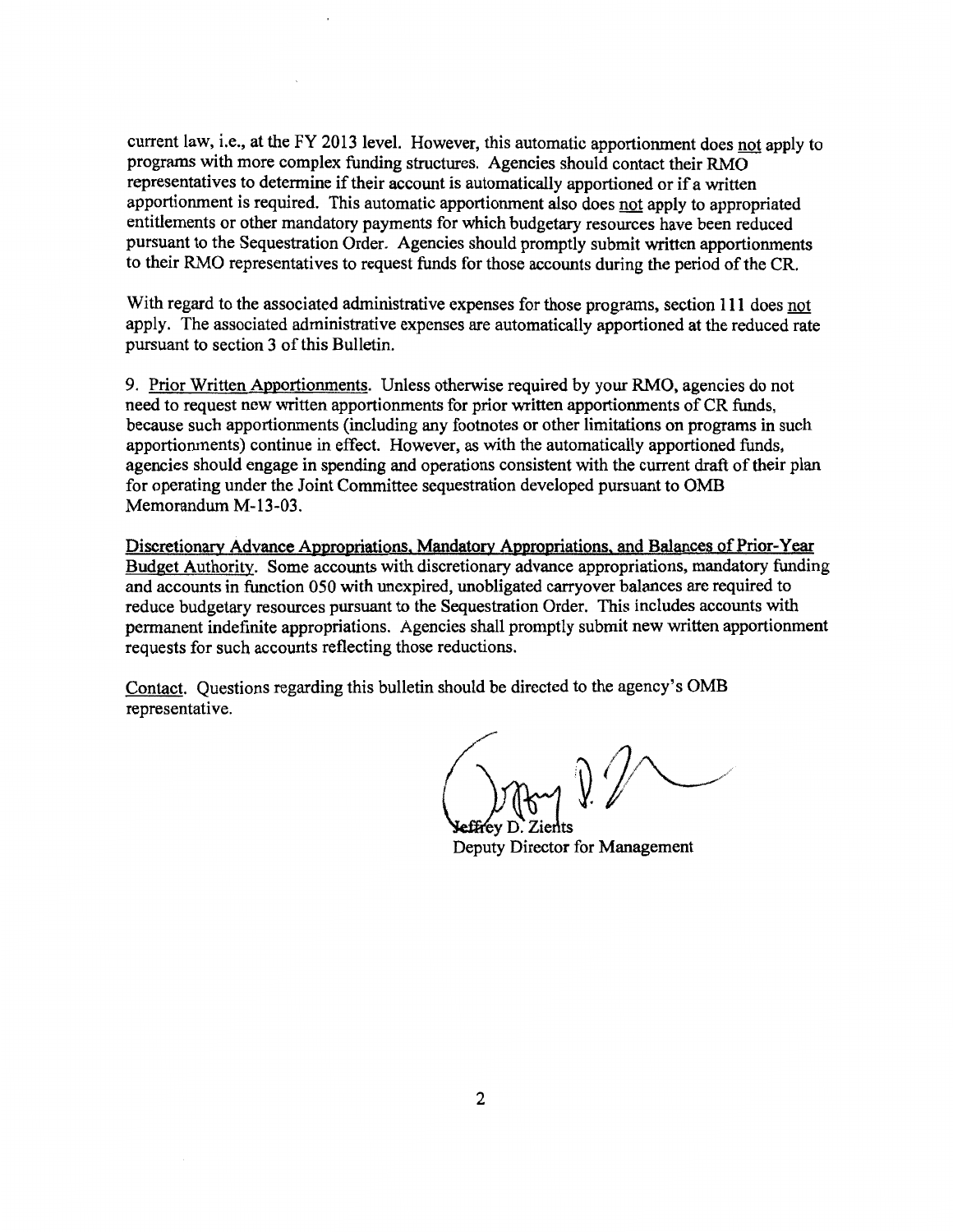

#### EXECUTIVE OFFICE OF THE PRESIDENT OFFICE OF MANAGEMENT AND BUDGET WASHINGTON, D.C. 20503

March 1, 2013

 $M-13-06$ 

MEMORANDUM FOR THE HEADS OF EXECUTIVE DEPARTMENTS AND AGENCIES

Jeffrey D. Zients FROM: Deputy Director for)Management

**SUBJECT:** Issuance of the Sequestration Order Pursuant To Section 251A of the Balanced Budget and Emergency Deficit Control Act of 1985, as Amended

This memorandum is to inform executive departments and agencies (agencies) that the President has issued a sequestration order (order) in accordance with section 251A of the Balanced Budget and Emergency Deficit Control Act, as amended (BBEDCA), 2 U.S.C. 901a. The order requires that budgetary resources in each non-exempt budget account be reduced by the amount calculated by the Office of Management and Budget (OMB) in its report to Congress of March 1, 2013, entitled OMB Report to the Congress on the Joint Committee Sequestration for Fiscal Year 2013 (sequestration report).

Due to the failure of the Joint Select Committee on Deficit Reduction, the President was required by law to issue an order canceling \$85 billion in budgetary resources across the Federal Government for the remainder of Fiscal Year (FY) 2013. OMB has calculated that, over the course of the fiscal year, the order requires a 7.8 percent reduction in non-exempt defense discretionary funding and a 5.0 percent reduction in non-exempt nondefense discretionary funding. The sequestration also requires reductions of 2.0 percent to Medicare, 5.1 percent to other non-exempt nondefense mandatory programs, and 7.9 percent to non-exempt defense mandatory programs. The sequestration report provides calculations of the amounts and percentages by which various budgetary resources are required to be reduced, and a listing of the reductions required for each non-exempt budget account.

Agencies shall apply the same percentage reduction to all programs, projects, and activities within a budget account, as required by section  $256(k)(2)$  of BBEDCA, 2 U.S.C.  $906(k)(2)$ . Agencies should operate in a manner that is consistent with guidance provided by OMB in Memorandum 13-03, Planning for Uncertainty with Respect to Fiscal Year 2013 Budgetary Resources and Memorandum 13-05, Agency Responsibilities for Implementation of Potential Joint Committee Sequestration.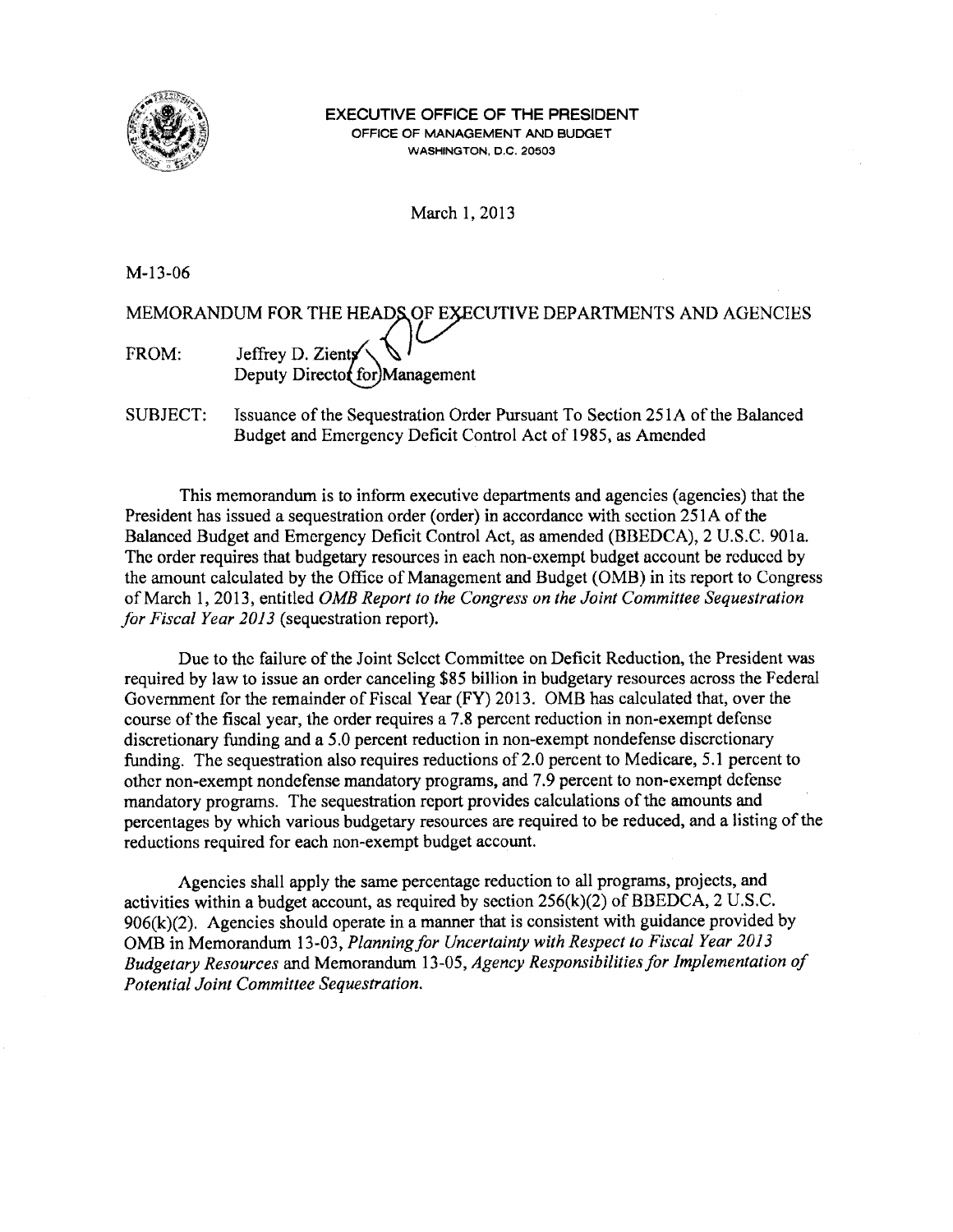#### **Weeks of March 11-21, 2013**

#### Senior Accountable Official: James A. Kissko Chief of Staff James.A.Kissko@ssa.gov  $(410)$  965-2850

#### **Last Week**

During the week of March 4, we lost approximately 80 Federal and State front-line employees, whom we are unable to replace. With each front-line employee we lose, our customers will experience longer service delays, including delays in disability decisions.

#### **Week of March 11, 2013**

Washington Post reporter Steve Vogel contacted us regarding a story he is developing on how sequestration will affect the use of overtime by Federal agencies. We provided several examples describing increased wait times in field offices, reduction in our program integrity activities, and additional delays in eligibility determination decisions.

#### Week of March 18, 2013

No specific actions scheduled at this time  $-$  this is subject to change.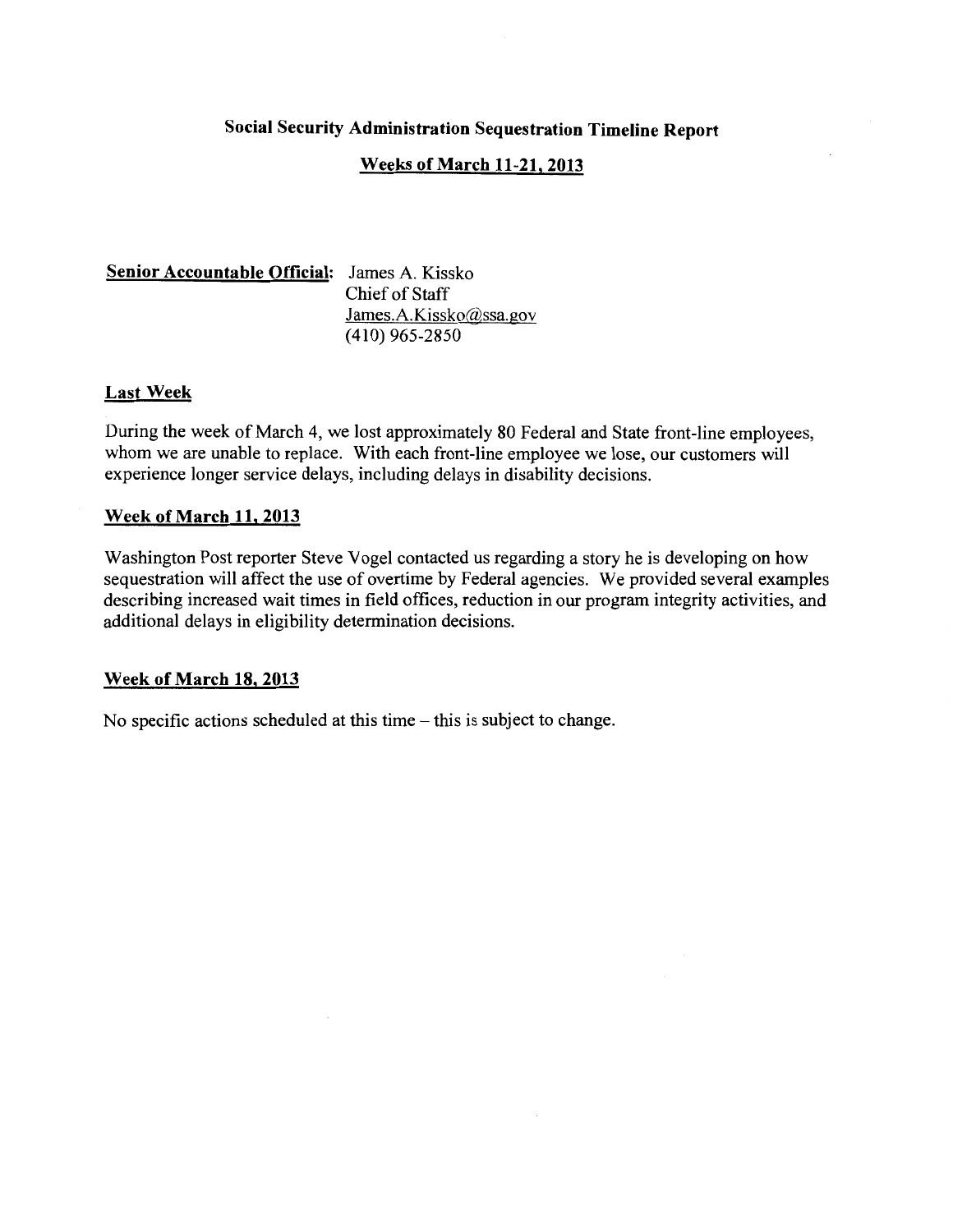#### Week of March 18-22, 2013 and March 25-29, 2013

Senior Accountable Official: James A. Kissko Chief of Staff James.A.Kissko@ssa.gov  $(410)$  965-2850

#### Week of March 11 - 15

We lost 20 Federal front-line employees through attrition. With these additional losses, we have since March 1<sup>st</sup> lost 100 Federal and State employees, who we are unable to replace. The 20 employees would have processed:

- 9,000 retirement claims, or
- 8,500 Supplemental Security Income (SSI) Redeterminations of eligibility, or
- 10,000 SSI Aged Claims; and,
- 28,000 SSI overpayment decisions.

#### **Week of March 18, 2013**

The American Federation of Government Employees union held lunchtime rallies in 23 locations around the country protesting sequestration.

#### **Week of March 25, 2013**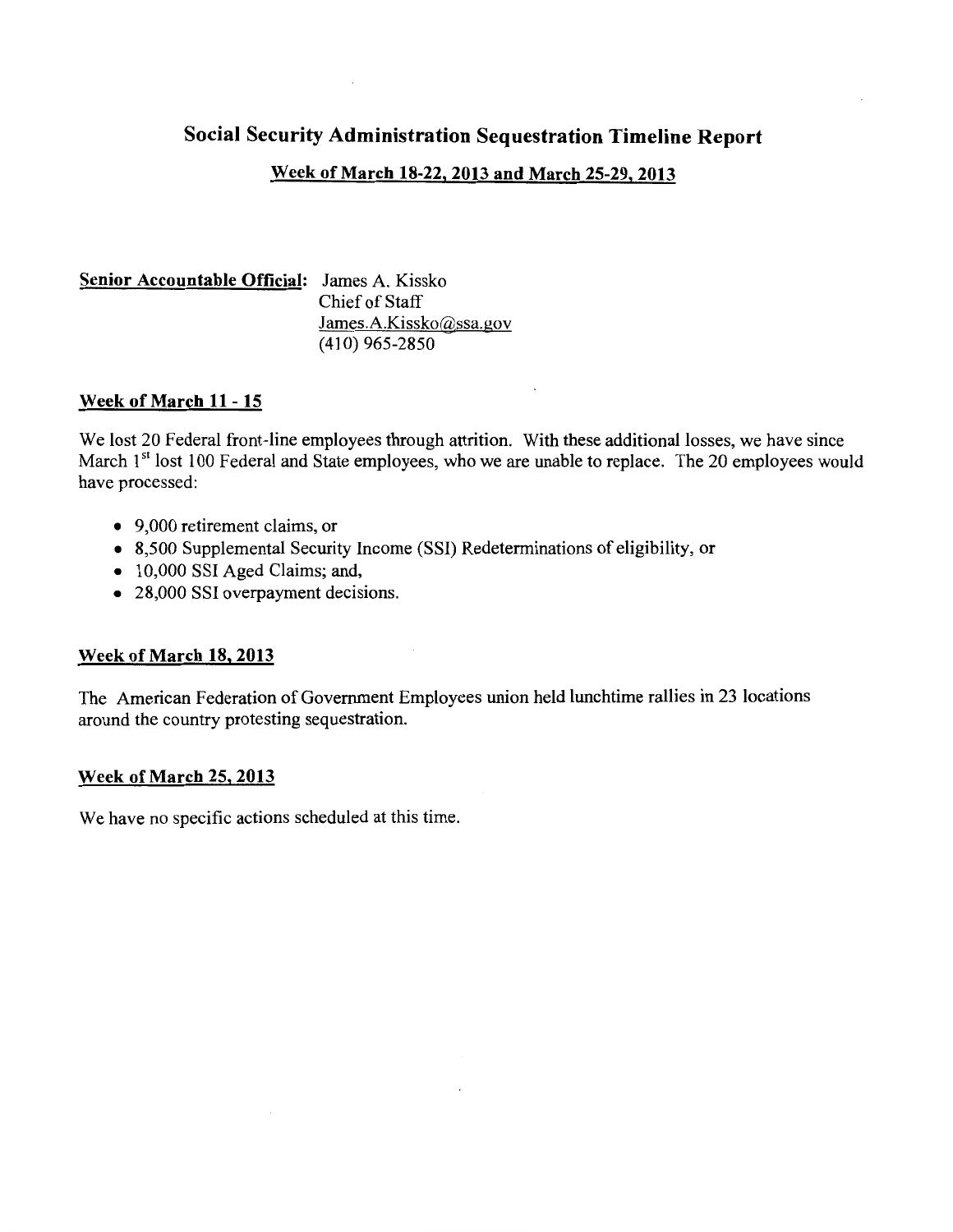# Weeks of March 25-29 and April 1-5, 2013

# Senior Accountable Official: James A. Kissko Chief of Staff James.A.Kissko@ssa.gov  $(410)$  965-2850

#### Week of March 25 - Media Outreach

On March 25 and March 27, we received three media inquiries. A Washington Post reporter and two reporters from the Baltimore Sun posed questions about quantifiable impacts of sequestration. Responses included numeric service consequences of losing 100 employees since March 1<sup>st</sup> and the impact of a reduction in overtime due to sequestration. Examples included increased wait times in field offices, reduction in our program integrity activities, and additional delays in eligibility determination decisions.

#### **Week of March 25 - Lost Employees**

On March 28, we determined that, during the week of March 22 through 25, we lost an additional 45 Federal and State front-line employees through attrition. Therefore, since March 1<sup>st</sup> we have lost a total of 145 Federal and State employees who we are unable to replace.

The 21 State employees would have processed:

 $\bullet$  6,300 case reviews.

The 24 Federal front-line would have processed:

- $\bullet$  11,000 retirement claims, or
- 10,500 Supplemental Security Income (SSI) redeterminations of eligibility, or
- 13,000 SSI Aged Claims, or
- 34,500 SSI overpayment decisions

# **Week of April 1-5**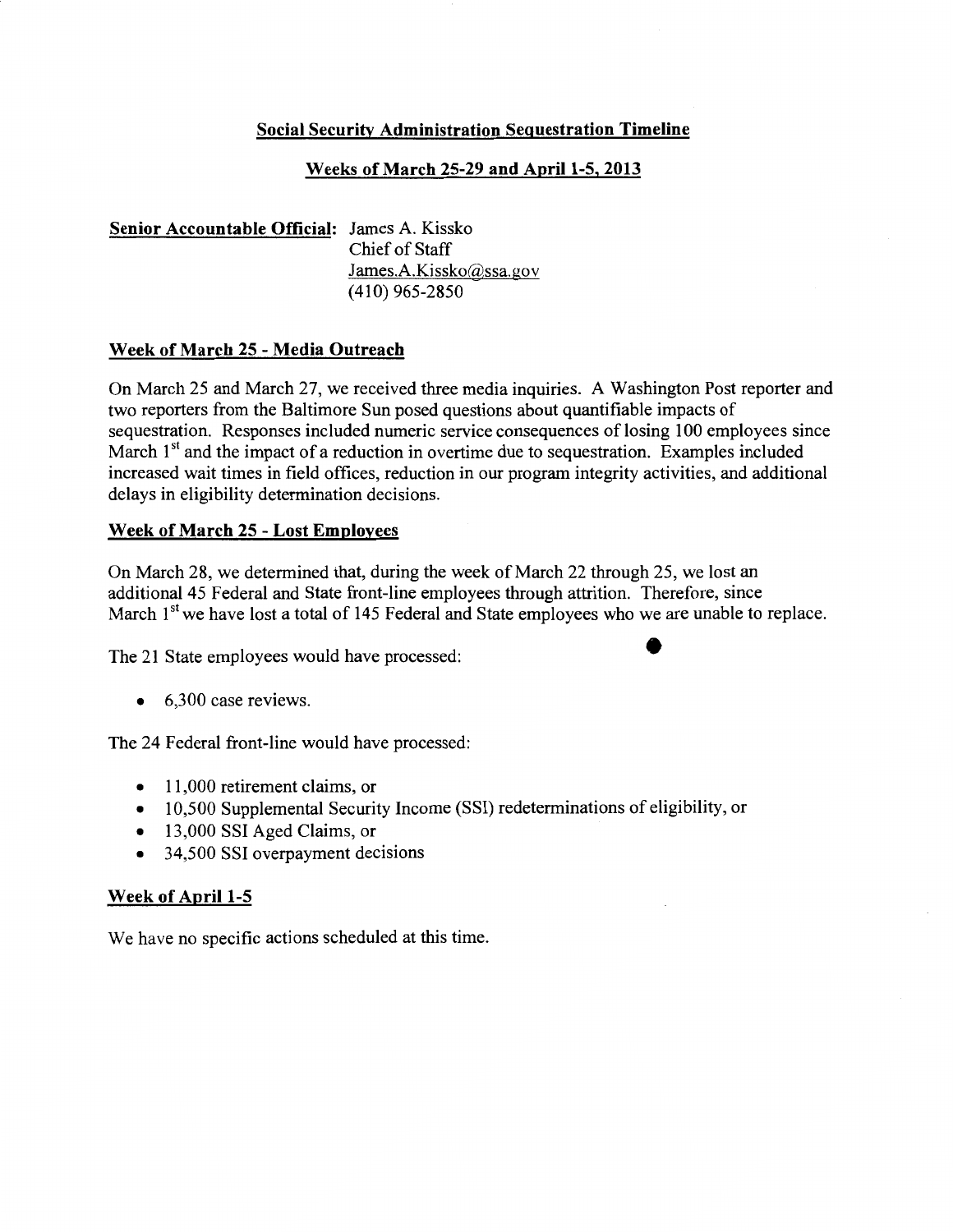# Weeks of April 1-5 and April 8-12, 2013

# Senior Accountable Official: James A. Kissko Chief of Staff James.A.Kissko@ssa.gov  $(410)$  965-2850

#### **Week of April 1-5, 2013**

During the week of March 25 through 29, we lost a total of 26 front-line employees (7 Federal and 19 State) through attrition. As a result, since March 1, we lost a total of 171 employees, and we are unable to replace them.

The 7 Federal front-line employees would have processed:

- $\bullet$  3,000 retirement claims, or
- 3,000 Supplemental Security Income (SSI) redeterminations of eligibility, or
- 3,500 SSI Aged Claims, or
- 10,000 SSI overpayment decisions.

The 19 State employees would have processed:

 $\bullet$ 11,400 case reviews.

#### **Week of April 8-12, 2013**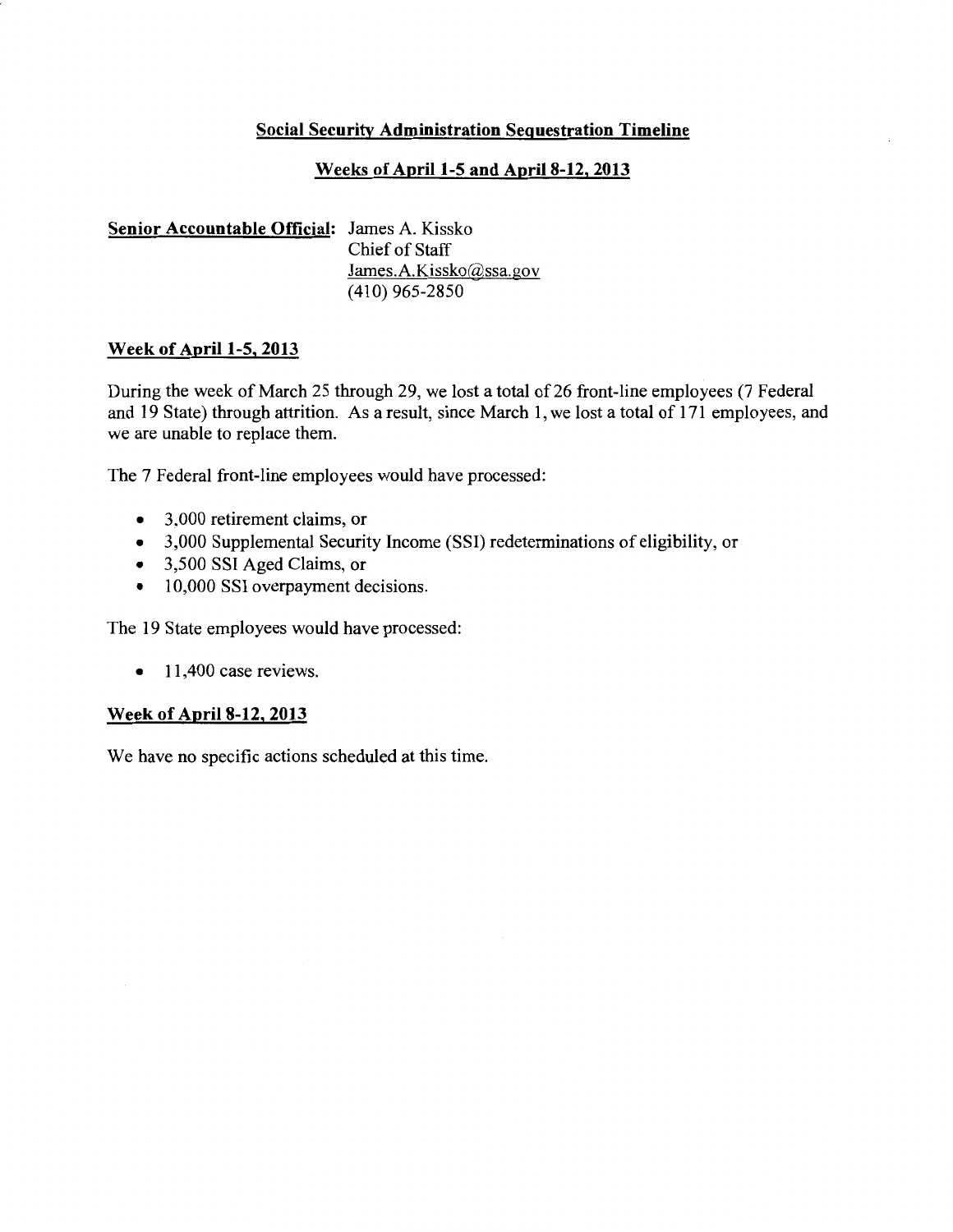

EXECUTIVE OFFICE OF THE PRESIDENT OFFICE OF MANAGEMENT AND BUDGET WASHINGTON, D.C. 20503

April 4, 2013

 $M-13-11$ 

MEMORANDUM FOR THE HEADS OF EXECUTIVE DEPARTMENTS AND AGENCIES Danny Werfel FROM: Controller

SUBJECT: Ongoing Implementation of the Joint Committee Sequestration

Section 251A of the Balanced Budget and Emergency Deficit Control Act (BBEDCA), as amended, on March 1, 2013, required the President to issue a sequestration order canceling \$85 billion in budgetary resources across the Federal Government for the remainder of fiscal year (FY) 2013. This action was required due to the failure of the Joint Select Committee on Deficit Reduction to propose, and the Congress to enact, legislation to reduce the deficit by \$1.2 trillion.

The Administration continues to urge Congress to take action to eliminate the Joint Committee sequestration and restore cancelled budgetary resources as part of a balanced agreement on deficit reduction. However, until Congress takes such action, executive departments and agencies (agencies) must continue to implement the reductions required by sequestration.

This memorandum provides further guidance on specific issues regarding the management and implementation of sequestration that the Office of Management and Budget (OMB) preliminarily addressed in prior memoranda. OMB previously issued guidance on the appropriate implementation of sequestration in Memorandum 13-03, Planning for Uncertainty with Respect to Fiscal Year 2013 Budgetary Resources; Memorandum 13-05, Agency Responsibilities for Implementation of Potential Joint Committee Sequestration; and Memorandum 13-06, Issuance of the Sequestration Order Pursuant To Section 251A of the Balanced Budget and Emergency Deficit Control Act of 1985, as Amended.

#### Appropriate Use of Existing Reprogramming and Transfer Authority

Sequestration provides an agency with little discretion in deciding where and how to reduce spending. All non-exempt budget accounts in a given spending category must be reduced by a uniform percentage, and the same percentage reduction must be applied to all programs, projects, and activities (PPAs) within a budget account. However, depending on an agency's account structure and any existing flexibilities provided by law, some agencies may have a limited ability to realign funds to protect mission priorities. As directed by Memorandum 13-03, in allocating reduced budgetary resources due to sequestration, agencies should generally "use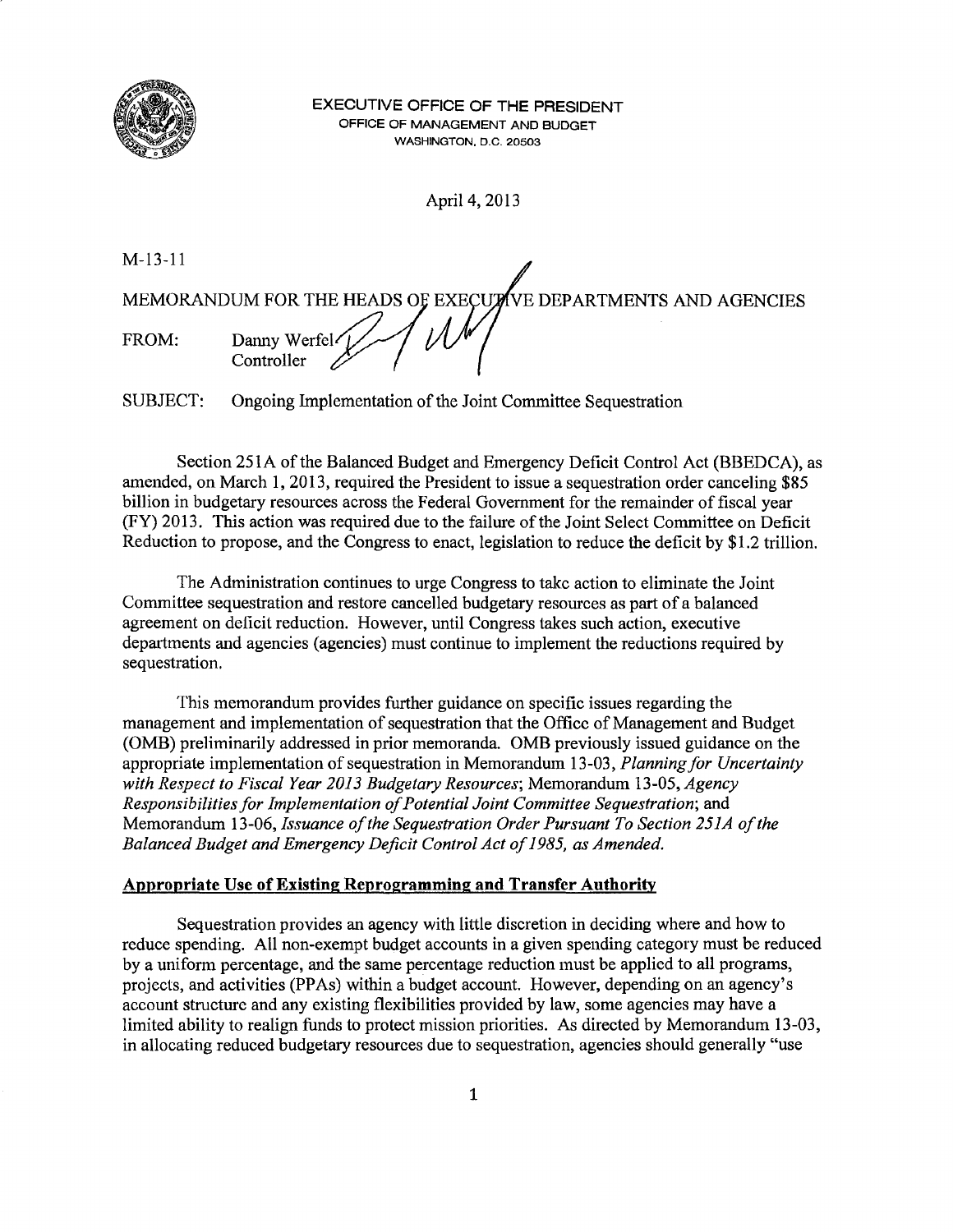any available flexibility to reduce operational risks and minimize impacts on the agency's core mission in service of the American people." Agencies should also "take into account funding flexibilities, including the availability of reprogramming and transfer authority."

Consistent with this guidance, agencies with reprogramming or transfer authority should continue to examine whether the use of these authorities would allow the agency to minimize the negative impact of sequestration on core mission priorities. In doing so, agencies must consider the long-term mission, goals, and operations of the agency and not just short-term needs. For example, agencies should avoid taking steps that would unduly compromise the ability to perform needed deferred maintenance on facilities, invest in critical operational functions and support, conduct program integrity and fraud mitigation activities, and pursue information technology or other infrastructure investments that are essential to support the long-term execution of the agency's mission. Similarly, while agencies with carryover balances or reserve funds should consider appropriate use of these funds to maintain core mission functions in the short term, it is important not to use these funds in a manner that would leave the agency vulnerable to future risks due to a potential lack of available funds in future years.

Agencies should consult with their OMB Resource Management Office (RMO) to assess options for utilizing existing authorities and ensure that any proposed actions appropriately balance short-term and long-term mission priorities. Agencies must also consult closely with their OMB RMO on any proposed actions that would reduce carryover balances or reserve funds below historical levels.

#### **Funding for Agency Inspectors General**

Funds for agency Inspectors General (IGs) from non-exempt accounts are subject to sequestration under the March 1, 2013 sequestration order. The head of each agency has the final responsibility for implementing the reductions required by sequestration. Upon making such determinations, IGs have the final responsibility for determining how their authorized budgets will be allocated.

To the extent an agency has discretion in implementing reductions to IG funding due to sequestration, agency heads should be mindful of the independence of the Office of Inspector General and should consult with the IG on a pre-decisional basis on matters that may impact IG funding. In particular, agencies must remain cognizant of the provisions in section 6 of the Inspector General Act of 1978, as amended, which outline the need for IGs to maintain the appropriate resources and services necessary to perform their statutory duties and describe the manner in which IG budgets are requested.

In cases where IG funds are not intermingled with other agency funds and exist as their own PPA, the IG should be provided full discretion to determine how to implement the reductions required by sequestration. In cases where IG funds are intermingled with other agency funds within a PPA, while the specific amount of reductions will vary by agency and account, a benchmark that should be considered by the head of the agency—in consultation with the IG—is to apply a percentage reduction to IG funds that is same as the average percentage reduction for all other funds within the PPA. Upon determining the amount of the reduction for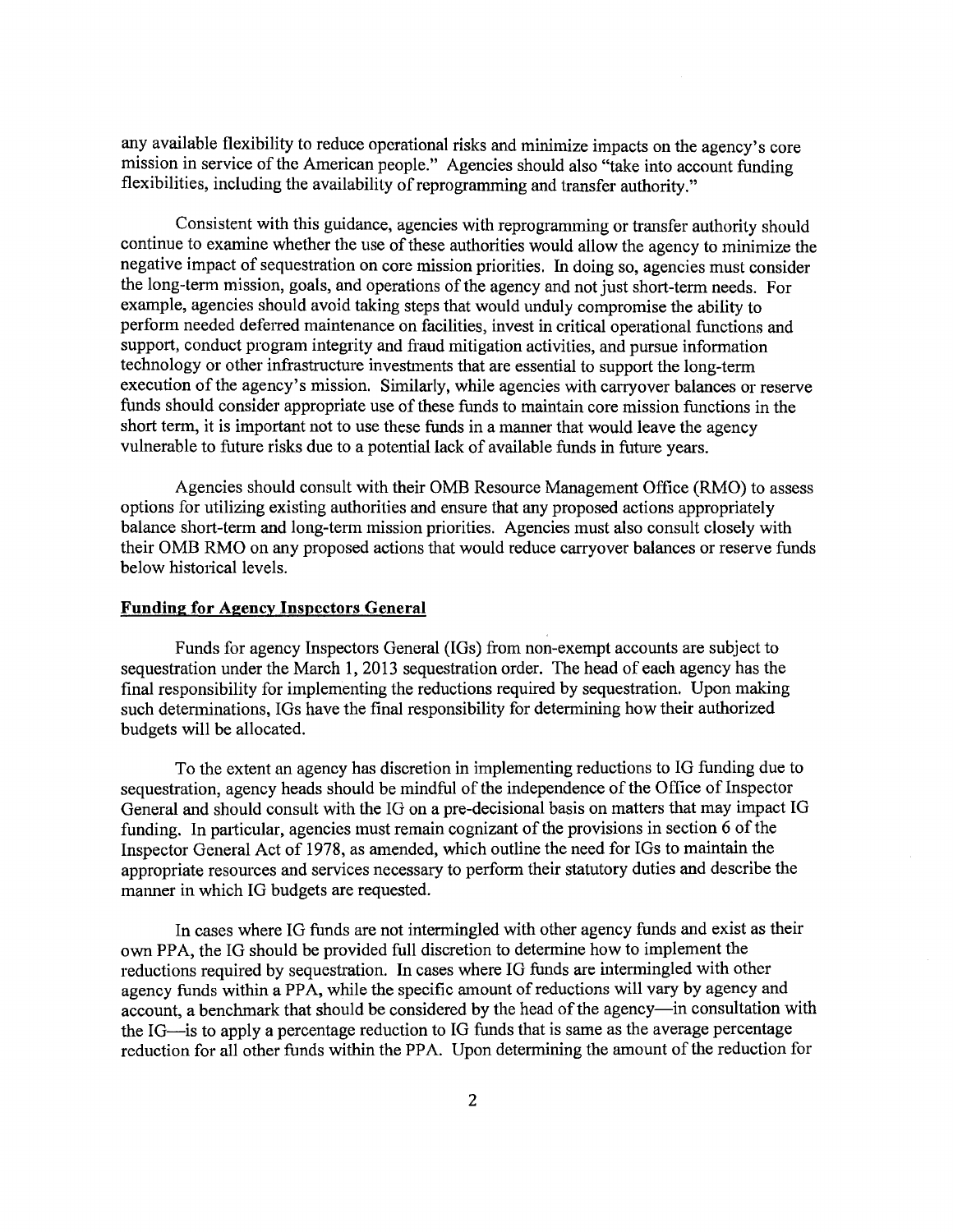IG funds in such cases, the agency head should then defer as appropriate to the IG in determining how the IG manages the reductions.

Agencies should consult with their OMB RMO throughout this process as well.

#### **Discretionary Monetary Awards**

OMB Memorandum 13-05 directs that discretionary monetary awards should not be issued while sequestration is in place, unless issuance of such awards is legally required. Discretionary monetary awards include annual performance awards, group awards, and special act cash awards, which comprise a sizeable majority of awards and incentives provided by the Federal Government to employees. Until further notice, agencies should not issue such monetary awards from sequestered accounts unless agency counsel determines the awards are legally required. Legal requirements include compliance with provisions in collective bargaining agreements governing awards.<sup>1</sup>

Consistent with past guidance, certain types of incentives are not considered discretionary monetary awards for the purposes of this policy. These include quality step increases (QSIs); travel incentives recognizing employee savings on official travel; foreign language awards for mission-critical language needs; recruitment, retention, and relocation incentives (3Rs); student loan repayments; and time-off awards. While these items are permitted, in light of current budgetary constraints, they should be used only on a highly limited basis and in circumstances where they are necessary and critical to maintaining the agency's mission. In addition, consistent with the policy set forth in the Guidance on Awards for Fiscal Years 2011 and 2012, jointly issued by the Office of Personnel Management (OPM) and OMB on June 10, 2011, spending for QSIs and 3Rs should not exceed the level of spending on such incentives for fiscal year 2010.

With respect to Federal political appointees, agencies should continue to follow the policy set forth in the August 3, 2010 Presidential Memorandum, Freeze on Discretionary Awards, Bonuses, and Similar Payments for Federal Political Appointees. OPM previously issued guidance on implementation of this memorandum.

#### Reducing Burden for State, Local, and Tribal Governments

To the extent agencies provide grants or other forms of financial assistance to States, localities, or tribal governments, agencies should consider if there are ways to help such entities mitigate the effects of funding reductions due to sequestration through reducing administrative burdens or other standard administrative processes, consistent with applicable legal requirements associated with the funds provided. In doing so, agencies should consult closely with their State, local, and tribal partners to determine whether such steps enable public funds to be used in a more cost-effective manner.

 $<sup>1</sup>$  Consistent with legal requirements, agencies may consider engaging in discussions with employees' exclusive</sup> representatives to explore revisions to such provisions in existing collective bargaining agreements, in recognition of this guidance.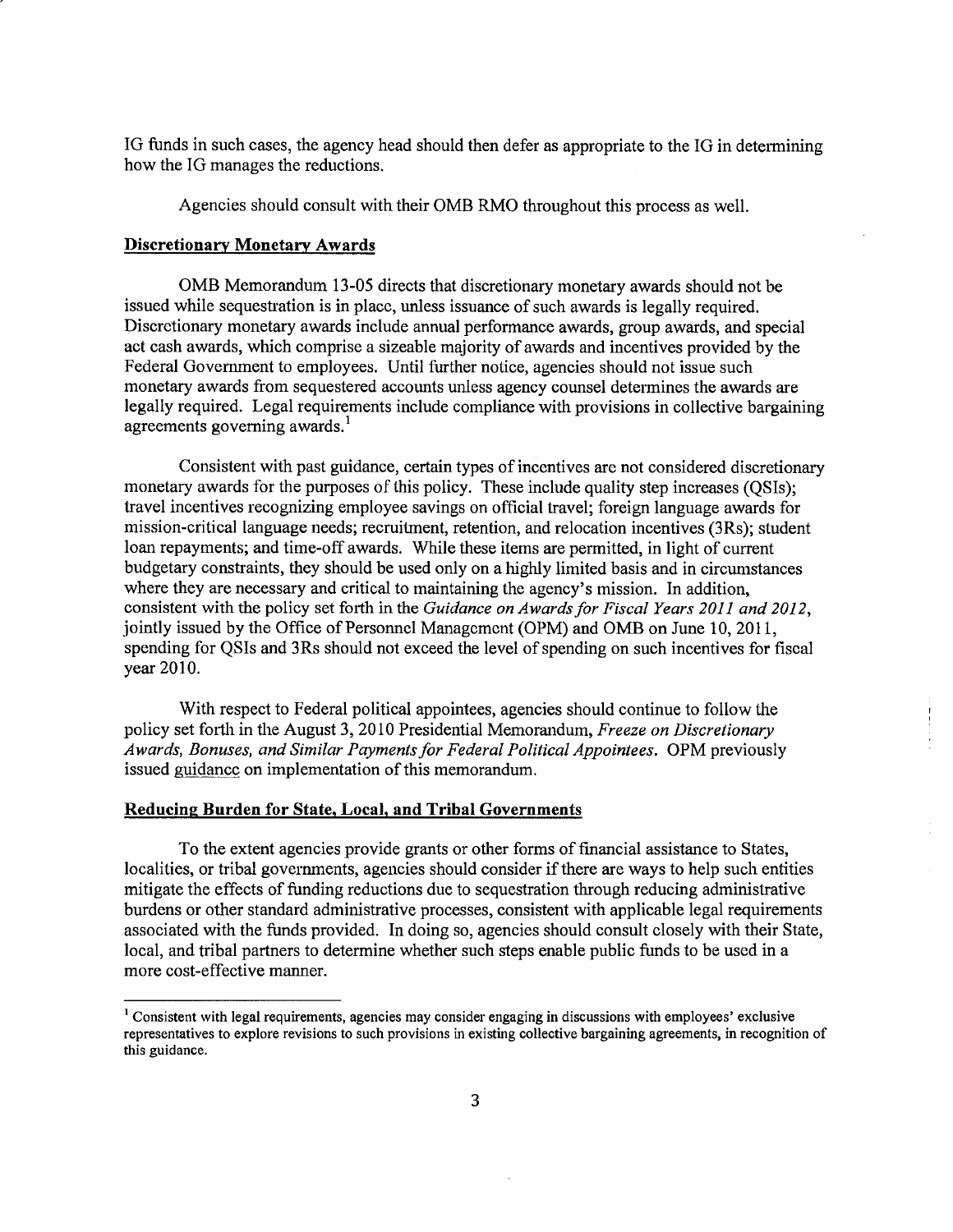# Page 1 - SSA - Sequestration Report Week Ending April 19, 2013

# **Social Security Administration Sequestration Timeline**

#### **Weeks of April 8-12 and April 15-19, 2013**

# Senior Accountable Official: James A. Kissko Chief of Staff James.A.Kissko@ssa.gov  $(410)$  965-2850

#### Week of April 8-12, 2013 – Lost Employees

During the week of April 1 through 5, we lost a total of 104 front-line employees (74 Federal and 30 State) through attrition. Since March 1, we have lost a total of 275 employees, whom we are unable to replace.

The 74 Federal front-line employees would have processed:

- $\bullet$  31,500 retirement claims, or
- 30,000 Supplemental Security Income (SSI) redeterminations of eligibility, or
- $\bullet$  37,000 SSI aged claims, or
- 99,000 SSI overpayment decisions.

The 30 State employees would have processed:

•  $8.250^1$  case reviews.

#### To date the effect of the 275 employees we lost is:

The 165 Federal front-line employees would have processed:

- $\bullet$  73,060 retirement claims, or
- 69,400 Supplemental Security Income (SSI) redeterminations of eligibility, or
- 84,380 SSI aged claims, or
- 229,500 SSI overpayment decisions.

The 110 State employees would have processed:

 $\bullet$  32,740<sup>1</sup> case reviews.

<sup>1</sup> Previous reports reflected the number of cases that State employees are unable to process through the period March 1, 2013 - February 28, 2014. We have modified the report to only include cases that State employees are unable to process through the end of the fiscal year 2013 (March 1, 2013 - September 30, 2013).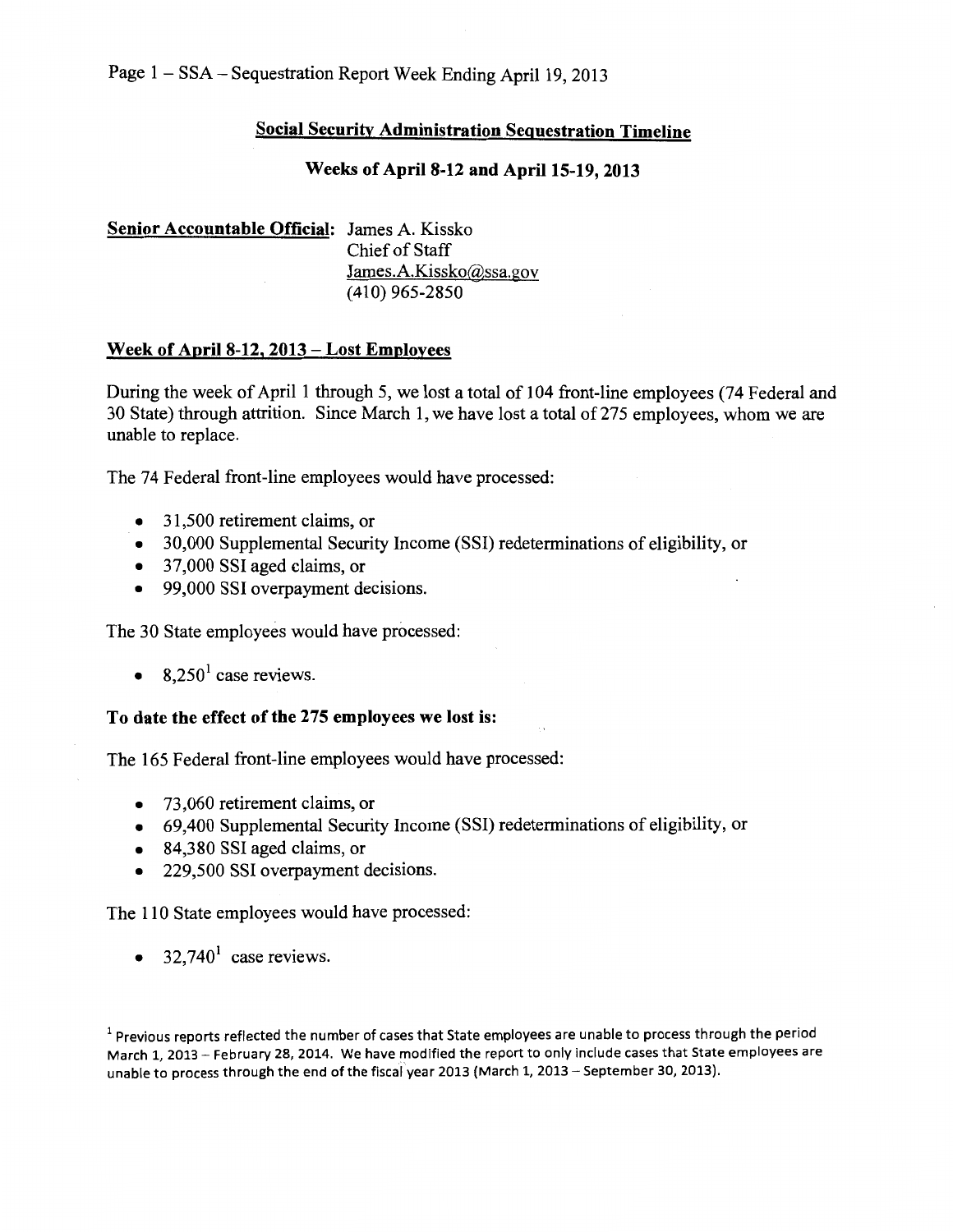# **Impact of Travel Restrictions**

Travel restrictions adversely affect our operational and oversight activities. We have reduced the regional disability program administrators' oversight interviews and reviews of the State disability determination service (DDS) offices. DPA visits are necessary to ensure proper oversight of the DDSs and in order for us to conduct ongoing data-exchange compliance reviews, and face-to-face training for difficult technical subject areas.

# **Week of April 15-19, 2013**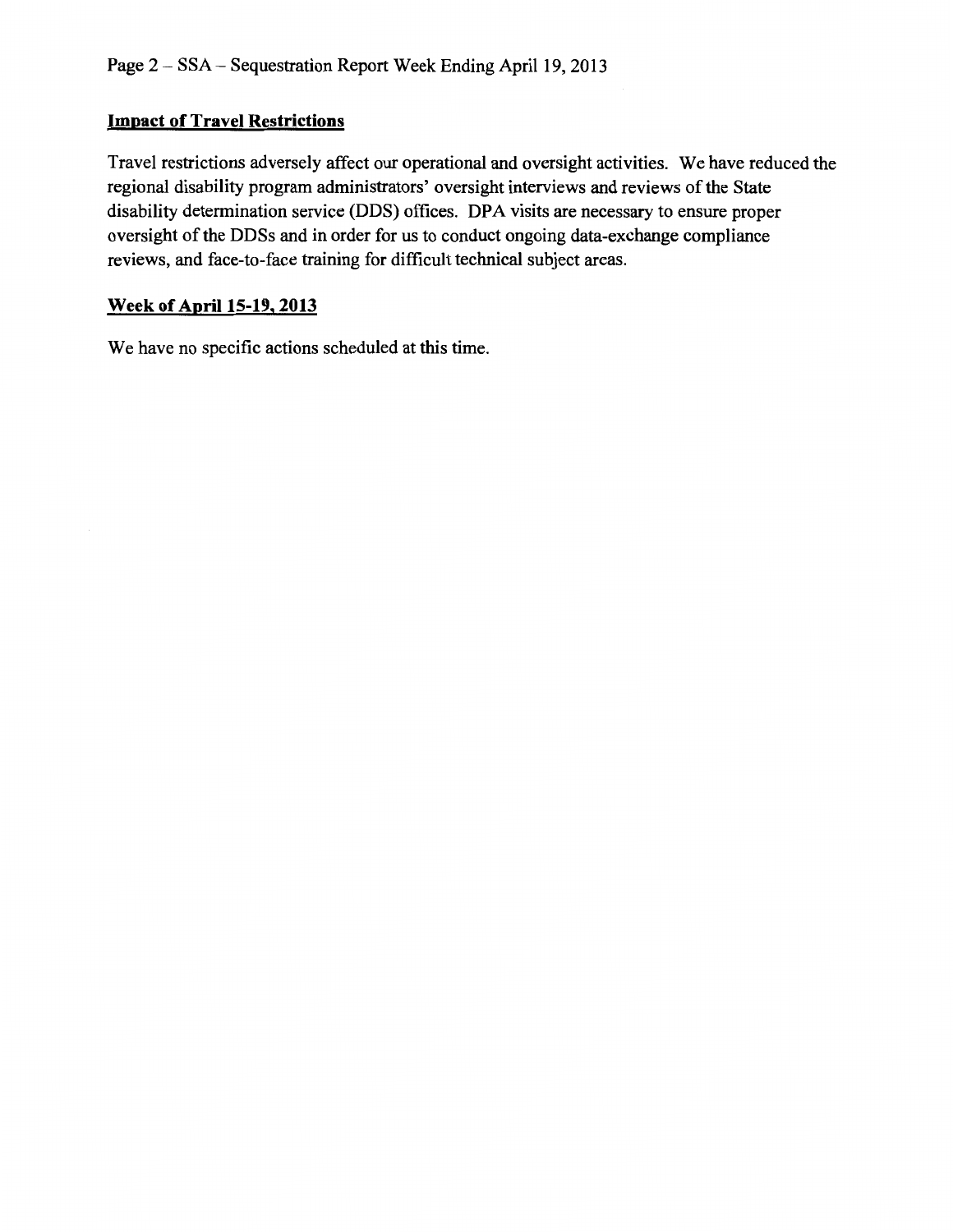## Weeks of April 15-19 and April 22-26, 2013

#### Senior Accountable Official: James A. Kissko Chief of Staff James.A.Kissko@ssa.gov  $(410)$  965-2850

#### Week of April 15-19, 2013 - Lost Employees

During the week of April 8 through 12, we lost a total of 29 front-line employees (15 Federal and 14 State) through attrition. Since March 1, we have lost a total of 304 employees, whom we are unable to replace.

The 15 Federal front-line employees would have processed through 9/30/13:

- $\bullet$  5,800 retirement claims, or
- 5,400 Supplemental Security Income (SSI) redeterminations of eligibility, or
- 6,500 SSI aged claims, or
- 18,000 SSI overpayment decisions.

The 14 State employees would have processed through 9/30/13:

 $\bullet$  3,700 case reviews.

#### To date, the effect of the 304 employees we lost is:

The 180 Federal front-line employees would have processed through 9/30/13:

- $\bullet$  76,300 retirement claims, or
- 74,800 SSI redeterminations of eligibility, or
- 85,800 SSI aged claims, or
- 238,000 SSI overpayment decisions.  $\bullet$

The 124 State employees would have processed through 9/30/13:

36,400 case reviews.  $\bullet$ 

#### **Week of April 22-26, 2013**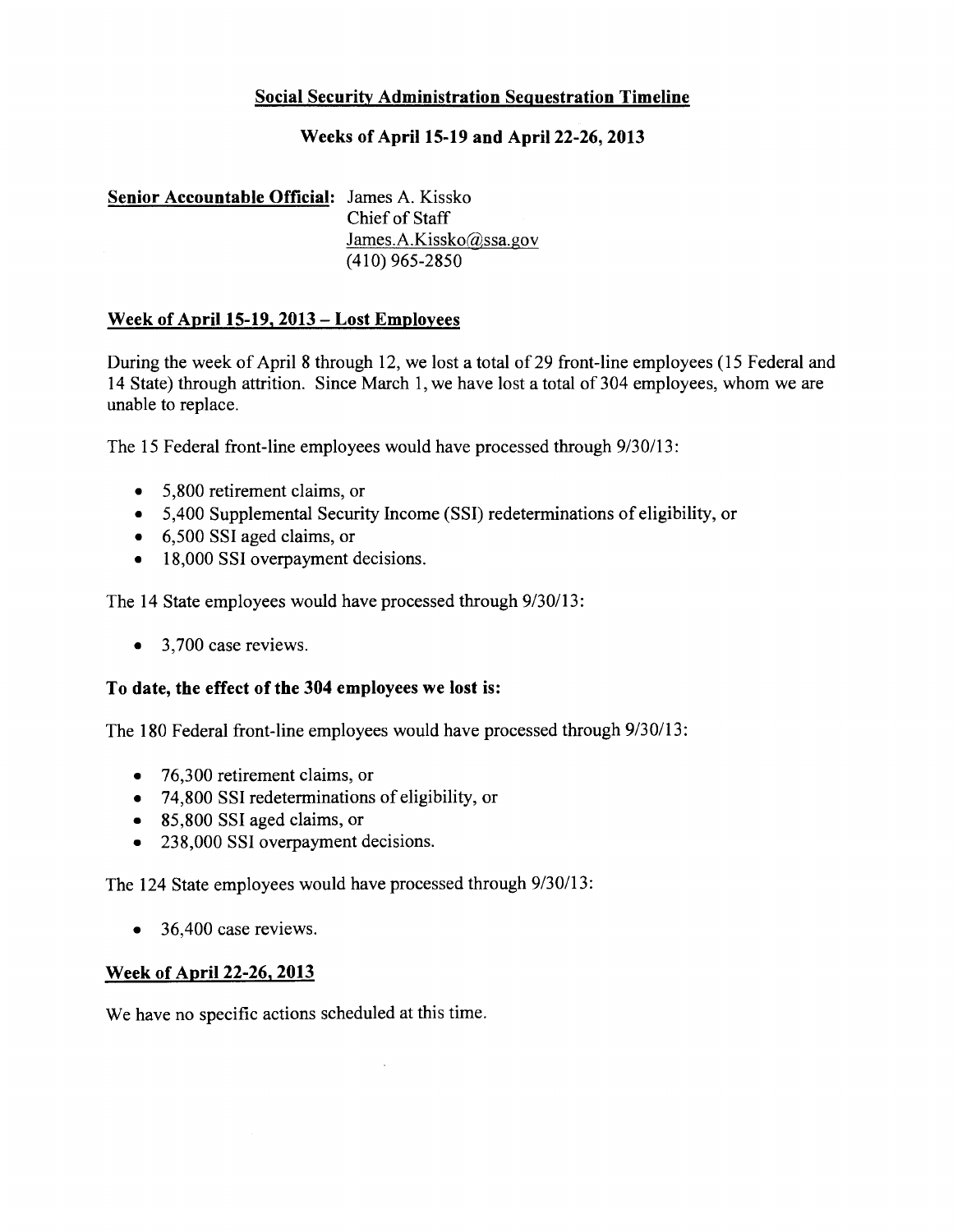## Weeks of April 22-26 and April 29-May 3, 2013

# Senior Accountable Official: James A. Kissko Chief of Staff James.A.Kissko@ssa.gov  $(410)$  965-2850

# Week of April 22-26, 2013 - Lost Employees

During the week of April 15 through 19, we lost 36 employees (24 Federal and 12 State) through attrition. As a result, since March 1, we have lost 340 employees, and we are unable to replace them.

The 24 Federal front-line employees would have processed through 9/30/13:

- 8,800 retirement claims, or
- 8,300 Supplemental Security Income (SSI) redeterminations of eligibility, or
- 9,900 SSI aged claims, or
- 27,600 SSI overpayment decisions.

The 12 State employees would have processed through 9/30/13:

3,000 case reviews.  $\bullet$ 

#### To date, the effect of the 340 employees we lost is:

The 204 Federal front-line employees would have processed through 9/30/13:

- $\bullet$  85,100 retirement claims, or
- 83,100 SSI redeterminations of eligibility, or
- 95,700 SSI aged claims, or
- 265,600 SSI overpayment decisions.

The 136 State employees would have processed through 9/30/13:

 $\bullet$  39,400 case reviews.

# April 23 - Media Outreach

On April 23, we received a media inquiry from the Wall Street Journal about the effects of sequestration on our operations. We provided information based on the Sequestration Timeline Report for the week ending 4/26/2013 that details the impact of losing 304 employees.

# Week of April 29-May 3, 2013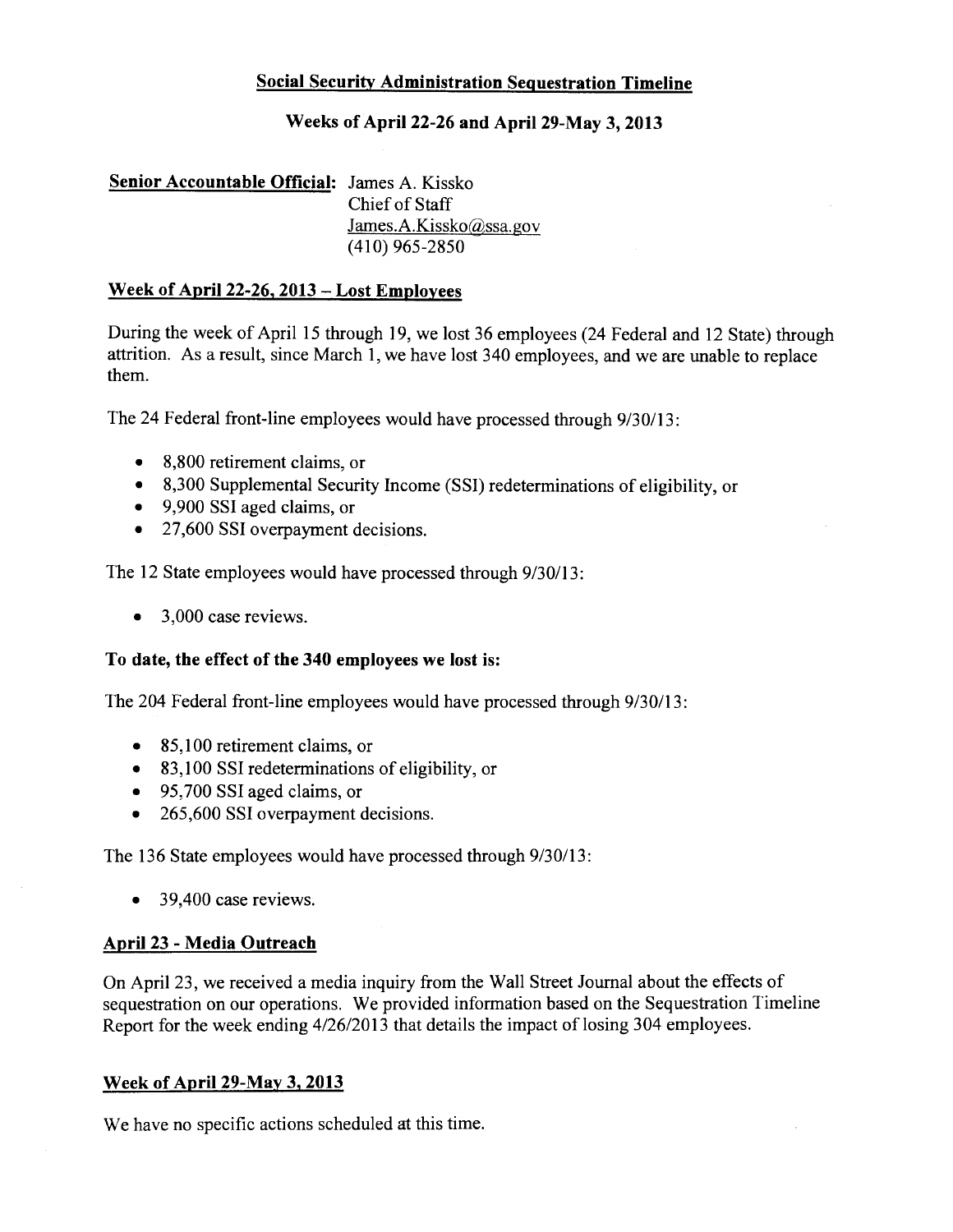#### Weeks of April 29-May 3 and May 6-10, 2013

# Senior Accountable Official: James A. Kissko Chief of Staff James.A.Kissko@ssa.gov  $(410)$  965-2850

#### Week of April 29-May 3, 2013 – Lost Employees

During the week of April 22 through 26, we lost 33 employees (14 Federal and 19 State) through attrition. As a result, since March 1, we have lost 373 employees, and we are unable to replace them.

The 14 Federal front-line employees would have processed through 9/30/13:

- 4,900 retirement claims, or
- 4,600 Supplemental Security Income (SSI) redeterminations of eligibility, or
- 5,500 SSI aged claims, or
- 15,400 SSI overpayment decisions.

The 19 State employees would have processed through 9/30/13:

 $\bullet$  4,600 case reviews.

#### To date, the effect of the 373 employees we lost is:

The 218 Federal front-line employees would have processed through 9/30/13:

- 90,000 retirement claims, or
- 87,700 SSI redeterminations of eligibility, or
- $\bullet$  101,200 SSI aged claims, or
- 281,000 SSI overpayment decisions.  $\bullet$

The 155 State employees would have processed through 9/30/13:

 $\bullet$  44,000 case reviews.

#### Week of May 6-10, 2013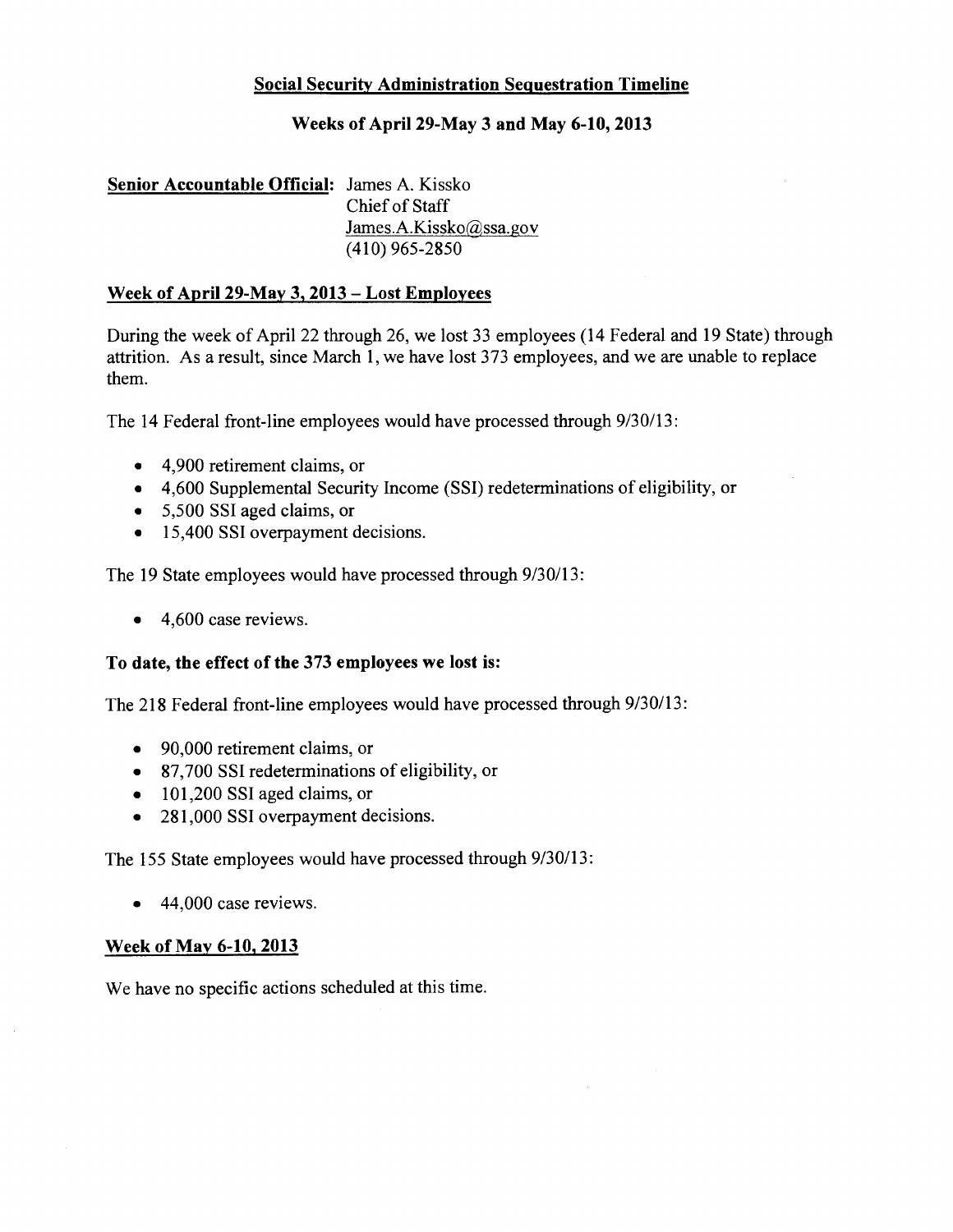# Weeks of May 6-10 and May 13-17, 2013

## Senior Accountable Official: James A. Kissko Chief of Staff James.A.Kissko@ssa.gov  $(410)$  965-2850

#### Week of May 6-10, 2013 – Lost Employees

During the week of April 29 through May 3, we lost 111 employees (68 Federal and 43 State) through attrition. As a result, since March 1, we have lost 484 employees, whom we are unable to replace.

The 68 Federal front-line employees would have processed through 9/30/13:

- $\bullet$  22,800 retirement claims, or
- 21,400 Supplemental Security Income (SSI) redeterminations of eligibility, or
- 25,700 SSI aged claims, or
- 71,400 SSI overpayment decisions.

The 43 State employees would have processed through 9/30/13:

 $\bullet$  9.900 case reviews.

#### To date, the effect of the 484 employees we lost is:

The 286 Federal front-line employees would have processed through 9/30/13:

- $\bullet$  112,800 retirement claims, or
- 109,100 SSI redeterminations of eligibility, or
- $\bullet$  126,900 SSI aged claims, or
- 352,400 SSI overpayment decisions.

The 198 State employees would have processed through 9/30/13:

 $\bullet$  53,900 case reviews.

#### Week of May 13-17, 2013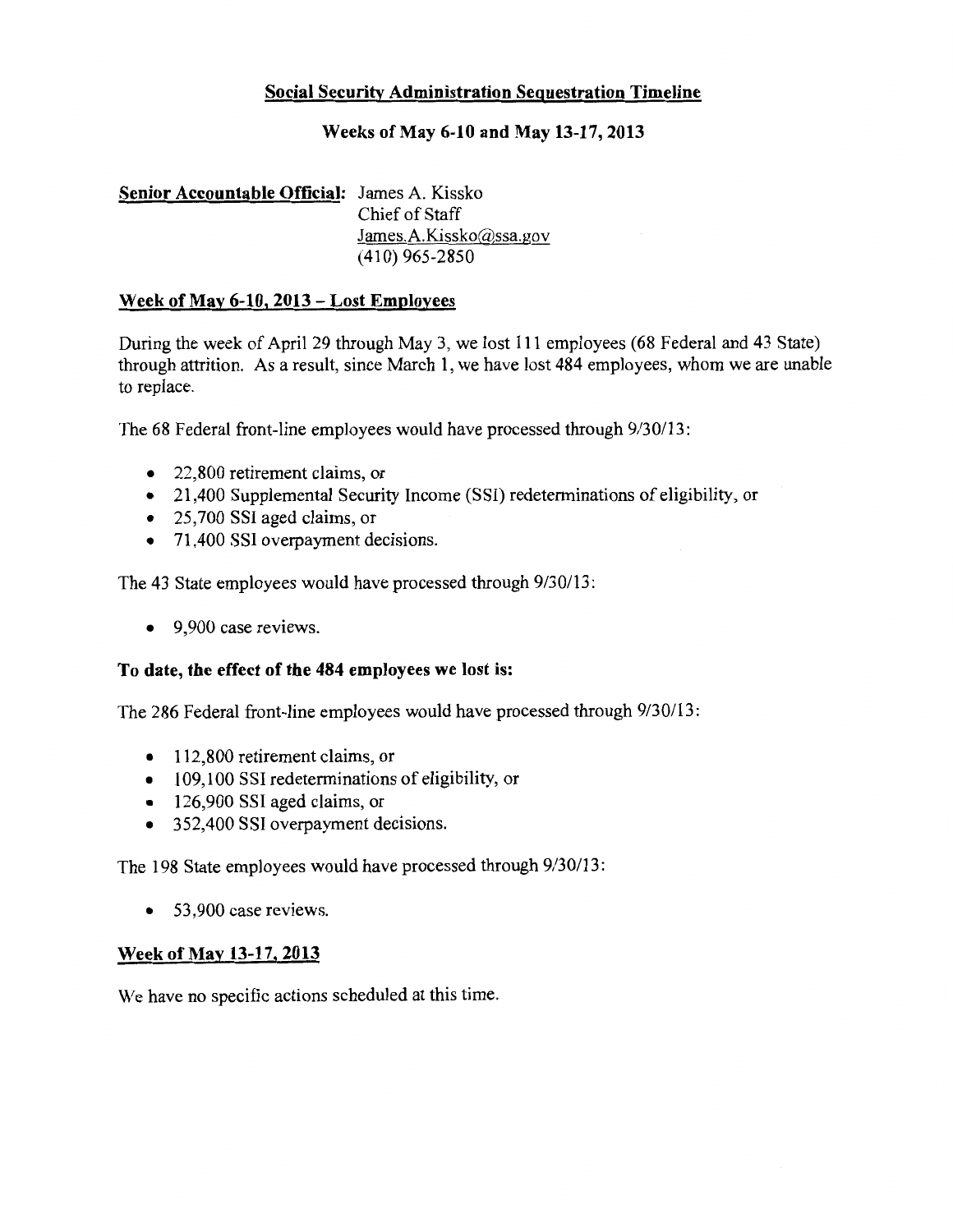## Weeks of May 13-17 and May 20-24, 2013

# Senior Accountable Official: James A. Kissko Chief of Staff James.A.Kissko@ssa.gov  $(410)$  965-2850

#### Week of May 13-17, 2013 - Lost Employees

During the week of May 6 through May 10, we lost 67 employees (35 Federal and 32 State) through attrition. As a result, since March 1, we have lost 551 employees, whom we are unable to replace.

The 35 Federal front-line employees would have processed through 9/30/13:

- $\bullet$  11,200 retirement claims, or
- 10,500 Supplemental Security Income (SSI) redeterminations of eligibility, or
- 35,000 SSI overpayment decisions.

The 32 State employees would have processed through 9/30/13:

 $\bullet$  7,000 case reviews.

#### To date, the effect of the 551 employees we lost is:

The 321 Federal front-line employees would have processed through 9/30/13:

- $\bullet$  124,000 retirement claims, or
- 119,600 SSI redeterminations of eligibility, or
- 387,400 SSI overpayment decisions.

The 230 State employees would have processed through 9/30/13:

 $\bullet$  60.900 case reviews.

#### Week of May 20-24, 2013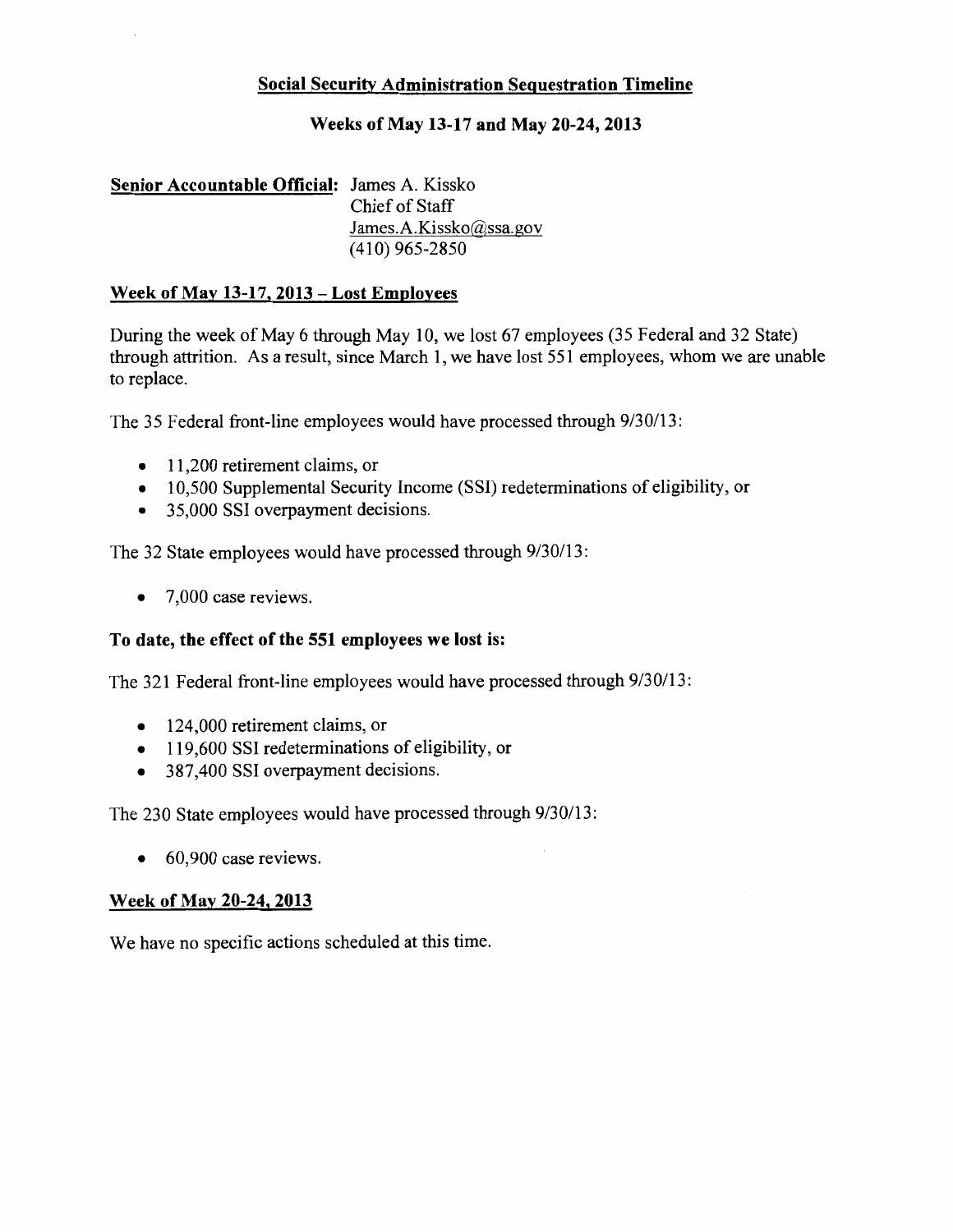#### Weeks of May 20-24 and May 27-31, 2013

## Senior Accountable Official: James A. Kissko Chief of Staff James.A.Kissko@ssa.gov  $(410)$  965-2850

#### Week of May 20-24, 2013 - Lost Employees

During the week of May 13 through May 17, we lost 29 employees (17 Federal and 12 State) through attrition. As a result, since March 1, we have lost 580 employees, whom we are unable to replace.

The 17 Federal front-line employees would have processed through 9/30/13:

- $\bullet$  5,200 retirement claims, or
- 4,800 Supplemental Security Income (SSI) redeterminations of eligibility, or
- 16,200 SSI overpayment decisions.

The 12 State employees would have processed through 9/30/13:

 $\bullet$  2,500 case reviews.

#### To date, the effect of the 580 employees we lost is:

The 338 Federal front-line employees would have processed through 9/30/13:

- 129,200 retirement claims, or
- 124,400 SSI redeterminations of eligibility, or
- 403,600 SSI overpayment decisions.

The 242 State employees would have processed through 9/30/13:

 $\bullet$  63,400 case reviews.

#### **Week of May 27-31, 2013**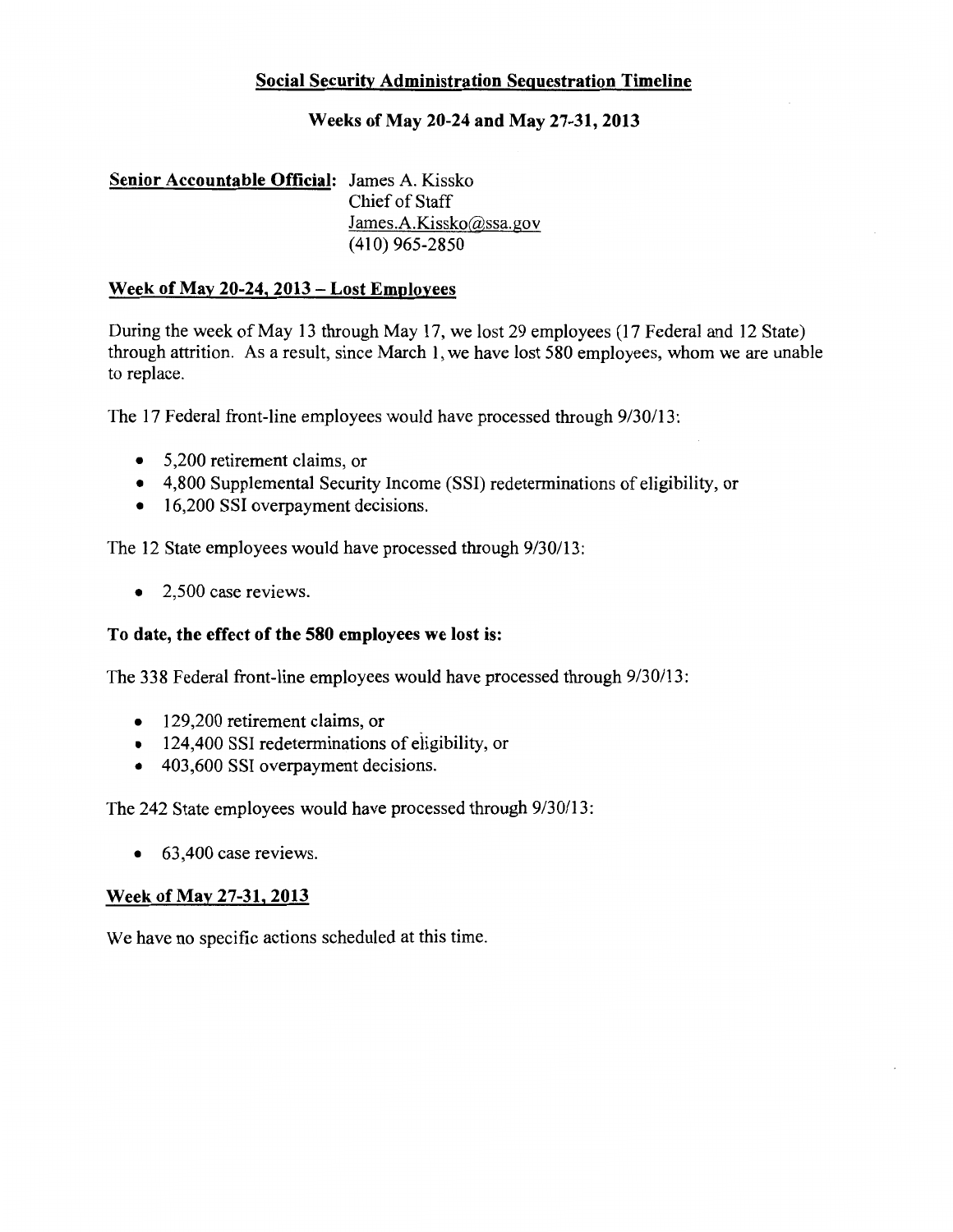## Weeks of May 27-31 and June 3-7, 2013

# Senior Accountable Official: James A. Kissko Chief of Staff James.A.Kissko@ssa.gov  $(410)$  965-2850

#### Week of May 27-31, 2013 - Lost Employees

During the week of May 20 through May 24, we lost 19 employees (9 Federal and 10 State) through attrition. As a result, since March 1, we lost 599 employees, whom we are unable to replace.

The 9 Federal front-line employees would have processed through 9/30/13:

- $\bullet$  2,600 retirement claims, or
- 2,400 Supplemental Security Income (SSI) redeterminations of eligibility, or
- 8,100 SSI overpayment decisions.

The 10 State employees would have processed through 9/30/13:

 $\bullet$  2,000 case reviews.

#### To date, the effect of the 599 employees we lost is:

The 347 Federal front-line employees would have processed through 9/30/13:

- 131,800 retirement claims, or  $\bullet$
- 126,800 SSI redeterminations of eligibility, or
- 411,700 SSI overpayment decisions.

The 252 State employees would have processed through 9/30/13:

 $\bullet$  65,400 case reviews.

#### **Week of June 3-7, 2013**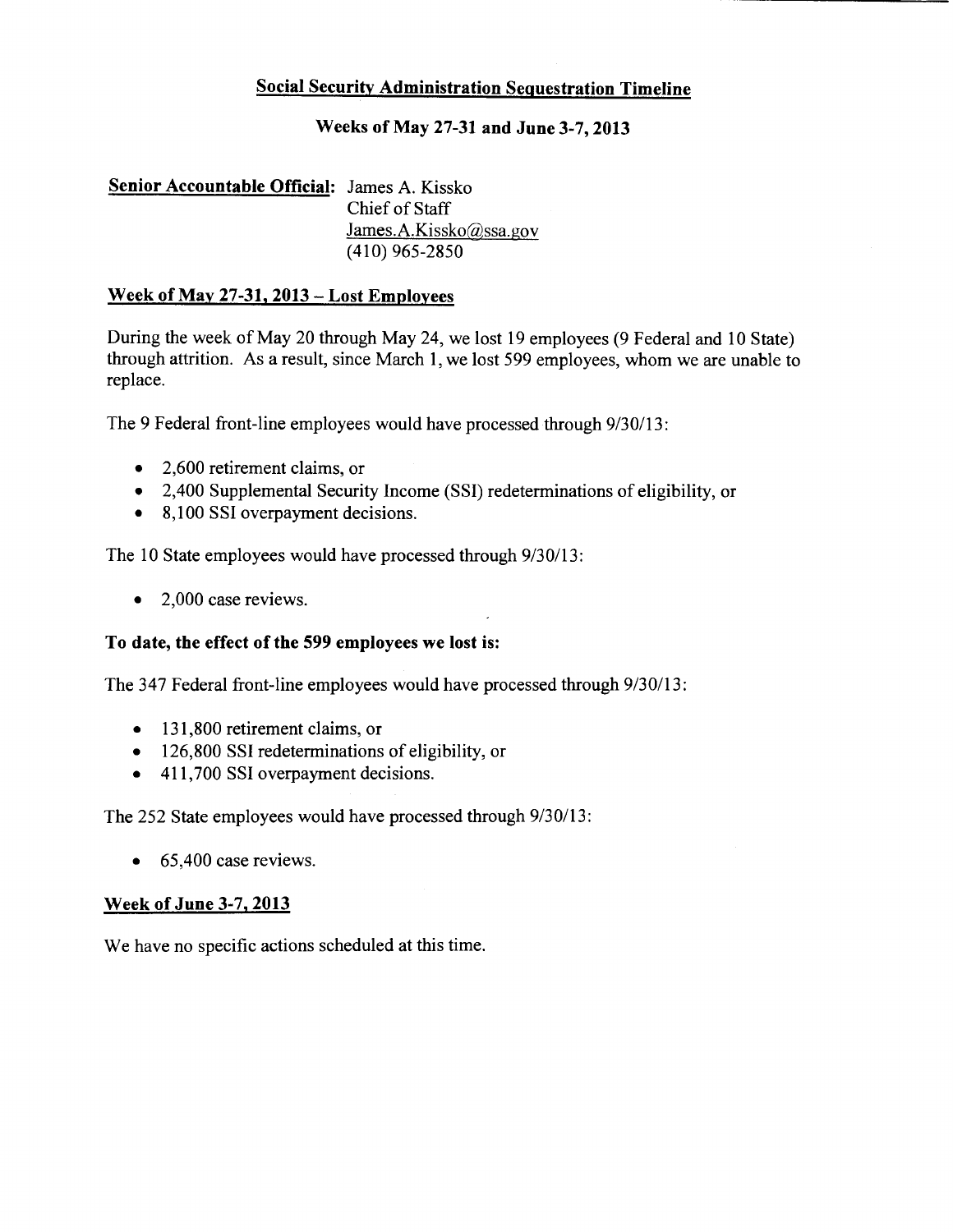#### Weeks of June 3-7 and June 10-14, 2013

#### Senior Accountable Official: James A. Kissko Chief of Staff James.A.Kissko@ssa.gov  $(410)$  965-2850

#### <u>Week of June 3-7, 2013 – Lost Employees</u>

During the week of May 27 through May 31, we lost 136 employees (105 Federal and 31 State) through attrition. As a result, since March 1, we lost 735 employees, whom we are unable to replace.

The 105 Federal front-line employees would have processed through 9/30/13:

- 28,600 retirement claims, or
- 26,800 Supplemental Security Income (SSI) redeterminations of eligibility, or
- 89,300 SSI overpayment decisions.

The 31 State employees would have processed through 9/30/13:

5,800 case reviews.  $\bullet$ 

#### To date, the effect of the 735 employees we lost is:

The 452 Federal front-line employees would have processed through 9/30/13:

- 160,400 retirement claims, or
- 153,600 SSI redeterminations of eligibility, or
- 501,000 SSI overpayment decisions.

The 283 State employees would have processed through 9/30/13:

 $\bullet$  71,200 case reviews.

#### **Week of June 10-14, 2013**

We have no specific actions scheduled at this time.

 $\sim$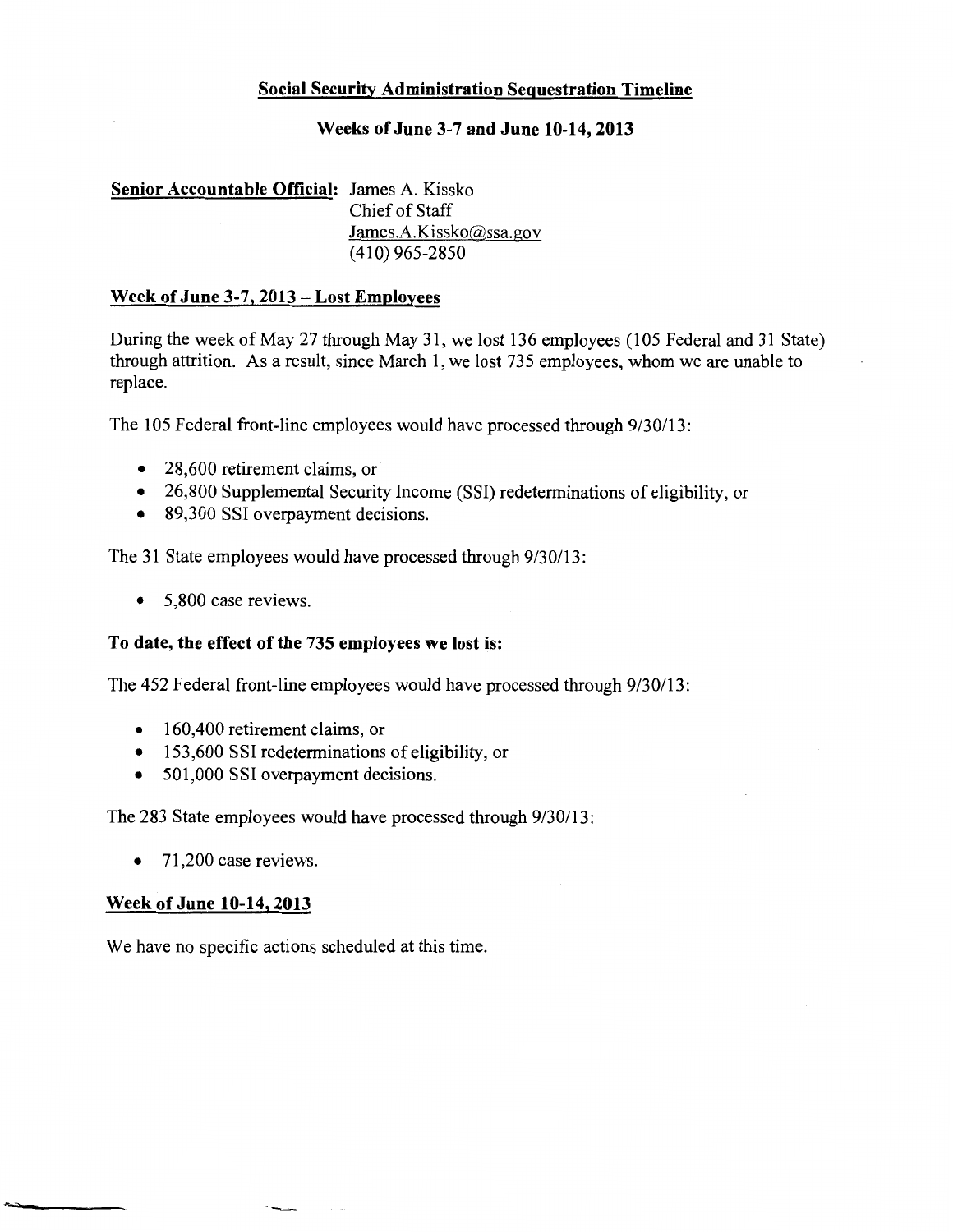#### Weeks of June 10-14 and June 17-21, 2013

#### Senior Accountable Official: James A. Kissko Chief of Staff James.A.Kissko@ssa.gov  $(410)$  965-2850

#### Week of June 10-14, 2013 – Lost Employees

During the week of June 3 through June 7, we lost 99 employees (77 Federal and 22 State) through attrition. As a result, since March 1, we lost 834 employees.

The 77 Federal front-line employees would have processed through 9/30/13:

- $\bullet$  19,700 retirement claims, or
- 18,500 Supplemental Security Income (SSI) redeterminations of eligibility, or
- 61,600 SSI overpayment decisions.

The 22 State employees would have processed through 9/30/13:

3,900 case reviews.  $\bullet$ 

#### To date, the effect of the 834 employees we lost is:

The 529 Federal front-line employees would have processed through 9/30/13:

- $\bullet$  180,100 retirement claims, or
- $\bullet$  172,100 SSI redeterminations of eligibility, or
- 562,600 SSI overpayment decisions.  $\bullet$

The 305 State employees would have processed through 9/30/13:

75,100 case reviews.  $\bullet$ 

#### Week of June 17-21, 2013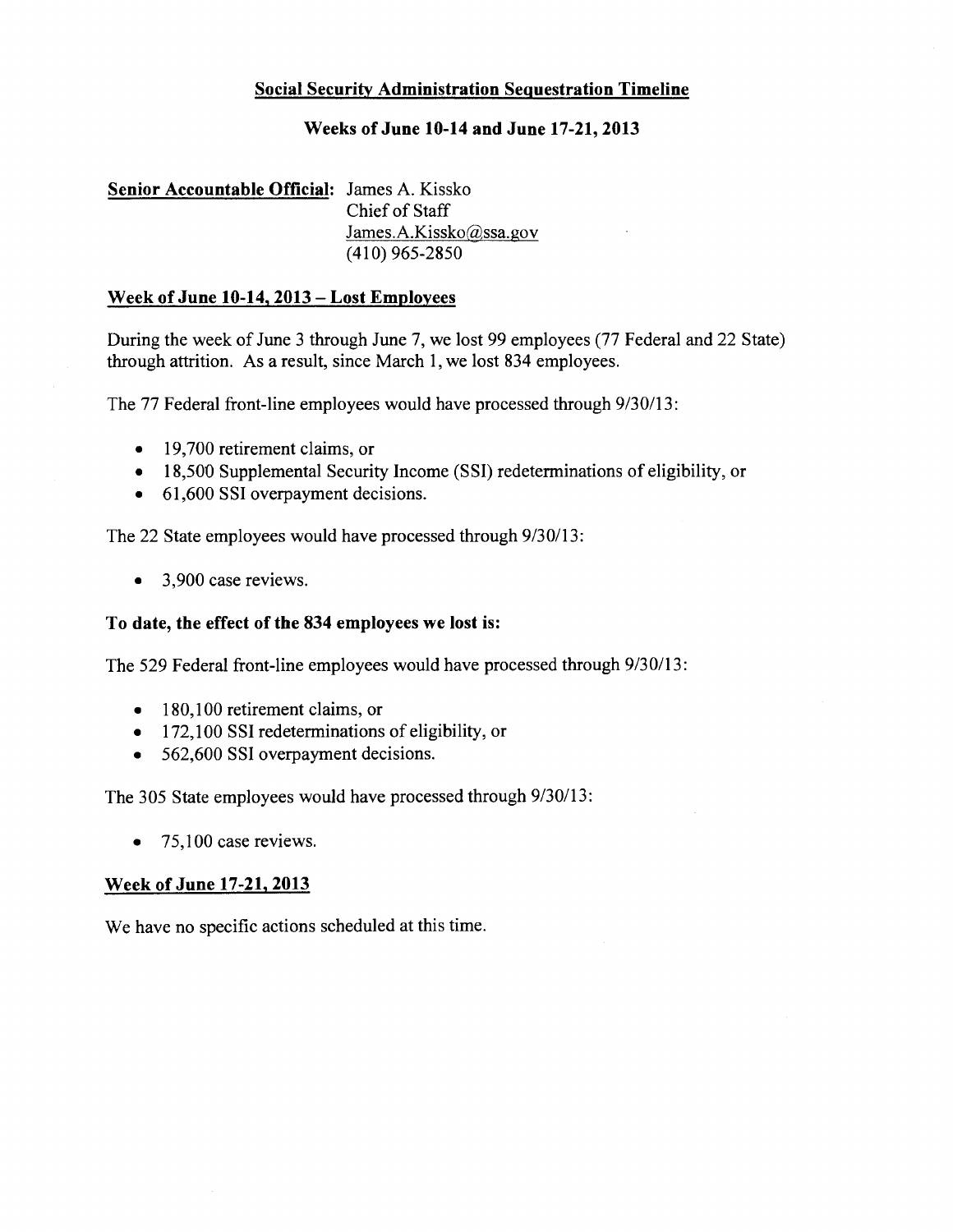#### Social Security Administration Office of the Inspector General Sequestration Timeline

#### Weeks of June 10-14 and June 17-21, 2013

#### Week of June 10-14, 2013 – Overview

The Office of the Inspector General continues to limit travel and training costs due to the effects of sequestration on our operating budget. Specifically, we cannot conduct certain criminal investigations in Alaska because we do not have a presence there and do not have available funds for special agents to travel there; and OIG staff attorneys cannot attend specialized training or travel for consultations or hearings involving OIG special agents. Finally, we are unable to fund critical hiring in our Office of Audit and the OIG Fraud Hotline.

#### **Impacts and Significant Actions**

- We have declined to take action on 10 fraud allegations in Alaska due to a lack of  $\bullet$ available travel funds. These 10 allegations involve representative payee misuse, SSI and DI benefit fraud, and my Social Security-related fraud. We have also placed "on hold" 14 open investigations in Alaska, because we cannot fund the necessary investigative work.
- Our Milwaukee, Wisconsin Resident Agent-in-Charge cannot attend a planned press  $\bullet$ conference in Chicago to announce the Federal indictment of an individual for running a Jamaican lottery scam. This indictment was based on an OIG investigation.
- We have cancelled a significant amount of training for OIG staff attorneys and Office of  $\bullet$ Counsel management, including leadership development classes, attorney conferences, and specialized law courses that are not within the local commuting area. Our attorneys are essentially limited to free online training courses, local lectures, and "brown bag lunch" meetings, and some are finding it difficult to meet OIG's strategic goal of 40 hours of training per year.
- Our Office of Counsel cancelled a trip to Florida to participate in depositions and witness  $\bullet$ preparation for an OIG special agent testifying in a Merit Systems Protection Board case regarding the potential removal of a special agent from the U.S. Postal Service. Our attorney participated via teleconference, and was not able to consult privately with the OIG special agent; or to review the documents as the examining attorney presented them to the special agent during the deposition. Our attorneys have generally been unable to travel for in-person consultations with OIG special agents, whether for depositions or hearings all across the country. This has a detrimental impact on our ability to provide effective legal advice, assistance, and support to OIG agents.
- The OIG Fraud Hotline has been unable to fill vacancies, resulting in an increasing  $\bullet$ backlog of allegations received via the Internet and U.S. Mail. This backlog hinders the OIG's ability to process and respond to complaints within established timeframes. We have also been unable to offer overtime to existing staff to reduce the backlog.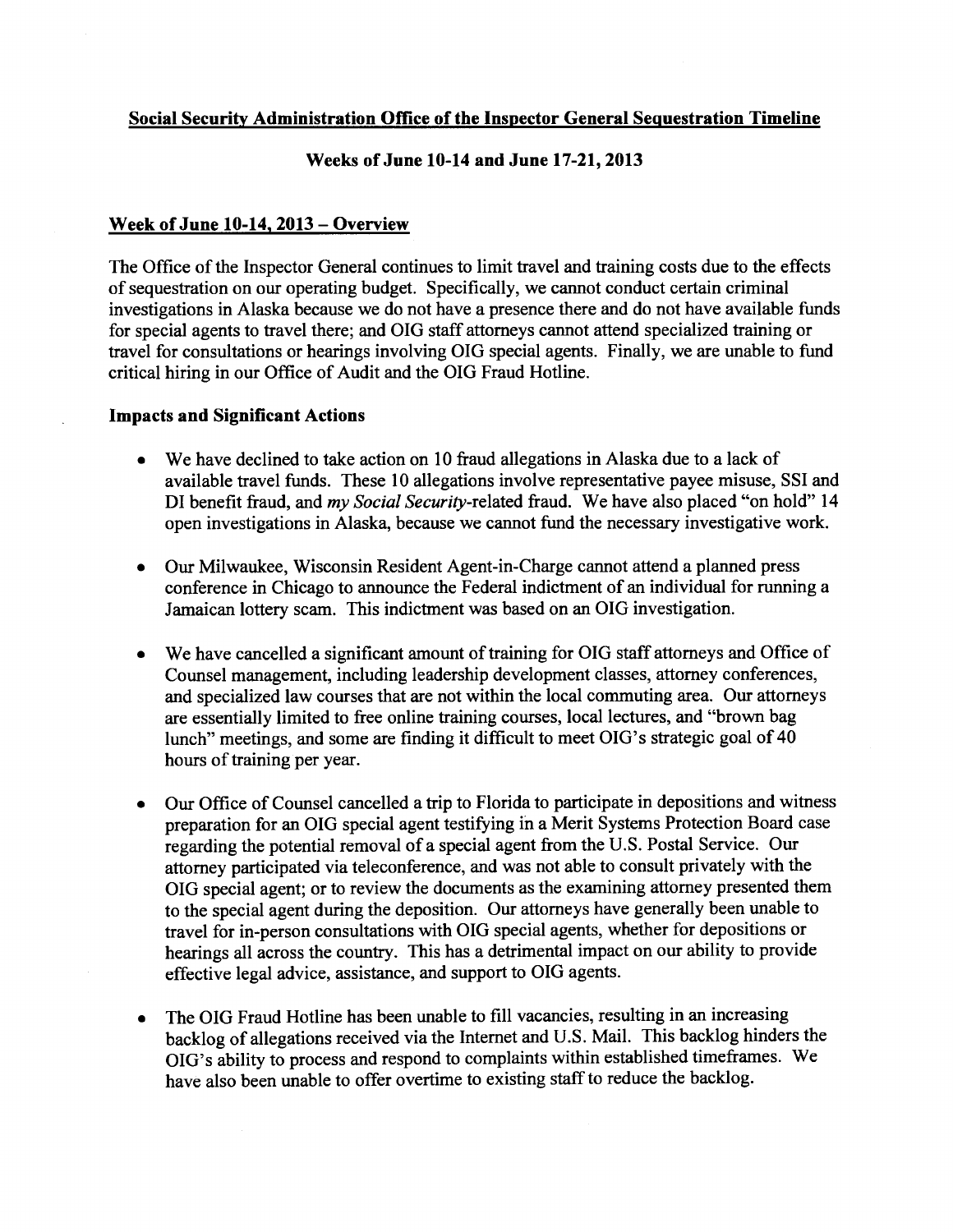- For the OIG FY 2014 Audit Work Plan, we are limiting the number of planned audits that  $\bullet$ require travel. Currently, the proposals include only two State Disability Determination Services audits and one review of an individual volume representative payee.
- We have not been able to fill multiple vacant auditor positions. In particular, our  $\bullet$ Information Technology Audit Division and Kansas City Audit Division have each lost four staff over the past couple of years and we have not been able to fill these positions. As Office of Audit staffing continues to decline, the number of reviews we can complete will decline.
- We have suspended an audit, Social Security Funds Held in Dormant Bank Accounts,  $\bullet$ because we do not currently have the funds needed to subpoena bank records.
- We limited the selection criteria for payees and beneficiaries we reviewed as part of the  $\bullet$ audit, Group and Boarding Homes Serving as Representative Payees, to those within 100 miles of an audit office, in order to reduce travel costs.

#### **Week of June 17-21, 2013**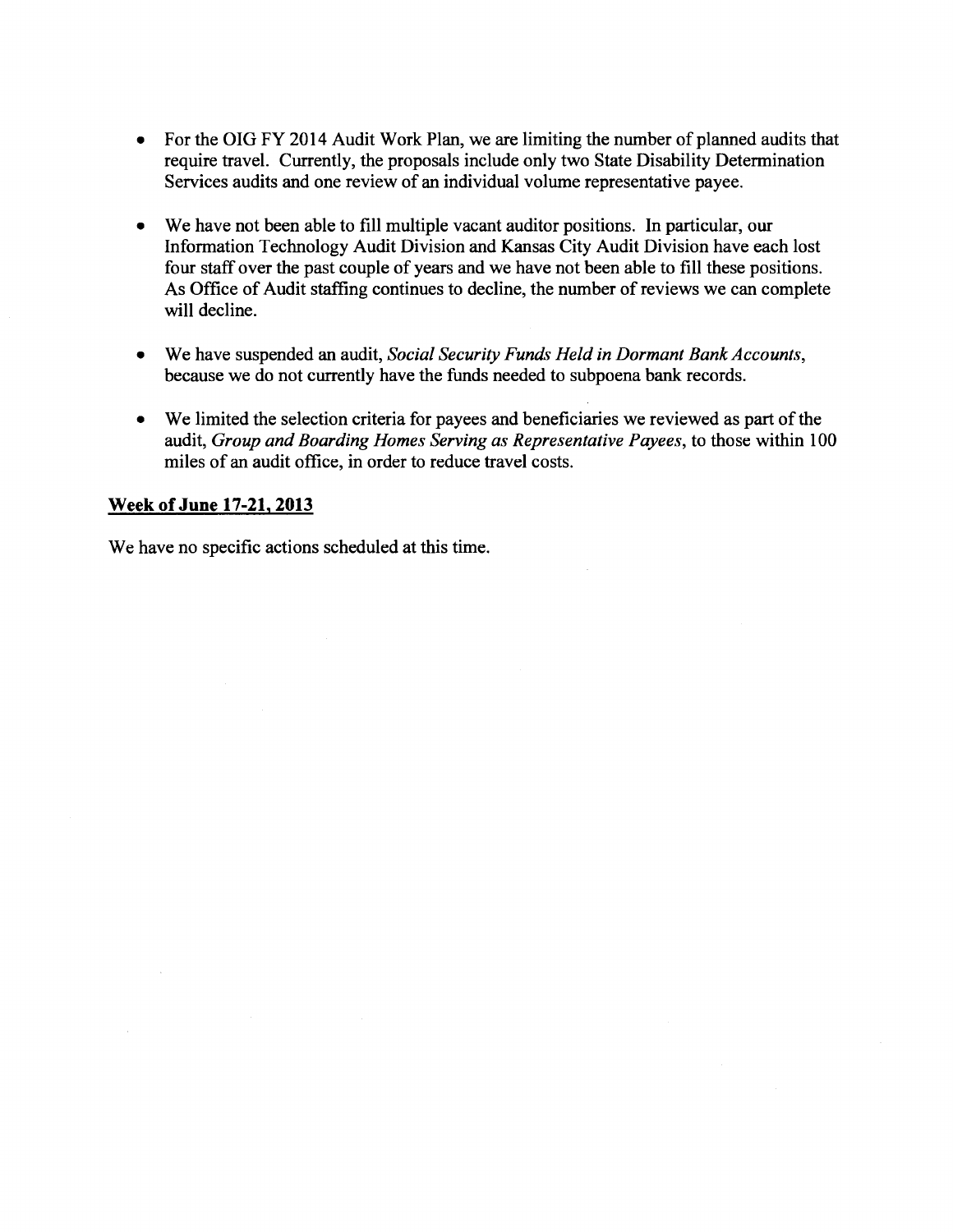# Weeks of June 17-21 and June 24-28, 2013

# Senior Accountable Official: James A. Kissko Chief of Staff James.A.Kissko@ssa.gov  $(410)$  965-2850

#### Week of June 17-21, 2013 - Lost Employees

During the week of June 10 through June 14, we lost 27 employees (14 Federal and 13 State) through attrition. As a result, since March 1, we lost 861 employees.

The 14 Federal front-line employees would have processed through 9/30/13:

- $\bullet$  3,400 retirement claims, or
- 3,200 Supplemental Security Income (SSI) redeterminations of eligibility, or
- 10,500 SSI overpayment decisions.

The 13 State employees would have processed through 9/30/13:

 $\bullet$  2,100 case reviews.

#### To date, the effect of the 861 employees we lost is:

The 543 Federal front-line employees would have processed through 9/30/13:

- 183,500 retirement claims, or
- 175,300 SSI redeterminations of eligibility, or
- 573,100 SSI overpayment decisions.

The 318 State employees would have processed through 9/30/13:

 $\bullet$  77,200 case reviews.

#### **Week of June 24-28, 2013**